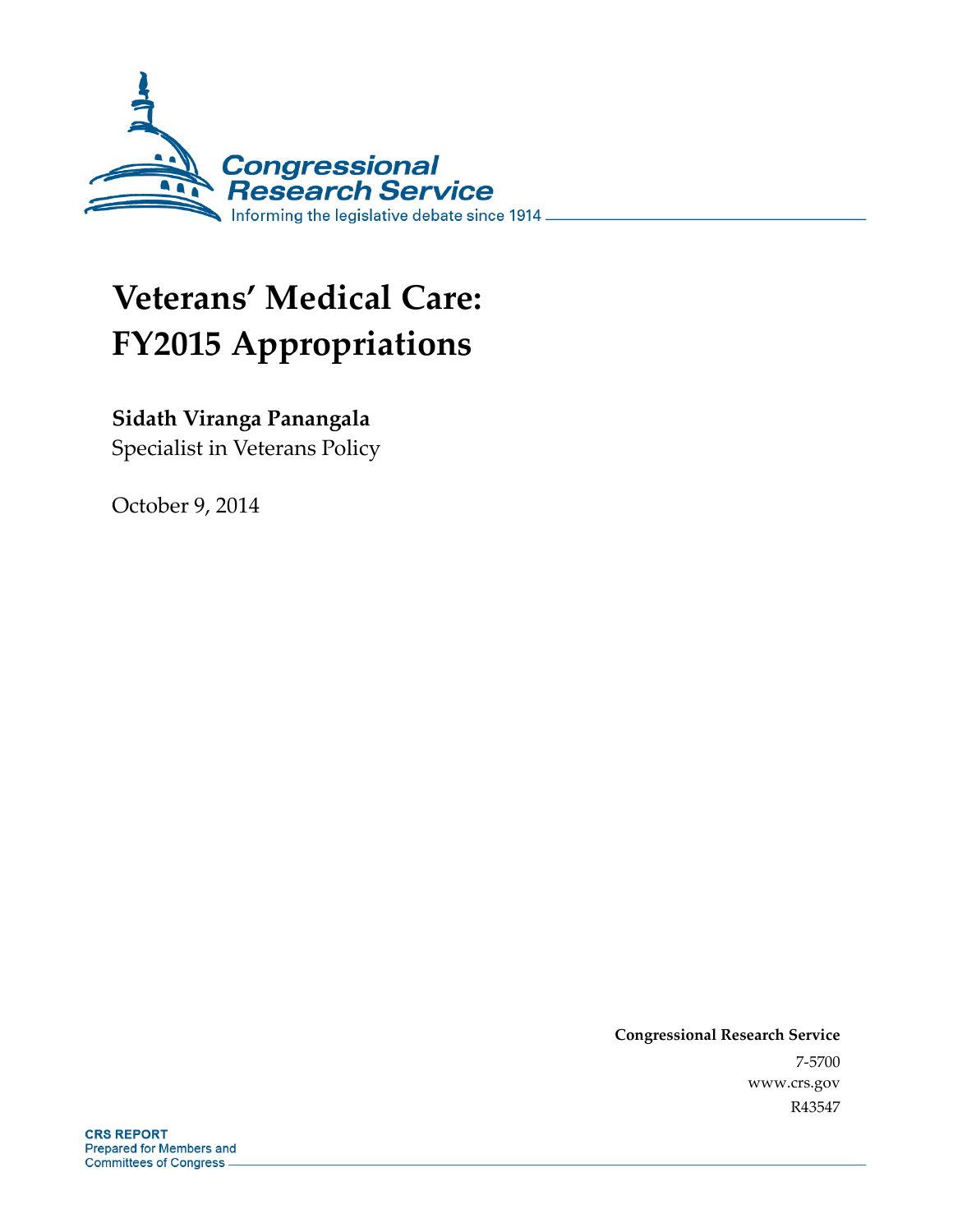## **Summary**

The Department of Veterans Affairs (VA) provides benefits to veterans who meet certain eligibility criteria. Benefits to veterans range from disability compensation and pensions to hospital and medical care. The VA provides these benefits through three major operating units: the Veterans Health Administration (VHA), the Veterans Benefits Administration (VBA), and the National Cemetery Administration (NCA). This report focuses on funding for the VHA. The VHA is primarily a direct service provider of primary care, specialized care, and related medical and social support services to veterans through the nation's largest integrated health care system. Eligibility for VA health care is based primarily on previous military service, disability, and income.

The President's FY2015 budget request was submitted to Congress on March 4, 2014. The President's budget is requesting \$158.6 billion in budget authority for the VA as a whole. This includes \$93.5 billion in mandatory funding and \$65.1 billion in discretionary funding. For FY2015, the Administration is requesting \$56.6 billion for VHA. This includes \$45.4 billion for the medical services account, \$5.9 billion for the medical support and compliance account, \$4.7 billion for the medical facilities account, and nearly \$589 million for the medical and prosthetic research account. Furthermore, as required by the Veterans Health Care Budget Reform and Transparency Act of 2009 (P.L. 111-81), the President's budget is requesting \$58.6 billion in advance appropriations for the three medical care accounts (medical services, medical support and compliance, and medical facilities) for FY2016.

On April 3, 2014, the House Military Construction and Veterans Affairs Subcommittee approved its version of a Military Construction and Veterans Affairs and Related Agencies Appropriations bill for FY2015 (MILCON-VA Appropriations bill). The full House Appropriations Committee approved a draft measure by voice vote on April 9, 2014, and the House passed MILCON-VA Appropriations bill for FY2015 (H.R. 4486; H.Rept. 113-416) on April 30, 2014. The Housepassed version of the MILCON-VA Appropriations bill for FY2015 proposes a total of \$158.2 billion for the VA as whole. For FY2015, H.R. 4486 proposes \$56.2 billion for VHA. This includes \$45 billion for the medical services account, \$5.9 billion for the medical support and compliance account, \$4.7 billion for the medical facilities account, and nearly \$589 million for the medical and prosthetic research account. H.R. 4486 (H.Rept. 113-416) includes \$58.6 billion in advance FY2016 funding for the medical services, medical support and compliance, and medical facilities accounts—the same level included in the President's request.

On May 20, 2014, the Senate Military Construction, Veterans Affairs, and Related Agencies Subcommittee marked up its version of the MILCON-VA Appropriations bill for FY2015. The full Senate Appropriations Committee approved the measure (H.R. 4486 ; S.Rept. 113-174) on May 22. The committee-approved bill proposes \$158.6 billion for the VA as a whole. For FY2015, H.R. 4486 (S.Rept. 113-174) proposes \$56.4 billion for VHA. This includes \$45.1 billion for the medical services account, \$5.9 billion for the medical support and compliance account, \$4.9 billion for the medical facilities account, and nearly \$589 million for the medical and prosthetic research account. H.R. 4486 (S.Rept. 113-174) includes \$58.6 billion in advanced FY2016 appropriations similar to the House-passed amount and the President's request.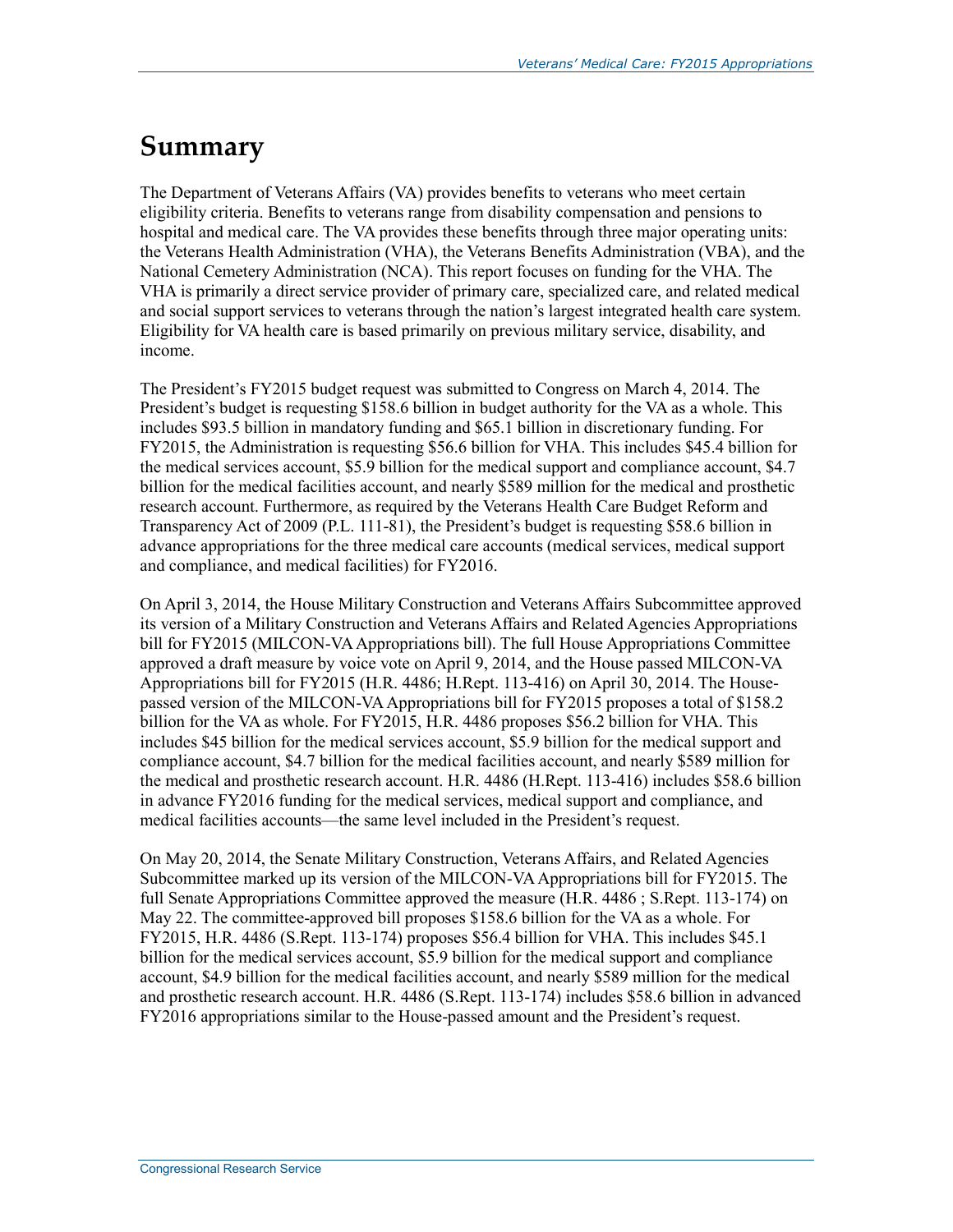# **Contents**

| Medical Support and Compliance (Previously Medical Administration) 11 |  |
|-----------------------------------------------------------------------|--|
|                                                                       |  |
|                                                                       |  |
|                                                                       |  |
|                                                                       |  |
|                                                                       |  |
|                                                                       |  |
|                                                                       |  |
|                                                                       |  |
|                                                                       |  |
|                                                                       |  |
|                                                                       |  |

## **Figures**

## **Tables**

| Table 4. VA and VHA Appropriations, FY2014-FY2015, and Advance Appropriations,    |    |
|-----------------------------------------------------------------------------------|----|
| Table 5. VHA Appropriations by Account, FY2014-FY2015, and Advance                |    |
|                                                                                   |    |
| Table B-1. Department of Veterans Affairs Enacted Appropriations, FY1995-FY1999   | 23 |
| Table B-2. Department of Veterans Affairs Enacted Appropriations, FY2000-FY2004   | 26 |
| Table B-3. Department of Veterans Affairs Enacted Appropriations, FY2005-FY200929 |    |
| Table B-4. Department of Veterans Affairs Enacted Appropriations, FY2010-FY201432 |    |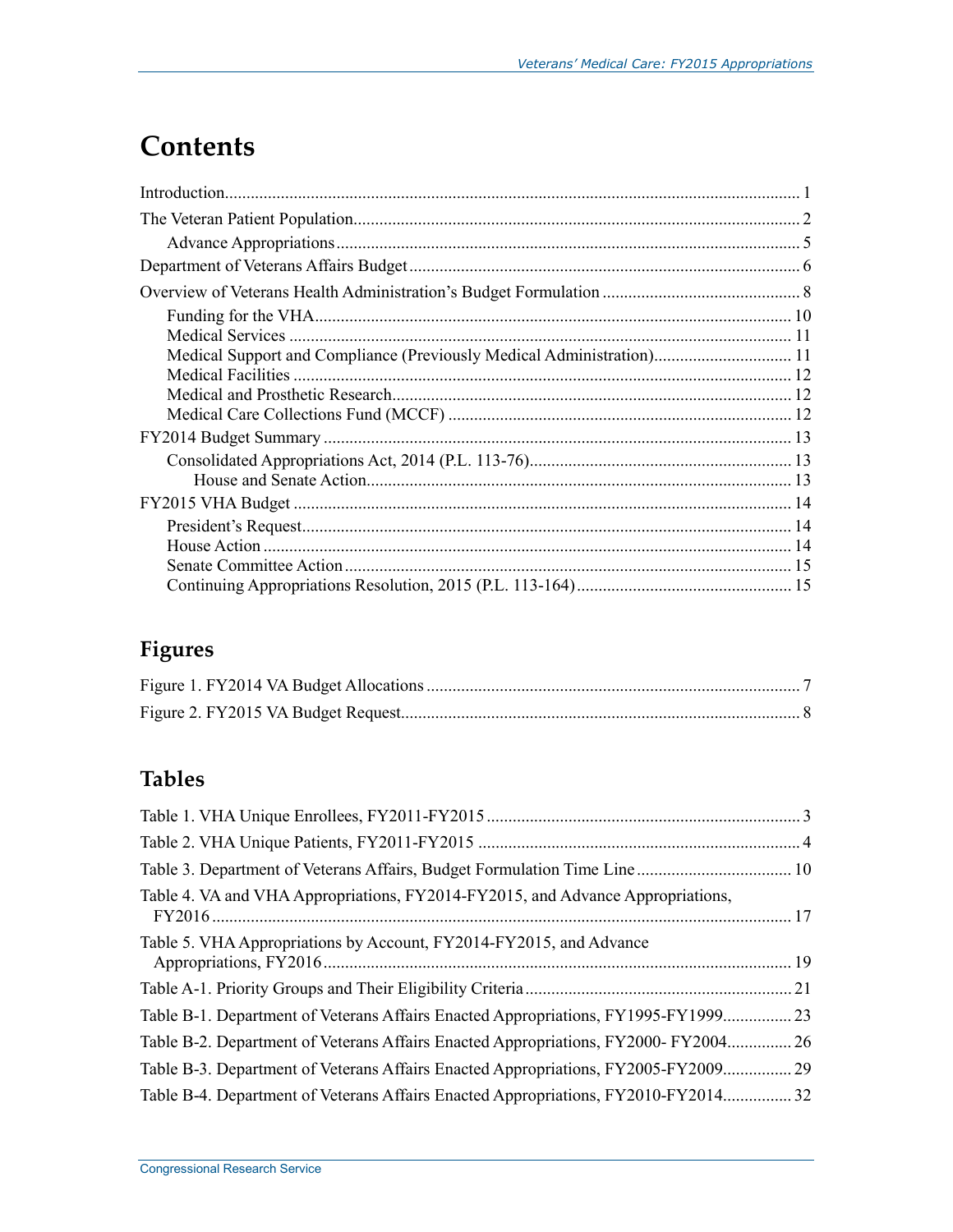## **Appendixes**

| Appendix B. Department of Veterans Affairs, Enacted Appropriations FY1995-FY2014 23 |  |
|-------------------------------------------------------------------------------------|--|

### **Contacts**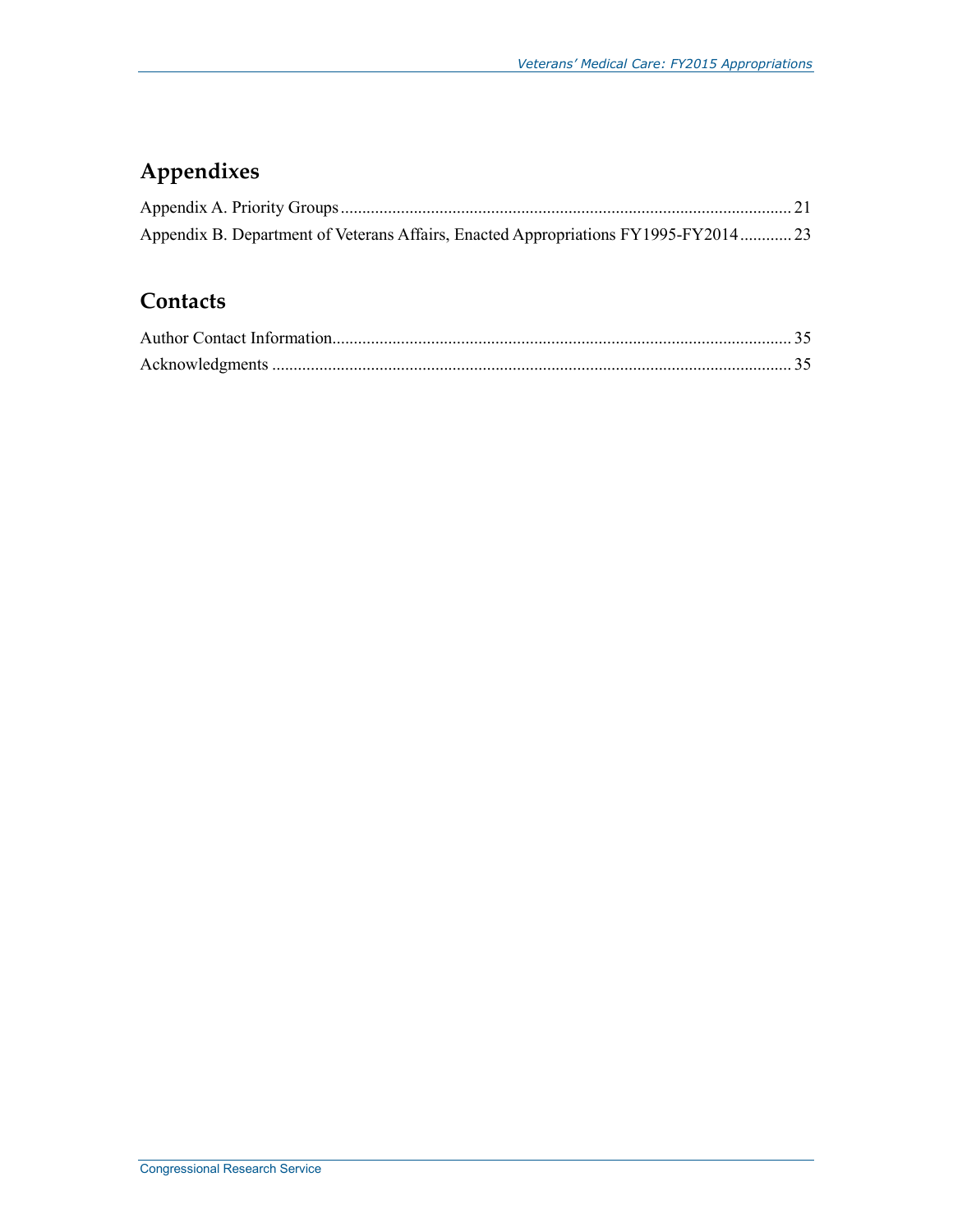# **Introduction**

1

The Department of Veterans Affairs (VA) provides a range of benefits and services to veterans<sup>1</sup> who meet certain eligibility rules; these benefits include medical care, disability compensation and pensions, $\frac{2}{3}$  education, $\frac{3}{3}$  vocational rehabilitation and employment services, $\frac{4}{3}$  assistance to homeless veterans,<sup>5</sup> home loan guarantees, $6$  administration of life insurance as well as traumatic injury protection insurance for servicemembers, $^7$  and death benefits that cover burial expenses. $^8$ 

The VA carries out its programs nationwide through three administrations and the Board of Veterans Appeals  $(BVA)$ . <sup>9</sup> The Veterans Benefits Administration (VBA) is responsible for, among other things, providing compensation, pensions, and education assistance. The National Cemetery Administration  $(NCA)^{10}$  is responsible for maintaining national veterans' cemeteries; providing grants to states for establishing, expanding, or improving state veterans' cemeteries; and providing headstones and markers for the graves of eligible persons, among other things.

The Veterans Health Administration (VHA) is responsible for health care services and medical and prosthetic research programs.<sup>11</sup> The VHA is primarily a direct service provider of primary care, specialized care, and related medical and social support services to veterans through the nation's largest integrated health care system. Inpatient and outpatient care are also provided in the private sector to eligible dependents of veterans under the Civilian Health and Medical

<sup>&</sup>lt;sup>1</sup> In general, payments of benefits made to, or on account of, a beneficiary under any law administered by the VA are exempt from federal taxation. Furthermore, benefits are exempt, in most cases, from "attachment, levy, or seizure by or under any legal or equitable process whatever, either before or after receipt by the beneficiary'' (38 U.S.C.  $§5301(a)(1)).$ 

<sup>2</sup> For a detailed description of disability compensation and pension programs, see CRS Report R42324, *"Who is a Veteran?"—Basic Eligibility for Veterans' Benefits*, by Umar Moulta-Ali; CRS Report RL34626, *Veterans' Benefits: Disabled Veterans*, by Umar Moulta-Ali et al.; and CRS Report RS22804, *Veterans' Benefits: Pension Benefit Programs*, by Umar Moulta-Ali and Carol D. Davis.

<sup>3</sup> For a discussion of education benefits see, CRS Report R42785, *GI Bills Enacted Prior to 2008 and Related Veterans' Educational Assistance Programs: A Primer*, by Cassandria Dortch; and CRS Report R42755, *The Post-9/11 Veterans Educational Assistance Act of 2008 (Post-9/11 GI Bill): Primer and Issues*, by Cassandria Dortch.

<sup>4</sup> For details on VA's vocational rehabilitation and employment see, CRS Report RL34627, *Veterans' Benefits: The Vocational Rehabilitation and Employment Program*, by Benjamin Collins; and CRS Report R42790, *Employment for Veterans: Trends and Programs*, coordinated by Benjamin Collins.

<sup>5</sup> For detailed information on homeless veterans programs see, CRS Report RL34024, *Veterans and Homelessness*, by Libby Perl.

<sup>6</sup> For details on guaranteed loans, direct loans, and specially adapted housing grants see, CRS Report R42504, *VA Housing: Guaranteed Loans, Direct Loans, and Specially Adapted Housing Grants*, by Libby Perl.

<sup>7</sup> For details on insurance programs see, CRS Report R41435, *Veterans' Benefits: Current Life Insurance Programs*, by Umar Moulta-Ali.

<sup>8</sup> For details on death benefits, see CRS Report R41386, *Veterans' Benefits: Burial Benefits and National Cemeteries*, by Umar Moulta-Ali.

<sup>&</sup>lt;sup>9</sup> The BVA is part of the Department of Veterans Affairs, located in Washington, DC, and makes the final determination on an appeal within the VA. The BVA reviews all appeals for entitlement to veterans' benefits, including claims for service connection, increased disability ratings, pension, insurance benefits, educational benefits, home loan guaranties, vocational rehabilitation, dependency and indemnity compensation, health care services, and fiduciary matters. For more information see CRS Report R42609, *Overview of the Appeal Process for Veterans' Claims*, by Daniel T. Shedd.

 $10$  Established by the National Cemeteries Act of 1973 (P.L. 93-43).

<sup>11 38</sup> U.S.C. §7301 and 38 U.S.C. §7303.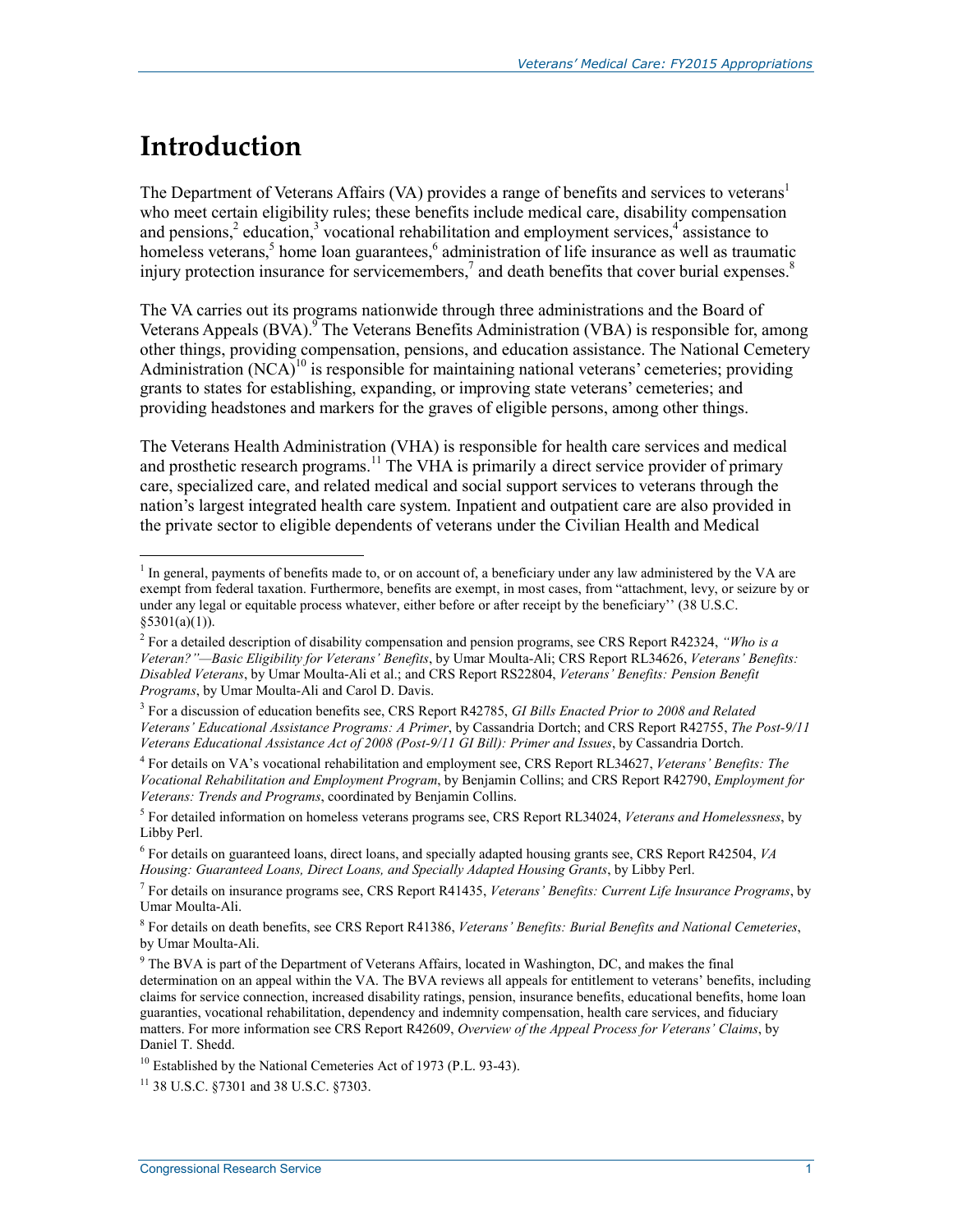Program of the Department of Veterans Affairs (CHAMPVA).<sup>12</sup> The VHA is also a provider of health care education and training for physician residents and other health care trainees.<sup>13</sup> The other statutory missions of VHA are to serve as a contingency backup to the Department of Defense (DOD) medical system during a national security emergency, $14$  and to provide support to the National Disaster Medical System and the Department of Health and Human Services as necessary.<sup>15</sup>

In general, eligibility for VA health care is based on previous military service,  $16$  presence of service-connected disabilities,  $17$  and/or other factors.<sup>18</sup> Veterans generally must enroll in the VA health care system to receive medical care. Once enrolled, veterans are assigned to one of eight categories (see **Appendix A**).<sup>19</sup> It should be noted that in any given year, not all enrolled veterans obtain their health care services from the VA. While some veterans may rely solely on the VA for their care, others may receive the majority of their health care services from other sources, such as Medicare, Medicaid, private health insurance, and the military health system (TRICARE).<sup>20</sup> VA-enrolled veterans do not pay premiums or enrollment fees to receive care from the VA; however, they may incur out-of-pocket costs for VA care related to conditions that are not serviceconnected.<sup>21</sup>

## **The Veteran Patient Population**

In FY2014, there were approximately 21.9 million living veterans in the nation whose service ranged from World War II, Korea, Vietnam, the Gulf War (which includes Operation Enduring Freedom/Operation Iraqi Freedom/Operation New Dawn (OEF/OIF/OND)) and the intervening periods. Of this number approximately 9.1 million were estimated to be enrolled in the VA health

1

 $17$  A service-connected disability is a disability that was incurred or aggravated in the line of duty in the U.S. Armed Forces (38 U.S.C. §101 (16). VA determines whether veterans have service-connected disabilities, and for those with such disabilities, assigns ratings from 0% to 100% based on the severity of the disability. Percentages are assigned in increments of 10 (38 C.F.R. §§4.1-4.31).

18 For information on eligibility for VA health care see, CRS Report R42747, *Health Care for Veterans: Answers to Frequently Asked Questions*, by Sidath Viranga Panangala and Erin Bagalman.

 $19$  Ibid.

<sup>20</sup> TRICARE provides medical care to active duty servicemembers and other eligible beneficiaries (such as military retirees) through a combination of direct care in military clinics and hospitals and civilian-purchased care. For more information on TRICARE see, CRS Report RL33537, *Military Medical Care: Questions and Answers*, by Don J. Jansen.

21 For more information on VA cost-sharing requirements see, CRS Report R42747, *Health Care for Veterans: Answers to Frequently Asked Questions*, by Sidath Viranga Panangala and Erin Bagalman.

<sup>12</sup> For more information on CHAMPVA see, CRS Report RS22483, *Health Care for Dependents and Survivors of Veterans*, by Sidath Viranga Panangala.

<sup>13 38</sup> U.S.C. §7302.

<sup>14 38</sup> U.S.C. §8111A.

<sup>15 38</sup> U.S.C. §1785.

<sup>&</sup>lt;sup>16</sup> Veteran status is established by active-duty status in the U.S. Armed Forces and a discharged or released there from under conditions other than dishonorable (38 U.S.C.§101(2); 38 C.F.R. §3.1(d)). Generally, persons enlisting in one of the Armed Forces after September 7, 1980, and officers commissioned after October 16, 1981, must have completed two years of active duty or the full period of their initial service obligation to be eligible for VA health care benefits. An exception may be granted if the servicemember was discharged or released because of an early out or hardship (10 U.S.C. §§1171 or 1173); was discharged or released for a service-connected disability directly due to service; or, has a compensable service-connected disability (38 U.S.C. §5303A; 38 C.F.R. §3.12a).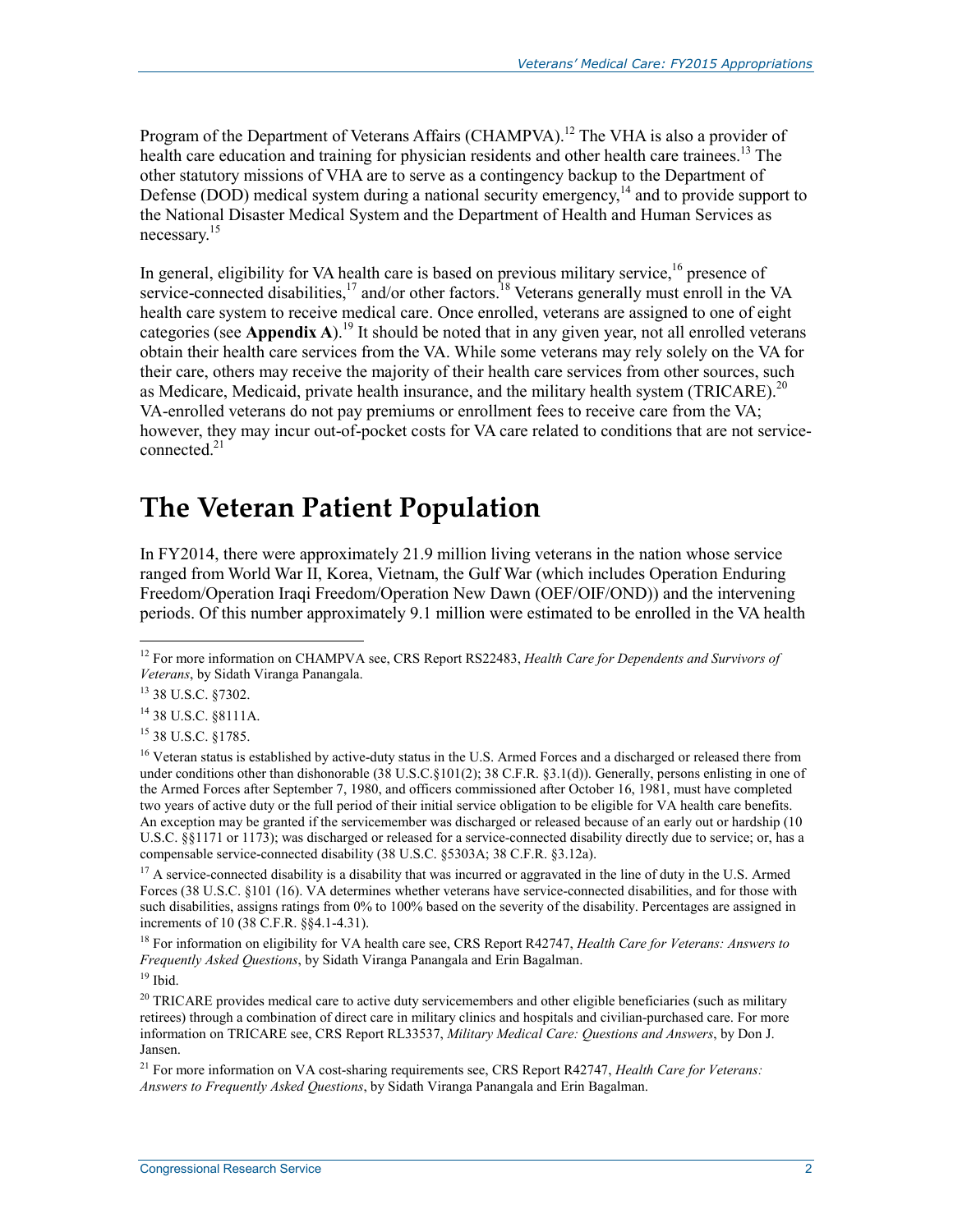care system (see **Table 1**). From FY2011 through FY2014 the total number of enrollees has increased by 6.3%. Of the total number of enrolled veterans in FY2014, VA anticipated treating approximately 5.9 million unique veteran patients (see **Table 2**).<sup>22</sup> For FY2015, VHA estimates that it will treat about 6 million unique veteran patients, and of these, VA anticipates treating more than 757,000 Operation Enduring Freedom (OEF), Operation Iraqi Freedom (OIF), and Operation New Dawn (OND) veterans.<sup>23</sup> In FY2015, OEF, OIF, and OND patients would represent approximately 11.2% of the overall patients served by the VA.

VHA also provides medical care to certain non-veterans; in FY2015 this population is expected to increase by more than 14,000 patients over the FY2014 level.<sup>24</sup> In total, including non-veterans, it is estimated the VHA will treat nearly 6.7 million patients in 2015, a slight increase of 1.9% over the number of patients treated in FY2014 (see **Table 2**). Between FY2011 and FY2015, the number of patients treated by VA has grown by 9.3%.

The total number of outpatient visits, including visits to Vet Centers, reached 91.7 million during FY2013 and is projected to increase to approximately 94.6 million in FY2014 and 97.2 million in  $FY2015^{25}$ 

| <b>Priority Groups</b>                 | <b>FY2011</b><br>Actual | <b>FY2012</b><br>Actual | <b>FY2013</b><br>Actual | <b>FY2014</b><br><b>Estimate</b> | <b>FY2015</b><br><b>Estimate</b> |
|----------------------------------------|-------------------------|-------------------------|-------------------------|----------------------------------|----------------------------------|
|                                        | 1,385,482               | 1,539,632               | 1,712,369               | 1,755,002                        | 1,857,218                        |
| $\overline{2}$                         | 656,828                 | 680,339                 | 704.737                 | 719.218                          | 736,422                          |
| 3                                      | 1,154,954               | 1,173,673               | 1,200.952               | 1,208,263                        | 1,224,544                        |
| $\overline{4}$                         | 242.385                 | 241,626                 | 242.257                 | 236.709                          | 234,797                          |
| 5                                      | 2,243,148               | 2,215,449               | 2,147,686               | 2,238,782                        | 2,251,917                        |
| 6                                      | 569,400                 | 593.478                 | 610,414                 | 603.393                          | 603,818                          |
| <b>Subtotal Priority</b><br>Groups 1-6 | 6,252,197               | 6,444,197               | 6,618,415               | 6,761,367                        | 6,908,717                        |
| 7                                      | 188.823                 | 171,031                 | 196.593                 | 234.115                          | 242,999                          |
| 8                                      | 2,133,178               | 2,147,320               | 2,111,538               | 2, 116, 473                      | 2,135,577                        |

**Table 1. VHA Unique Enrollees, FY2011-FY2015** 

 $^{22}$  In a given year not all enrolled veterans receive care from the VA, either because they are not sick or they have other sources of care such as the private sector.

<sup>23</sup> On September 1, 2010, the combat mission in Iraq (Operation Iraqi Freedom, OIF) formally ended and transitioned to Operation New Dawn (OND), which ended on December 15, 2011. VA considers OND to be part of the same contingency operation that was formerly called OIF. Therefore, VA considers participants in OND to be eligible for health care under the legal authorities pertaining to OIF. OEF/OIF/OND data from Department of Veterans Affairs, *FY2015 Budget Submission, Medical Programs and Information Technology Programs,* Volume 2 of 4, March 2014, p.VHA-7.

<u>.</u>

<sup>&</sup>lt;sup>24</sup> Non-veterans include Civilian Health and Medical Program of the Department of Veterans Affairs (CHAMPVA) patients (certain dependents of veterans), reimbursable patients in VA affiliated hospitals and clinics, care provided on a humanitarian basis, veterans of World War II allied nations, and employees receiving preventative occupational immunizations such as Hepatitis A&B and flu vaccinations.

<sup>25</sup> Department of Veterans Affairs, *FY2015 Budget Submission, Medical Programs and Information Technology Programs,* Volume 2 of 4, March 2014, p.VHA-33.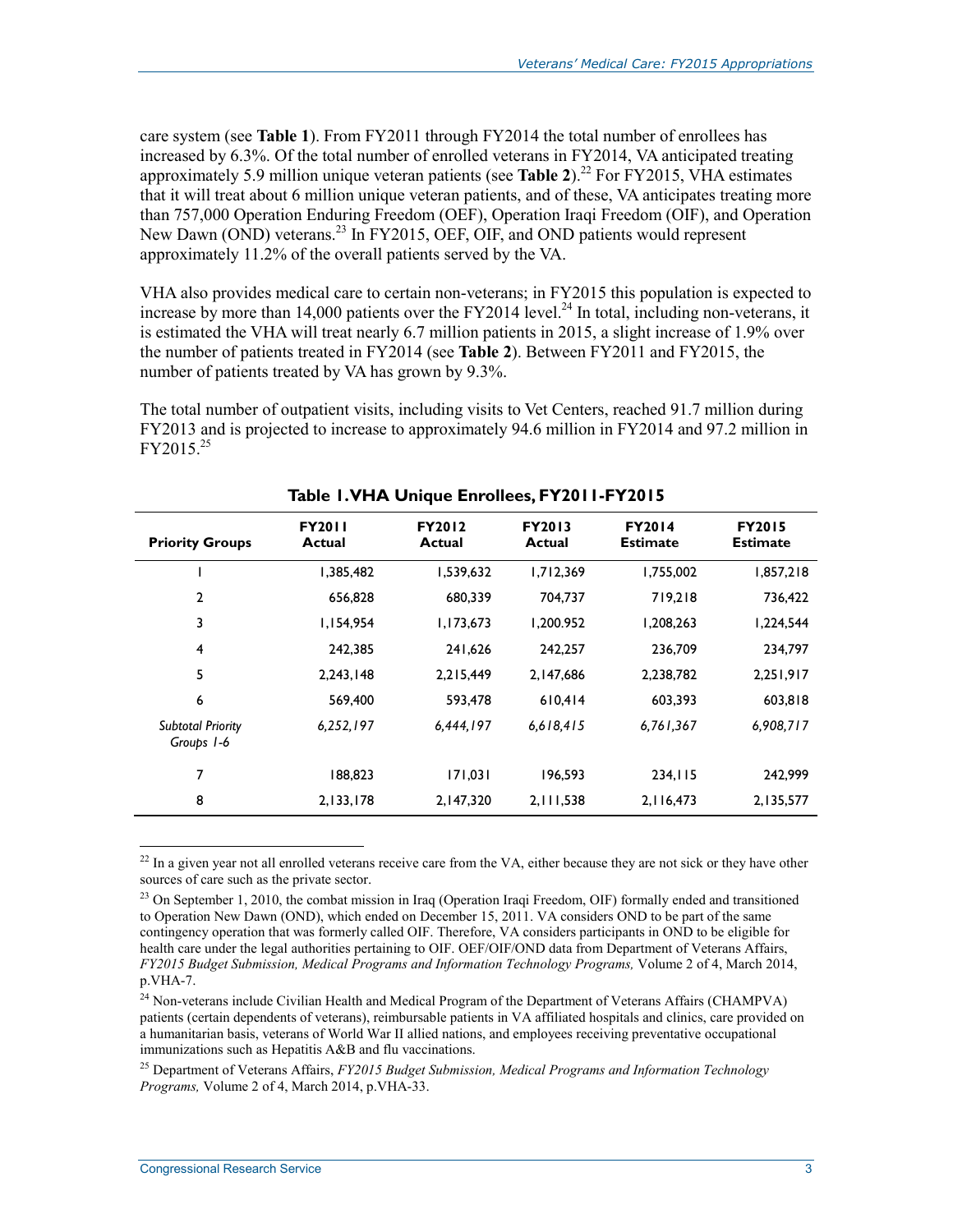| <b>Priority Groups</b>                 | <b>FY2011</b><br>Actual | <b>FY2012</b><br>Actual | <b>FY2013</b><br>Actual | <b>FY2014</b><br><b>Estimate</b> | <b>FY2015</b><br><b>Estimate</b> |
|----------------------------------------|-------------------------|-------------------------|-------------------------|----------------------------------|----------------------------------|
| <b>Subtotal Priority</b><br>Groups 7-8 | 2.322.001               | 2,318,351               | 2,308,131               | 2,350,588                        | 2,378,575                        |
| <b>Total Enrollees</b>                 | 8,574,198               | 8,762,548               | 8,926,546               | 9, 111, 955                      | 9,287,292                        |

**Source:** Table prepared by the Congressional Research Service based on data from the Department of Veterans Affairs and data from Department of Veterans Affairs*, FY2015 Budget Submission, Medical Programs and Information Technology Programs*, Volume 2 of 4, March 2014, pp.VHA-32.

**Note:** For a description of Priority Groups see **Appendix A**.

| <b>Priority Groups</b>                                            | <b>FY2011</b><br><b>Actual</b> | <b>FY2012</b><br>Actual | <b>FY2013</b><br><b>Actual</b> | <b>FY2014</b><br><b>Estimate</b> | <b>FY2015</b><br><b>Estimate</b> |
|-------------------------------------------------------------------|--------------------------------|-------------------------|--------------------------------|----------------------------------|----------------------------------|
|                                                                   | 1,179,333                      | 1,307,750               | 1,451,707                      | 1,537,467                        | 1,648,369                        |
| $\mathbf{2}$                                                      | 442,665                        | 456,050                 | 473,841                        | 482,363                          | 491,612                          |
| 3                                                                 | 687,284                        | 697,548                 | 721,576                        | 727,075                          | 735,975                          |
| 4                                                                 | 191, 177                       | 191,521                 | 192,241                        | 189.436                          | 188,883                          |
| 5                                                                 | 1,487,637                      | 1,464,198               | 1,409,341                      | 1,407,554                        | 1,390,365                        |
| 6                                                                 | 266,374                        | 272,043                 | 275,799                        | 272,927                          | 274,137                          |
| <b>Subtotal Priority Groups 1-6</b>                               | 4,254,470                      | 4,389,110               | 4,524,505                      | 4,616,822                        | 4,729,341                        |
| 7                                                                 | 170,690                        | 155,093                 | 167,538                        | 180,357                          | 179,561                          |
| 8                                                                 | 1,157,011                      | 1,136,171               | 1,111,487                      | 1,110,863                        | 1,109,638                        |
| Subtotal Priority Groups 7-8                                      | 1,327,701                      | 1,291,264               | 1,279,385                      | 1,291,220                        | 1,289,119                        |
| <b>Subtotal Unique</b><br><b>Veteran Patients</b>                 | 5,582,171                      | 5,680,374               | 5,803,890                      | 5,908,042                        | 6,018,540                        |
| OEF/OIF/OND veterans<br>included in the above total               | 470,755                        | 539,970                 | 616,487                        | 689.974                          | 757,674                          |
| Non-veterans <sup>a</sup>                                         | 584,020                        | 652,717                 | 680,774                        | 708,921                          | 723,393                          |
| <b>Total Unique Veteran</b><br>and non-Veteran<br><b>Patients</b> | 6,166,191                      | 6,333,091               | 6,484,664                      | 6,616,963                        | 6,741,933                        |

**Table 2. VHA Unique Patients, FY2011-FY2015** 

**Source:** Table prepared by the Congressional Research Service based on data from the Department of Veterans Affairs and data from Department of Veterans Affairs*, FY2015 Budget Submission, Medical Programs and Information Technology Programs*, Volume 2 of 4, March 2014, pp.VHA-32. OEF/OIF/OND data from Department of Veterans Affairs*, FY2015 Budget Submission, Medical Programs and Information Technology Programs*, Volume 2 of 4, March 2014, p.VHA-7.

**Notes:** For a description of Priority Groups see the **Appendix A**. Unique patients are those that receive at least one episode of care from the VA or whose treatment is paid for by the VA and is counted only once in a given fiscal year.

a. Non-veterans include Civilian Health and Medical Program of the Department of Veterans Affairs (CHAMPVA) patients (certain dependents of veterans), reimbursable patients with VA affiliated hospitals and clinics, care provided on a humanitarian basis, veterans of World War II allied nations, and employees receiving preventative occupational immunizations such as Hepatitis A&B and flu vaccinations.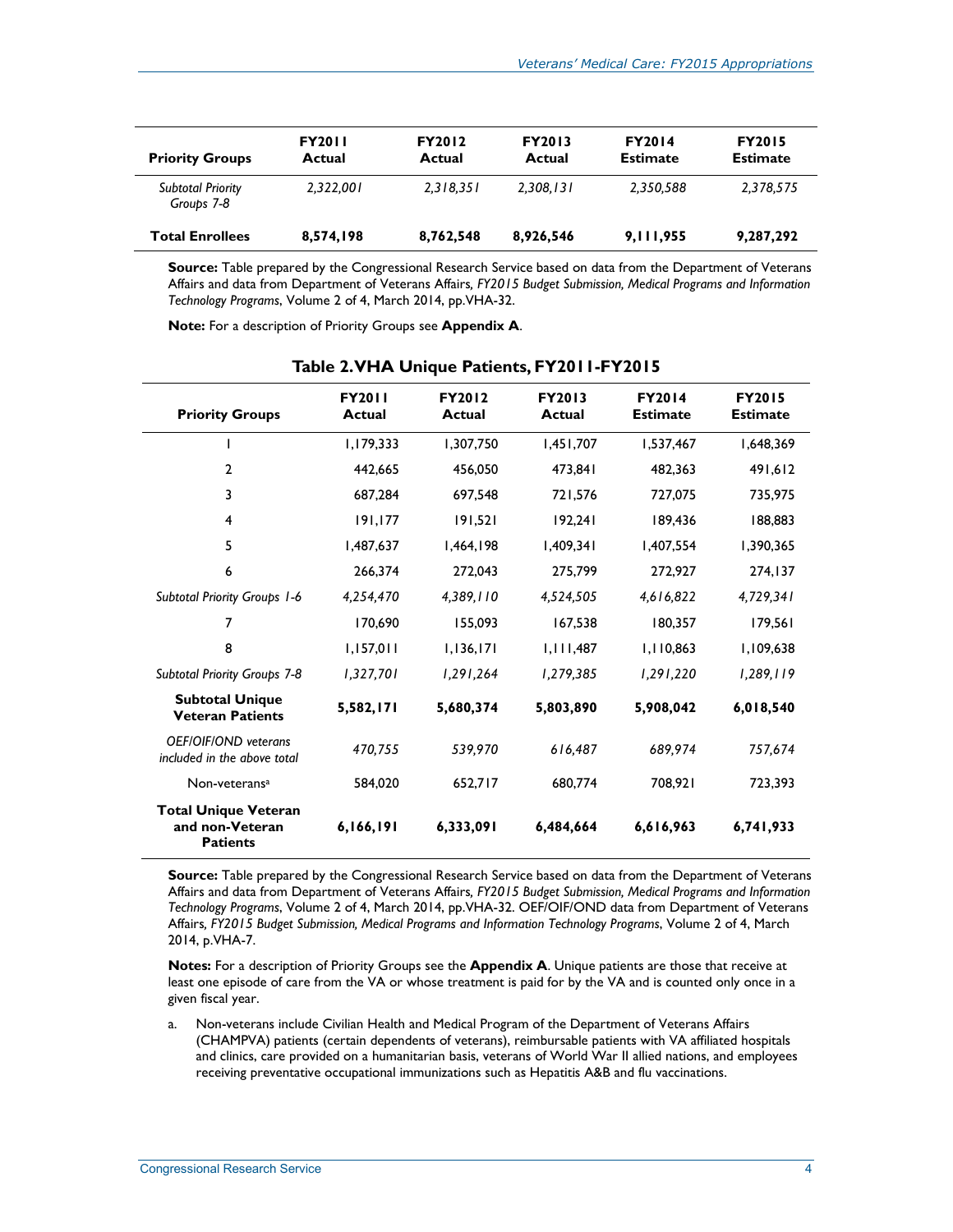The rest of this report focuses on appropriations for VHA. It begins with a brief overview of VHA's budget formulation, a description of the accounts that fund the VHA, and a summary of the FY2014 VHA budget. The report ends with a section discussing recent legislative developments pertaining to the FY2015 VHA budget.

## **Advance Appropriations26**

In order to understand annual appropriations for the Veterans Health Administration (VHA), it is essential to understand the role of advance appropriations. In 2009, Congress enacted the Veterans Health Care Budget Reform and Transparency Act of 2009 (P.L. 111-81) authorizing advance appropriations for three of the four accounts that comprise VHA: medical services, medical support and compliance, and medical facilities.<sup>27</sup> The fourth account, the medical and prosthetic research account, is not funded with an advance appropriation. P.L. 111-81 also required the Department of Veterans Affairs to submit a request for advance appropriations for VHA with its budget request each year. Congress first provided advance appropriations for the three VHA accounts in the FY2010 appropriations cycle; the Consolidated Appropriations Act, 2010 (P.L. 111-117), provided advance appropriations for FY2011. Subsequently, each successive appropriation measure has provided advance appropriations for the VHA accounts: the Department of Defense and Full-Year Continuing Appropriations Act, 2011 (P.L. 112-10), provided advance appropriations for FY2012; the Consolidated Appropriations Act, 2012 (P.L. 112-74), provided advance appropriations for FY2013; the Consolidated and Further Continuing Appropriations Act, 2013 (P.L. 113-6), provided advance appropriations for FY2014; and the Consolidated Appropriations Act, 2014 (P.L. 113-76) provided advance appropriations for FY2015. The Military Construction, Veterans Affairs, and Related Agencies Appropriations Bill, 2015 (H.R. 4486) as reported by the House Appropriations Committee provides advance appropriations for FY2016.

Under current budget scoring guidelines, advance appropriations of budget authority are scored as new budget authority in the fiscal year in which the funds become newly available for obligation, and not in the fiscal year the appropriations are enacted.<sup>28</sup> Therefore, throughout the funding tables of this report, advance appropriations numbers are shown under the label "memorandum" and in the corresponding fiscal year column. For example, the Consolidated Appropriations Act, 2014 (P.L. 113-76) provided advance appropriations for FY2015. Funding shown for FY2014 does not include advance appropriations provided in FY2014 by P.L. 113-76 for use in FY2015. Instead, the advance appropriation provided in FY2014 for use in FY2015 is shown in the memorandum in the FY2015 column.

 $^{26}$  In general, an appropriations act makes budget authority available beginning on October 1 of the fiscal year for which the appropriations act is passed ("budget year"). However, there are some types of appropriations that do not follow this pattern; among them are advance appropriations. An advance appropriation means appropriation of new budget authority that becomes available one or more fiscal years beyond the fiscal year for which the appropriations act was passed (i.e., beyond the budget year). For more information on advance appropriations, see CRS Report R43482, *Advance Appropriations, Forward Funding, and Advance Funding: Concepts, Practice, and Budget Process Considerations*, by Jessica Tollestrup

<sup>27</sup> Codified at 38 U.S.C. §117.

<sup>28</sup> Executive Office of the President, Office of Management and Budget (OMB), *Appendix A-Scorekeeping Guidelines*, OMB Circular No. A–11, PART 7, July 2013, p. 2.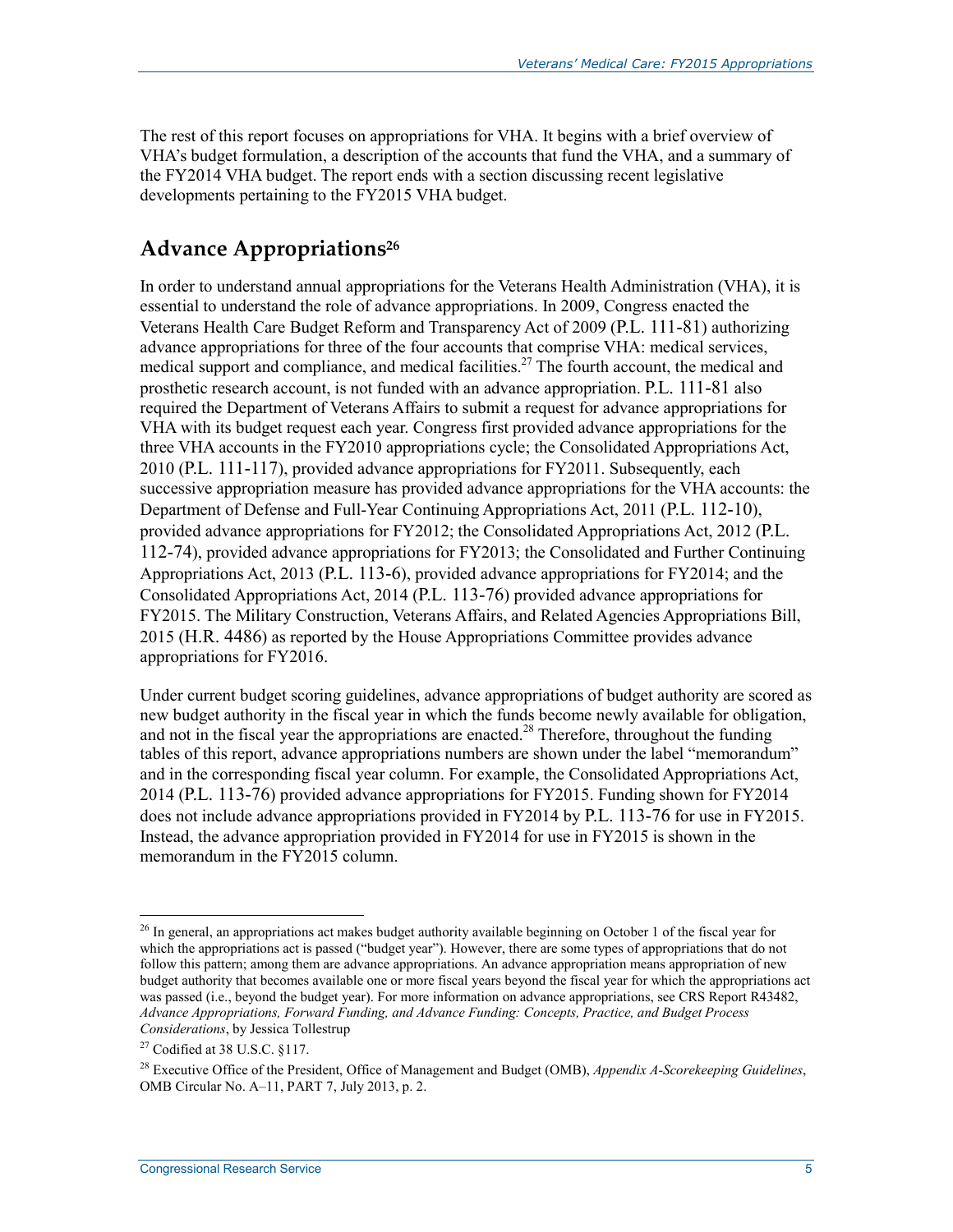# **Department of Veterans Affairs Budget**

The VA budget includes both mandatory<sup>29</sup> and discretionary funding.<sup>30</sup> Mandatory accounts fund disability compensation, pensions, vocational rehabilitation and employment, education, life insurance, housing, and burial benefits (such as graveliners, outer burial receptacles, and headstones), among other benefits and services. Discretionary accounts fund medical care, medical research, construction programs, information technology, and general operating expenses, among other things. **Appendix B** provides enacted appropriations from FY1995 to FY2014 for the VA, including all three administrations that compose the VA: VBA, VHA, and NCA.

**Figure 1** provides a breakdown of FY2014 budget allocations for both mandatory and discretionary programs. In FY2014, the total VA budget authority was approximately \$147.9 billion; discretionary budget authority accounted for about 42.8% (\$63.2 billion) of the total, with about 86.9% (\$54.9 billion) of this discretionary funding going toward supporting VA health care programs, including medical and prosthetic research. The VA's mandatory budget authority accounted for about 57.4% (\$84.7 billion) of the total VA budget authority, with about 84.4% (\$71.4 billion) of this mandatory funding going toward disability compensation and pension programs.

<sup>1</sup> <sup>29</sup> Mandatory programs funded through the annual appropriations process are commonly referred to as appropriated entitlements. In general, appropriators have little control over the amounts provided for appropriated entitlements; rather, the authorizing statute establishes the program parameters (e.g., eligibility rules, benefit levels) that entitle certain recipients to payments. If Congress does not appropriate the money necessary to meet these commitments, entitled recipients (e.g., individuals, states, or other entities) may have legal recourse. For an overview of mandatory spending see, CRS Report RL33074, *Mandatory Spending Since 1962*, by Mindy R. Levit and D. Andrew Austin.

<sup>&</sup>lt;sup>30</sup> Funding for discretionary programs are provided and controlled through the annual appropriations process. For more information see, CRS Report R41726, *Discretionary Budget Authority by Subfunction: An Overview*, by D. Andrew Austin.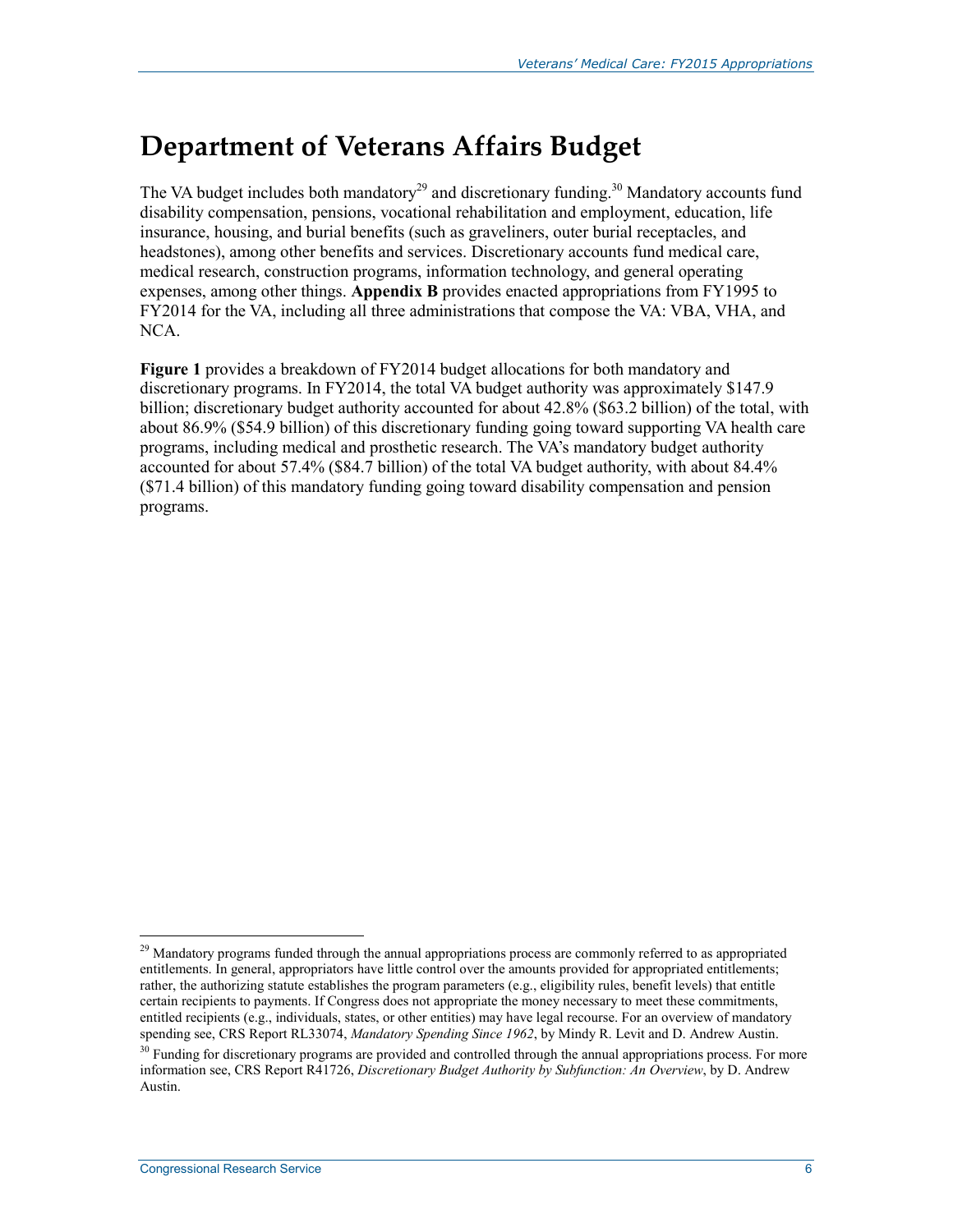

**Figure 1. FY2014 VA Budget Allocations** 

**Source:** Chart prepared by the Congressional Research Service based on U.S. Congress, House Committee on Appropriations, Subcommittee on Military Construction, Veterans Affairs, and Related Agencies, *Military Construction, Veterans Affairs, And Related Agencies Appropriations Bill, 2015,* report to accompany H.R. 4486, 113th Congress, 2nd session, April 17, 2014, H.Rept. 113-416, pp. 6-10.

**Notes:** Discretionary budget authority includes medical programs; information technology; construction; other discretionary benefits, such as operation and maintenance of VA's national cemeteries; and departmental administration. Mandatory benefits include disability compensation, pensions, education, vocational rehabilitation and employment services, among other benefits and services. Totals may not add due to rounding.

**Figure 2** provides a breakdown of the FY2015 President's budget request for both mandatory and discretionary programs. For FY2015, the Administration requested approximately \$158.6 billion. This includes approximately \$65.1 billion in discretionary funding and \$93.5 billion in mandatory funding. A major portion of the mandatory benefits will be for compensation and pension benefits for veterans and surviving spouses, dependent children, and dependent parents.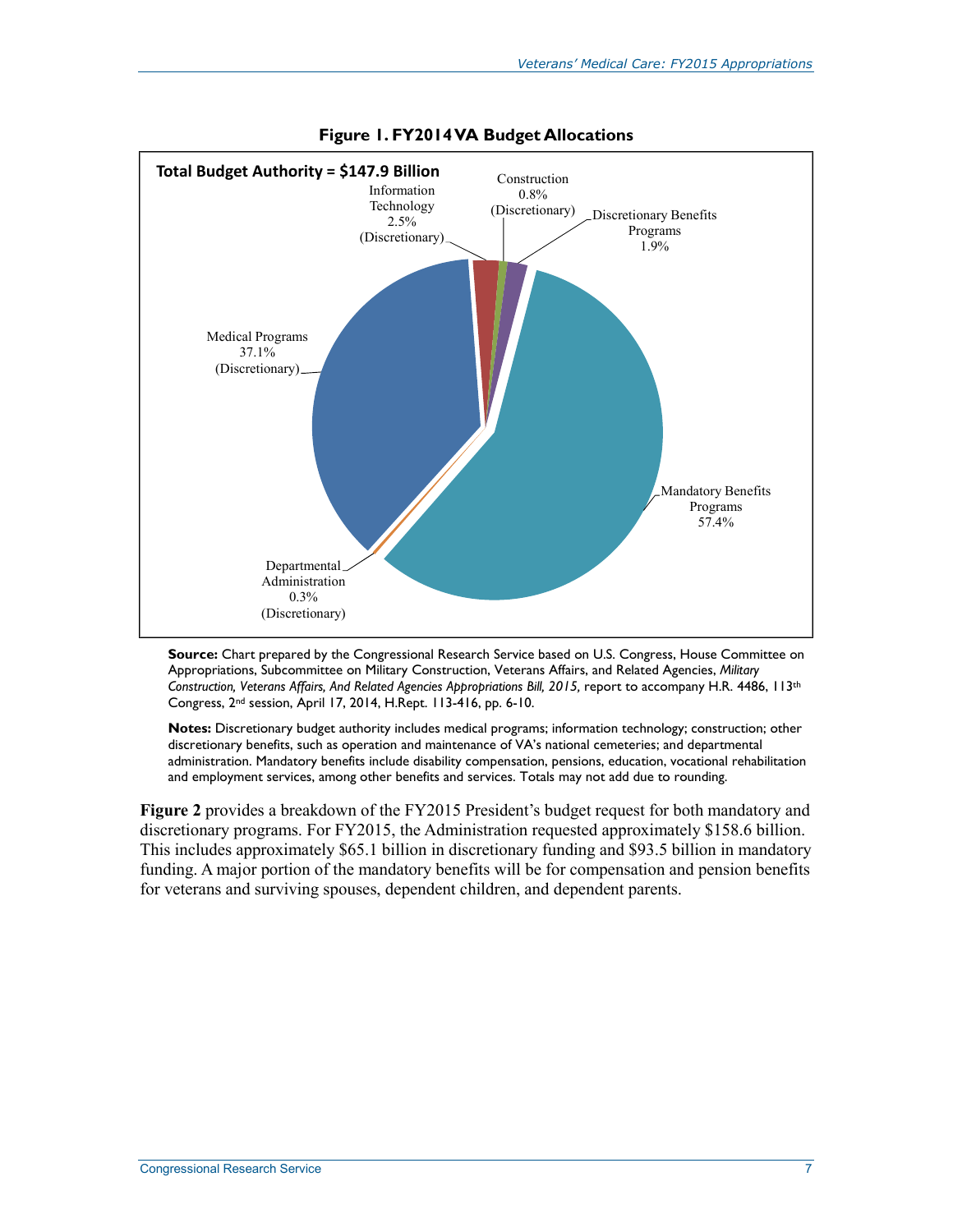

**Figure 2. FY2015 VA Budget Request** 

**Source:** Chart prepared by the Congressional Research Service based on U.S. Congress, House Committee on Appropriations, Subcommittee on Military Construction, Veterans Affairs, and Related Agencies, *Military Construction, Veterans Affairs, And Related Agencies Appropriations Bill, 2015,* report to accompany H.R. 4486, 113th Congress, 2nd session, April 17, 2014, H.Rept. 113-416, pp. 6-10.

**Notes:** Discretionary budget authority includes medical programs; information technology; construction; other discretionary benefits, such as operation and maintenance of VA's national cemeteries; and departmental administration. Mandatory benefits include disability compensation, pensions, education, vocational rehabilitation and employment services, among other benefits and services. Totals may not add due to rounding.

# **Overview of Veterans Health Administration's Budget Formulation31**

Similar to most federal agencies, the VA begins formulating its budget request approximately 10 months before the President submits the budget to Congress, generally in early February. VHA's budget request to Congress begins with the formulations of the budget based on the Enrollee

<sup>31</sup> A major part of this discussion was drawn from U.S. Government Accountability Office, *Veterans' Health Care: VA Uses a Projection Model to Develop Most of Its Health Care Budget Estimate to Inform the President's Budget Request*, GAO-11-205, January 2011, pp. 4-8; and U.S. Government Accountability Office, V*eterans' Health Care Budget: Better Labeling of Services and More Detailed Information Could Improve the Congressional Budget Justification*, GAO-12-908, September 2012, pp. 5-6.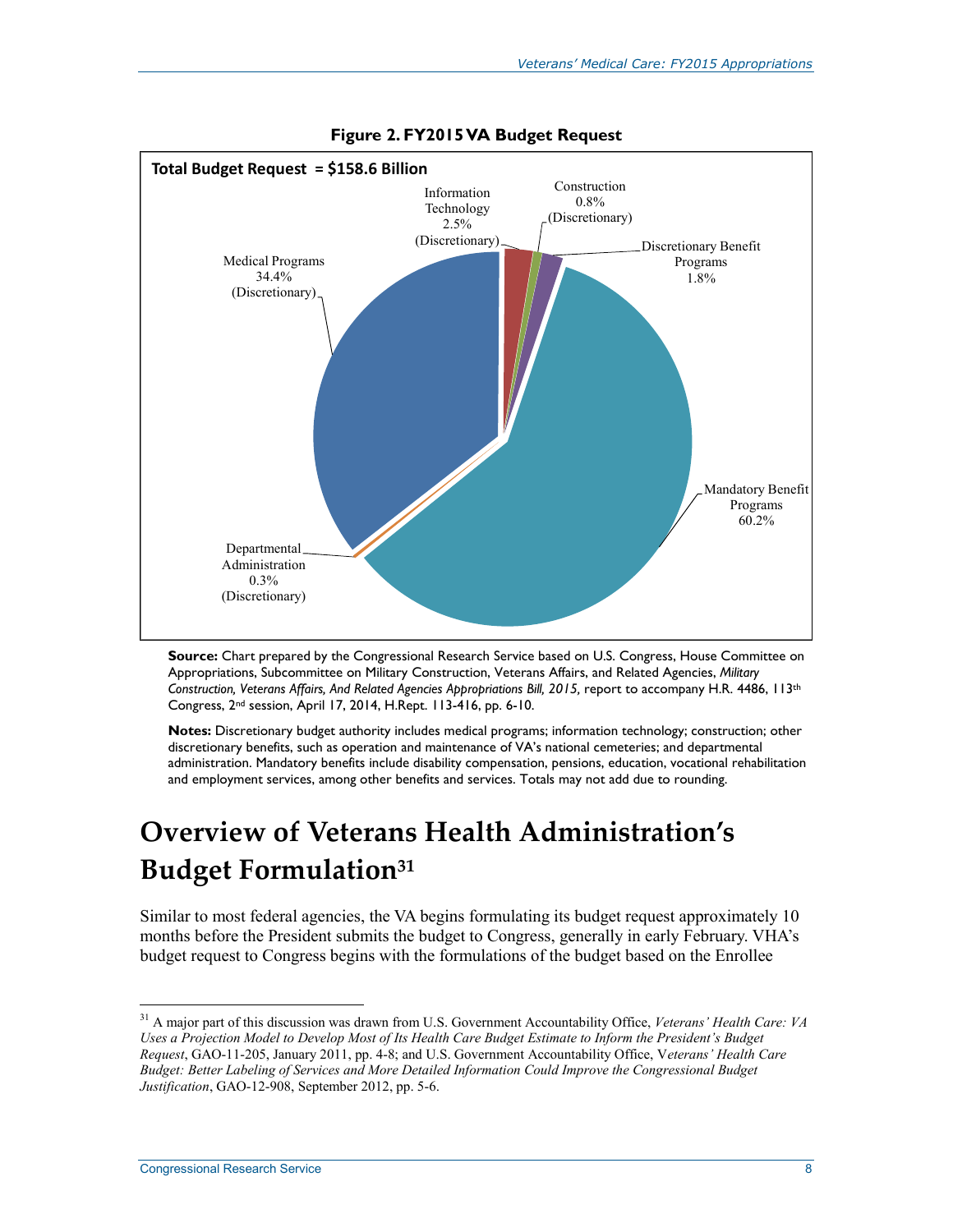Health Care Projection Model (EHCPM), <sup>32</sup> and the Civilian Health and Medical Program Veterans Administration (CHAMPVA) Model. The two models collectively estimate the amount of budgetary resources VHA will need to meet the expected demand for most of the health care services it provides.

The EHCPM's estimates are based on three basic components: the projected number of veterans who will be enrolled in VA health care, the projected utilization of VA's health care services—that is, the quantity of health care services enrollees are expected to use—and the projected unit cost of providing these services. Each component is subject to a number of adjustments to account for the characteristics of VA health care and the veterans who access VA's health care services. The EHCPM makes projections three or four years into the future. Each year, VHA updates the EHCPM estimates to "incorporate the most recent data on health care utilization rates, actual program experience, and other factors, such as economic trends in unemployment and inflation."33 For instance, in 2013, VHA used data from FY2012 to develop its health care budget estimate for the FY2015 request, including the advance appropriations request for FY2016.<sup>34</sup>

The CHAMPVA Model is a more recent model adopted by VHA in 2010. The CHAMPVA model projects the cost of providing medical coverage to CHAMPVA eligible beneficiaries.<sup>35</sup> The CHAMPVA Model is composed of two major components: the enrollment model and the claims cost model. The enrollment model projects the number of beneficiaries enrolled in CHAMPVA, and the claims cost model projects expenditures for providing care to beneficiaries. According to the VHA, the "2013 CHAMPVA Model was developed using data from fiscal years 2005 to 2012, publically available research, and input from a development team (including subject matter experts from VHA and VHA's CHAMPVA program). $^{536}$ 

**Table 3** provides a detailed timeline for formulating the FY2015 budget request and the FY2016 advance appropriations request.

<u>.</u>

 $32$  The Veterans' Health Care Eligibility Reform Act of 1996 (P.L. 104-262) required the VHA to manage the provision of hospital care and medical services through an enrollment system based on a system of priorities.

<sup>33</sup> Department of Veterans Affairs, *FY2014 Budget Submission, Medical Programs and Information Technology Programs*, Volume 2 of 4, February 2013, p. 1A-6.

<sup>&</sup>lt;sup>34</sup> VHA uses methodologies other than the EHCPM to develop estimates of the amount of resources needed for statebased long-term care programs, readjustment counseling, legislation recently enacted, expansions to homeless veterans programs, and care provided to non-veterans patients.

<sup>35</sup> For more information on CHAMPVA see, CRS Report RS22483, *Health Care for Dependents and Survivors of Veterans*, by Sidath Viranga Panangala.

<sup>36</sup> Department of Veterans Affairs, *FY2015 Budget Submission, Medical Programs and Information Technology Programs*, Volume 2 of 4, March 2014, p. VHA-46.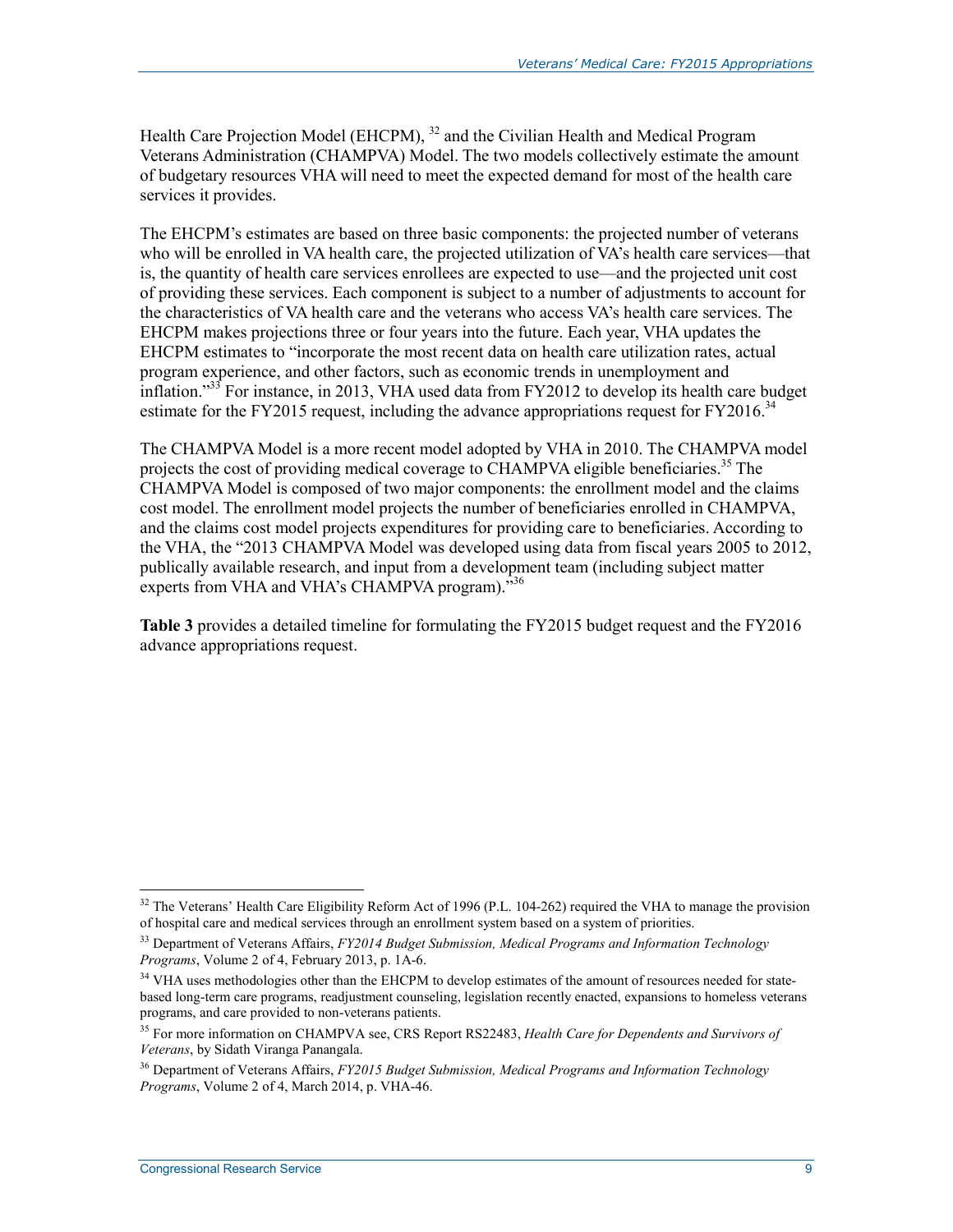| Month, Year                 | <b>Activity</b>                                                                                                                                                                          |
|-----------------------------|------------------------------------------------------------------------------------------------------------------------------------------------------------------------------------------|
| April, 2013                 | VA issues internal call letter for FY2015/FY2016 budget<br>proposals.                                                                                                                    |
| May, 2013                   | VA Administrations (VBA; VHA; and NCA) develop<br>FY2015 budget, program, and legislative proposals; VHA<br>also develops the FY2016 Advance Appropriations<br>request for medical care. |
| June, 2013                  | VA construction budget proposals for FY2015 prioritized<br>through Strategic Capital Investment Planning (SCIP)<br>process.                                                              |
| July, 2013                  | VA leadership considers the FY2015/FY2016 budget<br>proposals.                                                                                                                           |
| August, 2013                | VA prepares the budget submission to Office of<br>Management and Budget (OMB)                                                                                                            |
| September, 2013             | VA submits 2015 budget to OMB and the FY2016<br>Advance Appropriations request for medical care.                                                                                         |
| November, 2013              | VA receives OMB Passback of 2015/2016 budget<br>decisions.                                                                                                                               |
| December, 2013              | VA and OMB reach agreement on budget amounts.                                                                                                                                            |
| January, 2014               | VA prepares the FY2015 Congressional Budget<br>Submissions.                                                                                                                              |
| February, 2014 <sup>a</sup> | President's FY2015 Budget Request and the Advance<br>Appropriations request for medical care for FY2016<br>Submitted to Congress.                                                        |

#### **Table 3. Department of Veterans Affairs, Budget Formulation Time Line**

(FY2015 budget request)

**Source:** Table prepared by CRS based on U.S. Congress, House Committee on Veterans' Affairs, *U.S. Department of Veterans Affairs Budget Request For Fiscal Year 2013*,112th Congress, 2nd session, February 15, 2012, p. 143.

a. The President's FY2014 budget request was submitted in March 2014.

### **Funding for the VHA**

As noted previously, VHA is funded through four appropriations accounts. These are supplemented by other sources of revenue. Although the appropriations account structure has been subject to change from year to year, the appropriation accounts used to support the VHA traditionally include medical care, medical and prosthetic research, and medical administration. Congress also appropriates funds for construction of medical facilities through a larger appropriations account for construction for all VA facilities. In FY2004, "to provide better oversight and [to] receive a more accurate accounting of funds," Congress changed the VHA's appropriations structure.<sup>37</sup> Specifically, the Department of Veterans Affairs and Housing and Urban Development and Independent Agencies Appropriations Act, 2004 (P.L. 108-199,

<sup>1</sup> 37 U.S. Congress, Conference Committees, *Consolidated Appropriations Act, 2004,* conference report to accompany H.R. 2673, 108<sup>th</sup> Cong., 1<sup>st</sup> sess., H.Rept. 108-401, p. 1036.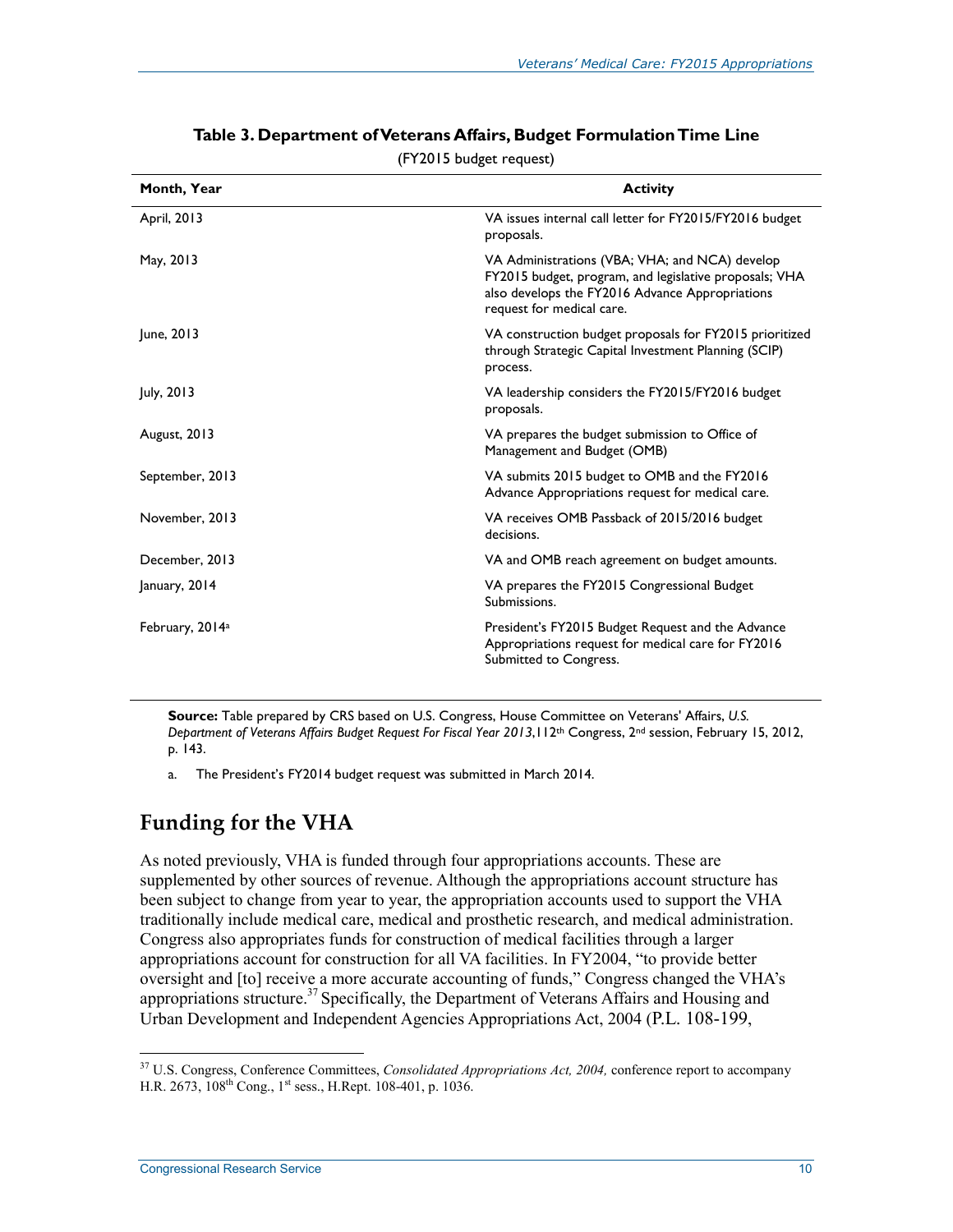H.Rept. 108-401), funded VHA through four accounts: (1) medical services, (2) medical administration (currently known as medical support and compliance), (3) medical facilities, and (4) medical and prosthetic research. Brief descriptions of these accounts are provided below.

#### **Medical Services**

The medical services account covers expenses for furnishing inpatient and outpatient care and treatment of veterans and certain dependents, including care and treatment in non-VA facilities; outpatient care on a fee basis; medical supplies and equipment; salaries and expenses of employees hired under Title 38, United States Code (U.S.C.); cost of hospital food service operations;<sup>38</sup> aid to state veterans' homes; and assistance and support services for family caregivers of veterans authorized by the Caregivers and Veterans Omnibus Health Services Act of 2010 (P.L. 111-163). For FY2013, the President's budget request proposed the transfer of funding for biomedical engineering services from the medical facilities account to this account.<sup>39</sup> The Consolidated and Further Continuing Appropriations Act, 2013 (P.L. 113-6), approved this transfer. The President's budget request for FY2014 proposed to continue funding for biomedical engineering services in the medical services account. The Military Construction and Veterans Affairs, and Related Agencies Appropriations bill for FY2014 (H.R. 2216; H.Rept. 113-90) that was passed by the House of Representatives June 4, 2013, and the Senate Appropriations Committee reported version of H.R. 2216 (S.Rept. 113-48) continued this transfer for FY2014. The Military Construction, Veterans Affairs, and Related Agencies Appropriations Bill, 2015 (H.R. 4486) continues to fund bioengineering services under the medical services account.

## **Medical Support and Compliance (Previously Medical Administration)**

This account provides for expenses related to the management, security, and administration of the VA health care system through the operation of VA medical centers, and other medical facilities such as community-based outpatient clinics (CBOCs) and Vet Centers.<sup>40</sup> It also funds 21 Veterans Integrated Service Network (VISN)<sup>41</sup> offices and facility director offices; chief of staff operations; public health and environmental hazard programs; quality and performance management programs; medical inspection; human research oversight; training programs and continuing education; security; volunteer operations; and human resources management.

<u>.</u>

 $38$  In its FY2008 budget request to Congress, the VA requested the transfer of food service operations costs from the medical facilities appropriations to the medical services appropriations. The House and Senate Appropriations Committees concurred with this request. The cost of food service operations support hospital food service workers, provisions, and supplies related to the direct care of patients.

<sup>&</sup>lt;sup>39</sup> Biomedical engineering services include the maintenance and repair of all medical equipment used in the treatment, monitoring, diagnosis, or therapy of patients.

<sup>&</sup>lt;sup>40</sup> Vet Centers are community-based counseling centers that provide a wide range of social and psychological services such as professional readjustment counseling to veterans who have served in a combat zone, military sexual trauma (MST) counseling, bereavement counseling for families who experience an active duty death, substance abuse assessments and referral, medical referral, veterans' benefits explanation and referral, and employment counseling, among other services.

<sup>&</sup>lt;sup>41</sup> VISN offices provide management and oversight to the medical centers and clinics within their assigned geographic areas. Each VISN office is responsible for allocating funds to facilities, clinics, and programs within its region and coordinating the delivery of health care to veterans.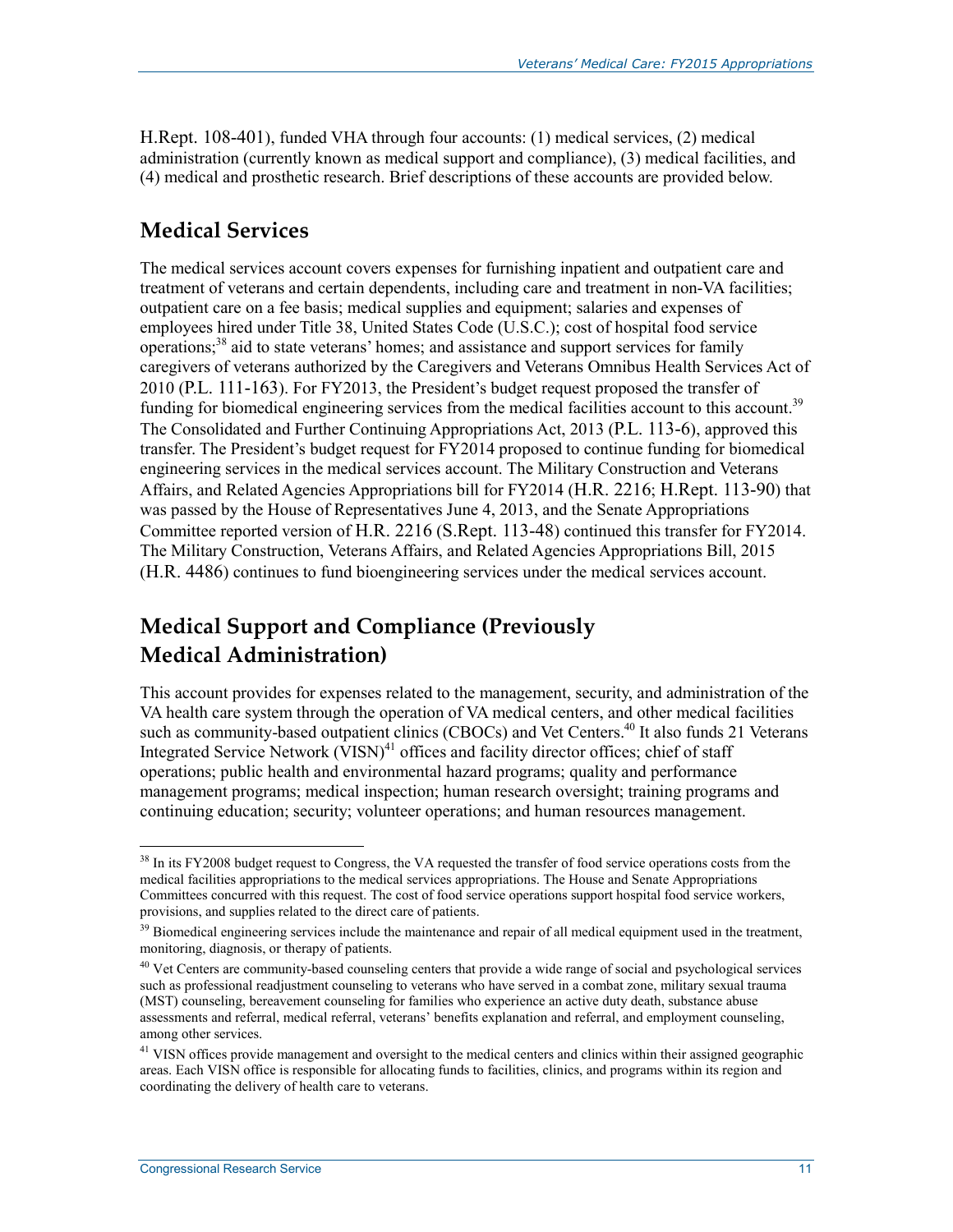### **Medical Facilities**

The medical facilities account funds expenses pertaining to the operations and maintenance of the VHA's capital infrastructure. These expenses include utilities and administrative expenses related to planning, designing, and executing construction or renovation projects at VHA facilities. It also funds leases, laundry services, grounds maintenance, trash removal, housekeeping, fire protection, pest management, and property disposition and acquisition.

### **Medical and Prosthetic Research**

As required by law, the medical and prosthetic research program (medical research) focuses on research into the special health care needs of veterans.<sup>42</sup> This account provides funding for many types of research, such as investigator-initiated research; mentored research; large-scale, multisite clinical trials; and centers of excellence. VA researchers receive funding not only through this account but also from the Department of Defense (DOD), the National Institutes of Health (NIH), and private sources.

In general, VA's research program is intramural; that is, research is performed by VA investigators at VA facilities and approved off-site locations. Unlike other federal agencies, such as NIH and DOD, VA does not have the statutory authority to make research grants to colleges and universities, cities and states, or any other non-VA entities.

## **Medical Care Collections Fund (MCCF)**

In addition to the appropriations accounts mentioned above, the Committees on Appropriations include medical care cost recovery collections when considering funding for the VHA. Congress has provided VHA the authority to bill some veterans and most health care insurers for nonservice-connected care provided to veterans enrolled in the VA health care system, to help defray the cost of delivering medical services to veterans.<sup>43</sup> Funds collected from first and third party (copayments and insurance) bills are retained by the VA health care facility that provided the care for the veteran. VA is expecting MCCF total collections to be approximately \$2.5 billion in 2015.

<sup>42 38</sup> U.S.C. §7303(a)(3). The Office of Research and Development (ORD) within the Veterans Health Administration (VHA) manages the medical research program. The medical research program encompasses, among other things, biomedical laboratory research, clinical trials, health services research, and rehabilitation research.

<sup>&</sup>lt;sup>43</sup> The Consolidated Omnibus Budget Reconciliation Act of 1985 (P.L. 99-272), enacted into law in 1986 established means testing for veterans seeking care for nonservice-connected conditions. The Balanced Budget Act of 1997 (P.L. 105-33) established the Department of Veterans Affairs Medical Care Collections Fund (MCCF) and gave the VHA the authority to retain these funds in the MCCF. Instead of returning the funds to the Treasury, the VA can use them, without fiscal year limitations, for medical services for veterans. In FY2004, the Administration's budget requested consolidating several existing medical collections accounts into one MCCF. The conferees of the Consolidated Appropriations Act of 2004 (H.Rept. 108-401) recommended that collections that would otherwise be deposited in the Health Services Improvement Fund (former name), Veterans Extended Care Revolving Fund (former name), Special Therapeutic and Rehabilitation Activities Fund (former name), Medical Facilities Revolving Fund (former name), and the Parking Revolving Fund (former name) should be deposited in MCCF. The Consolidated Appropriations Act of 2005 (P.L. 108-447, H.Rept. 108-792) provided the VA with permanent authority to deposit funds from these five accounts into the MCCF.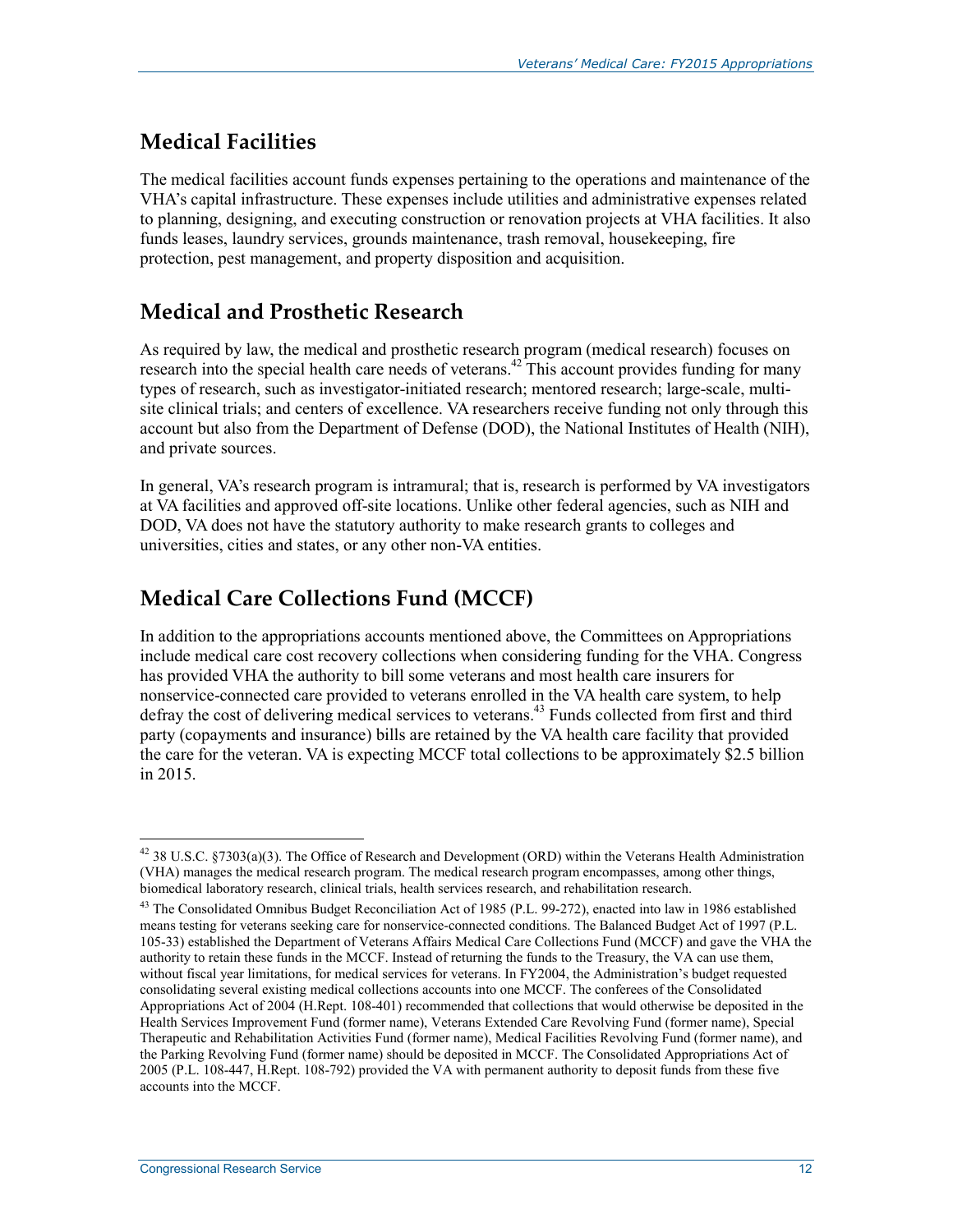# **FY2014 Budget Summary44**

## **Consolidated Appropriations Act, 2014 (P.L. 113-76)**

#### **House and Senate Action**

Congress was unable to complete action on any of the FY2014 appropriation acts prior to the beginning of the new fiscal year. Lawmakers also failed to agree on language in a FY2014 continuing resolution (CR). With no agreement in place on October 1, 2013, the resulting lapse in funding led to a partial shutdown of government operations. Congress finally reached agreement on a temporary CR on October 16, 2013, and the President signed the Continuing Appropriations Act, 2014 (P.L. 113-46) the following day to reopen the government. That CR (P.L. 113-46) funded most of the VA (excluding the three medical care accounts: medical services, medical support and compliance, and medical facilities) through January 15, 2014. P.L. 113-73 extended the CR through January 18, allowing extra time for legislative consideration of an omnibus appropriation bill. On January 17, 2014, the President signed into law the Consolidated Appropriations Act, 2014 (P.L. 113-76). Division J of this act included the Military Construction and Veterans Affairs, and Related Agencies Appropriations Act, 2014 (MILCON-VA Appropriations Act, 2014).

In total the MILCON-VA Appropriations Act, 2014 provides a total of \$147.9 billion in budget authority for VA programs in FY2014. Of this amount \$54.9 billion is provided for VHA which comprises four accounts: medical services, medical support and compliance, medical facilities, and medical and prosthetic research accounts. P.L. 113-76 provides \$40 million for FY2014 for the medical services account in addition to the advance appropriation of \$43.6 billion which was provided in P.L. 113-6 (see **Table 5**). Furthermore, the MILCON-VA Appropriations Act, 2014 provides \$85 million for FY2014 for the medical facilities account in addition to the advance appropriation of \$4.9 billion provided in P.L. 113-6. This additional funding will be used to address the backlog of non-recurring maintenance needs at existing VA hospitals and clinics. As required by the Veterans Health Care Budget Reform and Transparency Act of 2009 (P.L. 111-81), the MILCON-VA Appropriations Act, 2014 provides advance appropriations of \$55.6 billion for FY2015 for three VHA accounts (medical services, medical support and compliance, and medical facilities). Furthermore, P.L. 113-76 rescinds \$229 million from the FY2014 VHA accounts (see **Table 5**) $^{45}$ 

<sup>44</sup> For a detailed discussion of the VHA appropriations for FY2014, see CRS Report R43179, *Veterans' Medical Care: FY2014 Appropriations*, by Sidath Viranga Panangala.

<sup>&</sup>lt;sup>45</sup> Section 226 of Division J of P.L. 113-76 rescinds FY2014 medical account funding and re-appropriates it to be available for two years. The provision rescinds and re-appropriates \$1,400,000,000 for the medical services account, rescinds \$150,000,000 for the medical support and compliance account and re-appropriates \$100,000,000 for that account, and rescinds and re-appropriates \$250,000,000 for medical facilities account (Explanatory Statement Regarding the House Amendment to the Senate Amendment on H.R. 3547, Consolidated Appropriations Act, 2014," House, *Congressional Record*, vol. 160, Book II (January 15, 2014), p. H1150.).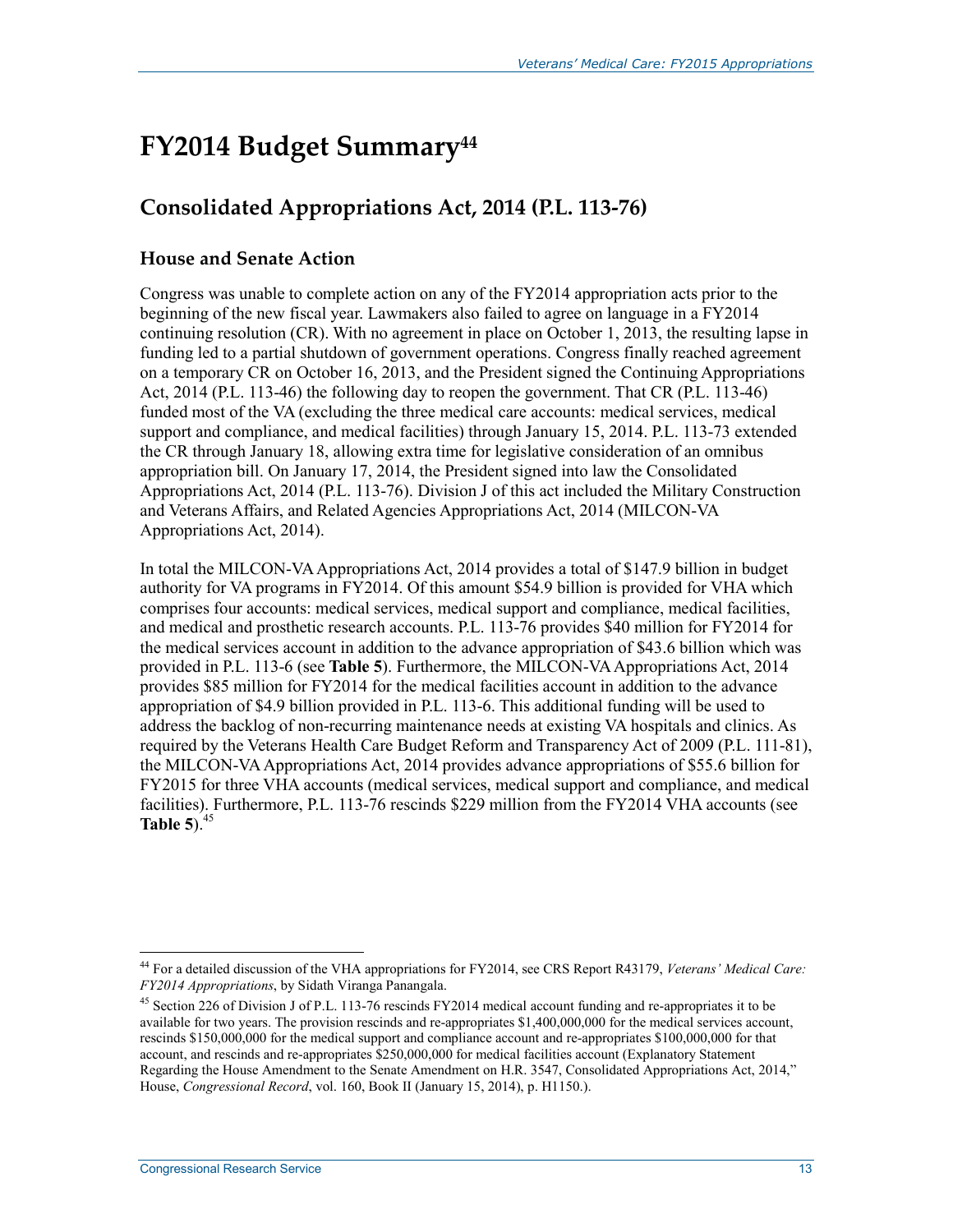# **FY2015 VHA Budget**

### **President's Request**

The President submitted his FY2015 budget request to Congress in March 2014. The FY2015 President's Budget is requesting \$158.6 billion for the VA as a whole (see **Table 4**). For VA medical services, the Administration's budget is requesting \$367.8 million in additional funding above the FY2015 advance appropriations of \$45 billion provided in FY2014. In total, the President is requesting \$56.6 billion for VHA for FY2015. This includes \$45.4 billion for the medical services account, \$5.9 billion for the medical support and compliance account, \$4.7 billion for the medical facilities account, and nearly \$589 million for the medical and prosthetic research account (see **Table 5**). As required by the Veterans Health Care Budget Reform and Transparency Act of 2009 (P.L. 111-81), the President's budget is requesting \$58.6 billion in advance appropriations for the three medical care appropriations (medical services, medical support and compliance, and medical facilities) for FY2016 (see **Table 5**). This request for advance appropriations would provide care for over 6.8 million unique patients in FY2016.

### **House Action**

On April 3, 2014, the House Military Construction and Veterans Affairs Subcommittee approved its version of a Military Construction and Veterans Affairs and Related Agencies Appropriations bill for FY2015 (MILCON-VA Appropriations bill). The full House Appropriations Committee approved a draft version of the measure by voice vote in an April 9, 2014, and the House passed the MILCON-VA Appropriations bill for FY2015 (H.R. 4486; H.Rept. 113-416) on April 30, 2014. H.R. 4486 proposes a total of \$158.2 billion for the VA (see **Table 4**). The total includes \$93.5 billion for mandatory programs, and \$64.7 billion for discretionary programs (see **Table 4**).

H.R. 4486 (H.Rept. 113-416) as passed by the House proposes \$56.2 billion for VHA for FY2015 (see **Table 5**), which comprises four accounts: medical services, medical support and compliance, medical facilities, and medical and prosthetic research. The House-passed measure does not include the additional funding amount of \$367.8 million (above the FY2015 advance appropriations) for the medical services account that was requested by the President for FY2015. According to H.Rept. 113-416, "with \$450 million in unobligated, balances expected to be available and a drop of \$690 million in projected medical services expenditures, the committee believes that the identified need can be absorbed within existing resources."<sup>46</sup> H.R. 4486 proposes \$58.6 billion in advance FY2016 funding for the medical services, medical support and compliance, and medical facilities accounts—the same level as the President's request (see **Table 5**).

<sup>&</sup>lt;sup>46</sup> U.S. Congress, House Committee on Appropriations, Subcommittee on Military Construction, Veterans Affairs, and Related Agencies, *Military Construction, Veterans Affairs, And Related Agencies Appropriations Bill, 2015*, report to accompany H.R. 4486,  $113^{th}$  Cong.,  $2^{nd}$  sess., April 17, 2014, H.Rept. 113-416, p. 31.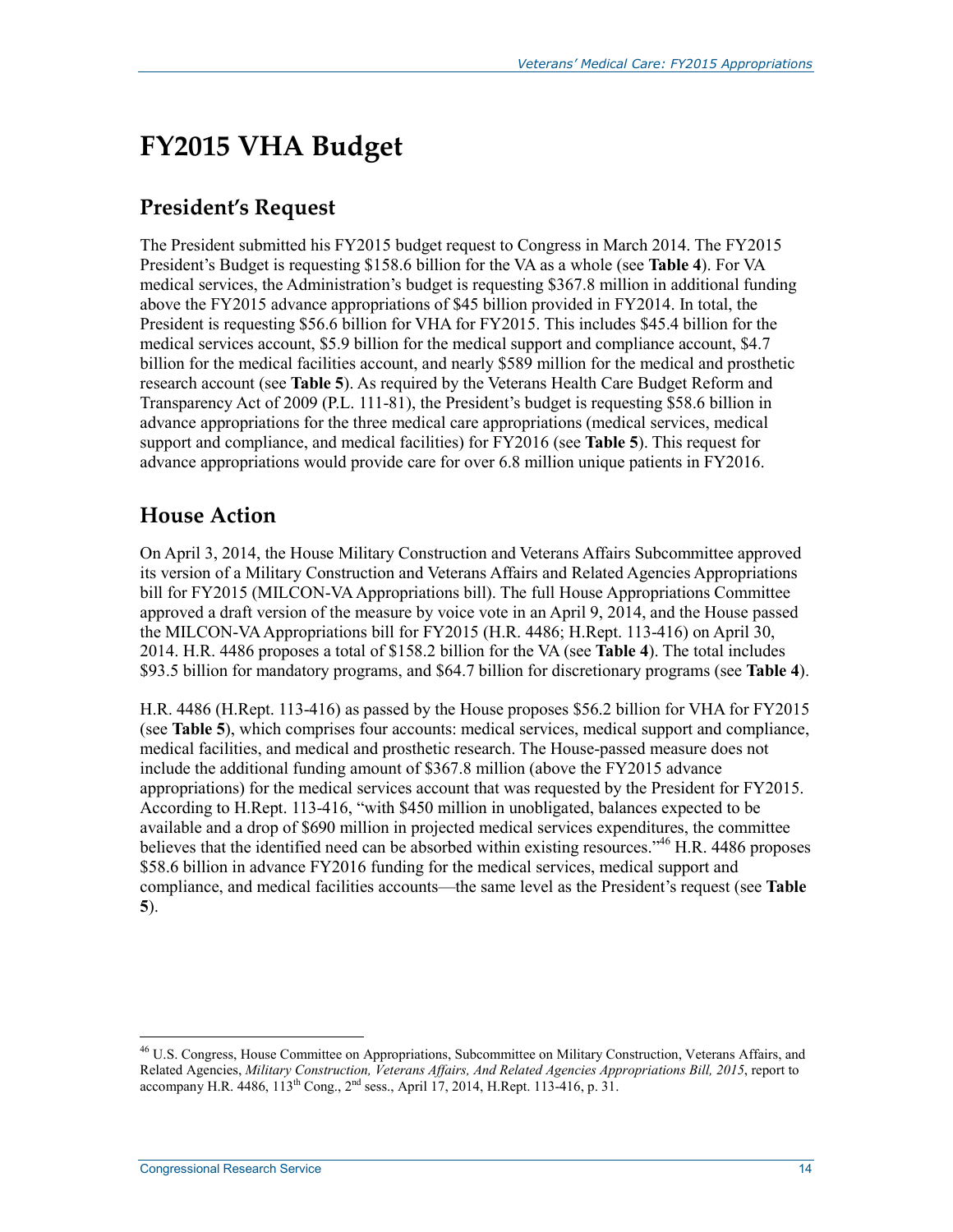#### **Senate Committee Action**

On May 20, 2014, the Senate Military Construction, Veterans Affairs, and Related Agencies Subcommittee marked up its version of the MILCON-VA Appropriations bill for FY2015. The full Senate Appropriations Committee approved the measure (H.R. 4486 ; S.Rept. 113-174) on May 22. The committee-approved bill proposes \$158.6 billion for the VA as a whole (see **Table 4**). This includes \$93.5 billion for mandatory programs and \$65.1 billion for discretionary programs.

The MILCON-VA Appropriations bill for FY2015 (H.R. 4486; S.Rept. 113-174) approved by the Senate Appropriations Committee proposes \$56.4 billion for VHA (see **Table 5**). This includes \$45.1 billion for the medical services account, including an additional \$1 million over the FY2015 advanced appropriations—instead of \$367.8 million as requested by the President for the medical services account. The committee recommendation for the medical facilities account is \$4.8 billion, which includes an additional \$125 million over the FY2015 advanced appropriations. According to the committee report to accompany H.R. 4486, "the Committee remains very concerned about the backlog of maintenance needs at existing VHA hospitals and clinics and has included this additional funding to address this need." 47 Additionally, the committee recommendation includes \$5.9 billion for the medical support and compliance account and approximately \$589 million for the medical and prosthetic research account. The MILCON-VA Appropriations bill for FY2015 (H.R. 4486; S.Rept. 113-174) also proposes an advance appropriation of \$58.6 billion for medical services, medical support and compliance, and medical facilities accounts for FY2016—the same level as the President's request (see **Table 5**).

#### **Veterans Access, Choice, and Accountability Act of 2014 (H.R. 3230; P.L. 113-146)**

On August 7 2014, the President signed into law the Veterans Access, Choice, and Accountability Act of 2014. Section 802 of P.L. 113-146 appropriated \$10 billion for the Veterans Choice Fund, which would be available until expended, and will be used for paying for a new temporary program to provide hospital care and medical services to certain eligible veterans in non-VA facilities or through non-VA providers. This appropriation of funds provided in P.L. 113-146 is not shown in the **Table 4** or **Table 5** of this report.

For more information on the Veterans Access, Choice, and Accountability Act of 2014, see CRS Report R43704, *Veterans Access, Choice, and Accountability Act of 2014 (H.R. 3230; P.L. 113-146)*, by Sidath Viranga Panangala et al.

### **Continuing Appropriations Resolution, 2015 (P.L. 113-164)**

Since none of the regular appropriations bills—including the Military Construction and Veterans Affairs, and Related Agencies Appropriations bill—were passed by the end of the fiscal year, the House and Senate passed a Continuing Appropriations Resolution (CR), 2015, on September 17 and 18, respectively. The President signed the CR into law (P.L. 113-164) on September 19, 2014. The Continuing Appropriations Resolution will fund government agencies and programs, including the Department of Veterans Affairs, at an across-the-board reduction of 0.0554% below the Consolidated Appropriations Act, 2014 (P.L. 113-76). However, since P.L. 113-76 provided advance appropriations for the VA's medical care accounts—medical services, medical support and compliance, and medical facilities—for FY2015, these accounts will not be affected by the

<sup>47</sup> U.S. Congress, Senate Committee on Appropriations, *The Military Construction and Veterans Affairs, and Related Agencies Appropriations Bill, 2015*, report to accompany H.R. 4486, 113<sup>th</sup> Cong., 2<sup>nd</sup> sess., May 22, 2014, p. 58.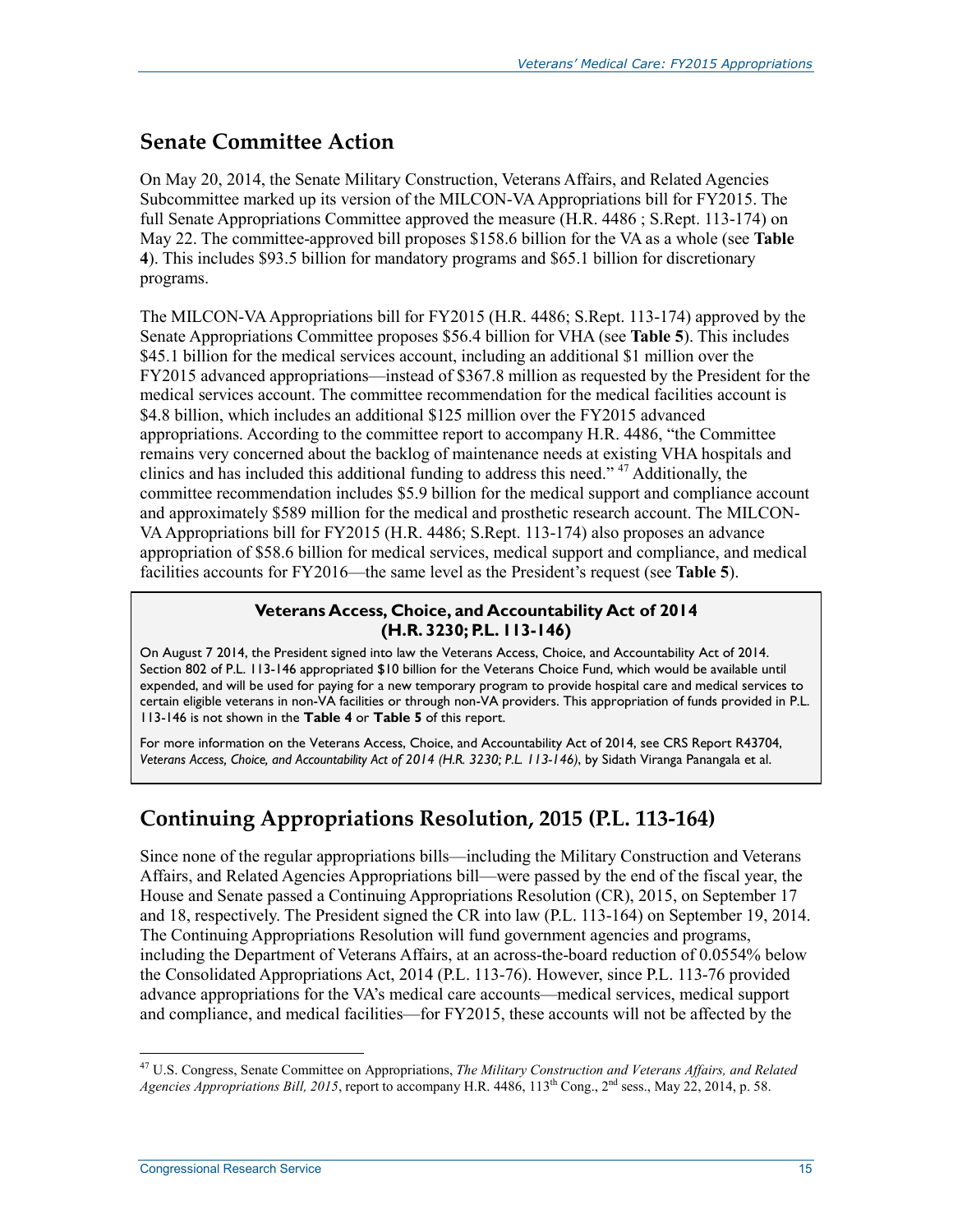Continuing Appropriations Resolution, 2015 (H.J.Res. 124; P.L. 113-164). However, the acrossthe-board reduction of  $0.0554\%$  will be applied to the advance appropriation accounts as well.<sup>48</sup> The CR also includes some anomalies that affect other components of the VA: Section 142 of the CR would provide the Veterans Benefit Administration (VBA) with a funding level<sup>49</sup> of \$2.5 billion (an increase of \$58.7 million over FY2014) for administrative expenses related to disability claims processing, and Section 143 would provide the VA's Office of the Inspector General with a funding level of \$126.4 million (an increase of \$5 million over FY2014), which includes funds for continued investigations into potential improper conduct related to wait times at VA facilities.<sup>50</sup>

<sup>48</sup> Section 115 of P.L. 113-164.

<sup>&</sup>lt;sup>49</sup> For more a more general discussion on how CR's provide funding for programs, see CRS Report R42647, *Continuing Resolutions: Overview of Components and Recent Practices*, by Jessica Tollestrup.

<sup>50</sup> CRS Report IN10063, *Wait Times for Veterans Health Not New*, by Sidath Viranga Panangala.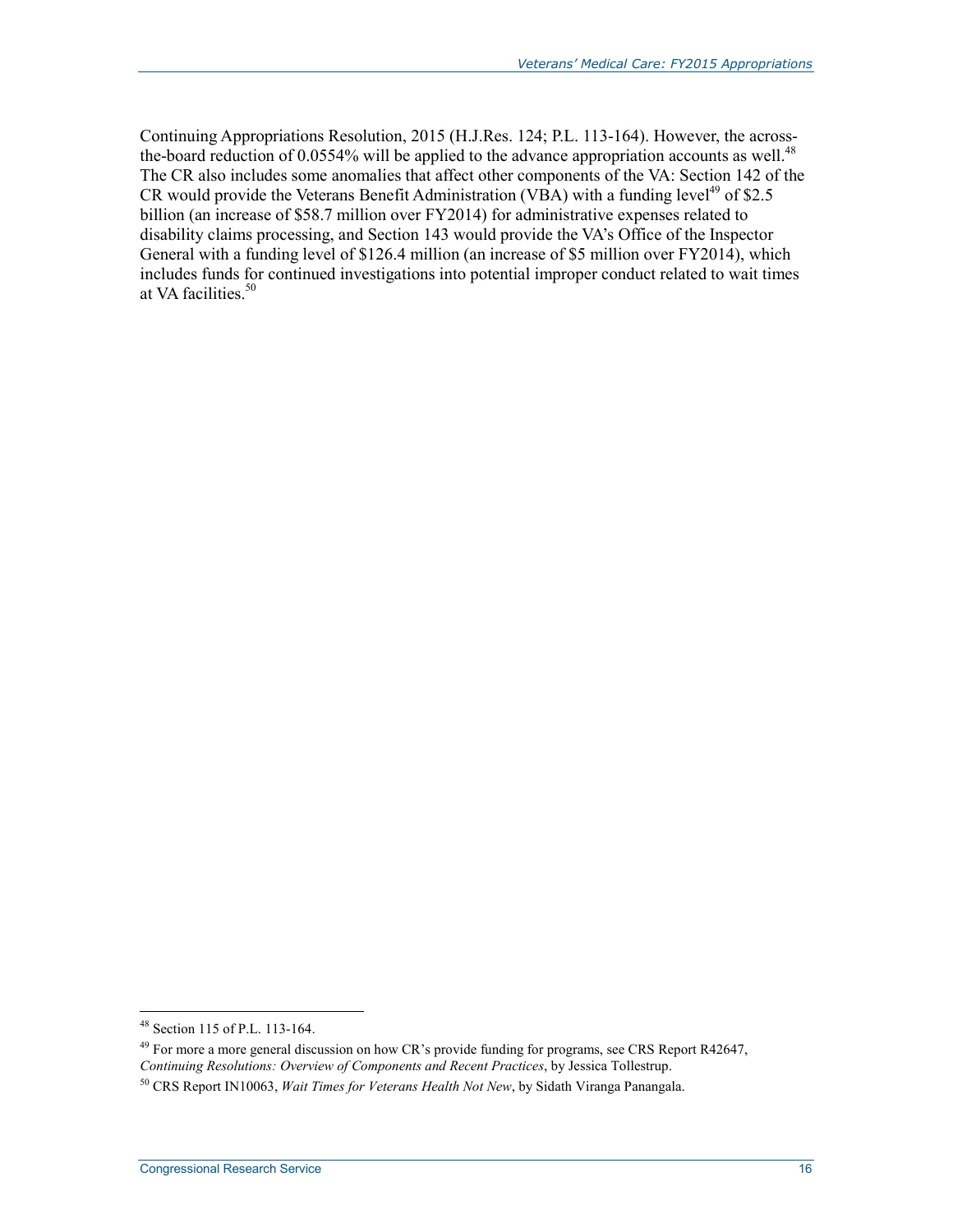|                                                                         | <b>Consolidated Appropriations</b><br>Act, 2014 (P.L. 113-76) |               | <b>President's Request</b> |               | <b>House</b><br>(H.R. 4486;<br>H.Rept. 113-416) |               | <b>Senate Committee</b><br>(H.R. 4486; S.Rept. 113-174) |               |
|-------------------------------------------------------------------------|---------------------------------------------------------------|---------------|----------------------------|---------------|-------------------------------------------------|---------------|---------------------------------------------------------|---------------|
|                                                                         | <b>FY2014</b>                                                 | <b>FY2015</b> | <b>FY2015</b>              | <b>FY2016</b> | <b>FY2015</b>                                   | <b>FY2016</b> | <b>FY2015</b>                                           | <b>FY2016</b> |
| <b>Total Department</b><br>of Veterans Affairs<br>(VA)                  | \$147,934,261                                                 |               | \$158,639,938              |               | \$158,220,762                                   |               | \$158,613,053                                           |               |
| Total<br>Mandatory                                                      | \$84,869,569                                                  |               | \$93,512,828               |               | \$93,512,828                                    |               | \$93,512,828                                            |               |
| Total<br>Discretionary                                                  | \$63,244,692                                                  |               | \$65,127,110               |               | \$64,707,934                                    |               | \$65,100,225                                            |               |
| <b>Total Veterans</b><br>Health<br>Administration<br>(VHA) <sup>a</sup> | \$54,943,664                                                  |               | \$56,591,034               |               | \$56.223,149                                    |               | \$56,448,149                                            |               |
| Memorandum: b<br>Advance<br>appropriations<br><b>VHA</b>                |                                                               | \$55,634,227  |                            | \$58,662,202  |                                                 | \$58,662,202  |                                                         | \$58,662,202  |

#### **Table 4. VA and VHA Appropriations, FY2014-FY2015, and Advance Appropriations, FY2016**

(\$ in thousands)

**Source:** Table prepared by the Congressional Research Service based on U.S. Congress, House Committee on Appropriations, Subcommittee on Military Construction, Veterans Affairs, and Related Agencies, *Military Construction, Veterans Affairs, And Related Agencies Appropriations Bill, 2015*, report to accompany H.R. 4486, 113<sup>th</sup> Congress, 2<sup>nd</sup> session, April 17, 2014, H.Rept. 113-416, pp. 6-10; and U.S. Congress, Senate Committee on Appropriations, Subcommittee on Military Construction, Veterans Affairs, and Related Agencies, *Military Construction, Veterans Affairs, And Related Agencies Appropriations Bill, 2015*, report to accompany H.R. 4486,113th Congress, 2nd session, May 22, 2014, S.Rept. 113-174, pp.111-113.

a. Includes funding for medical services, medical support and compliance, medical facilities, and medical and prosthetic research accounts, and excludes collections deposited into the Medical Care Collections Fund (MCCF).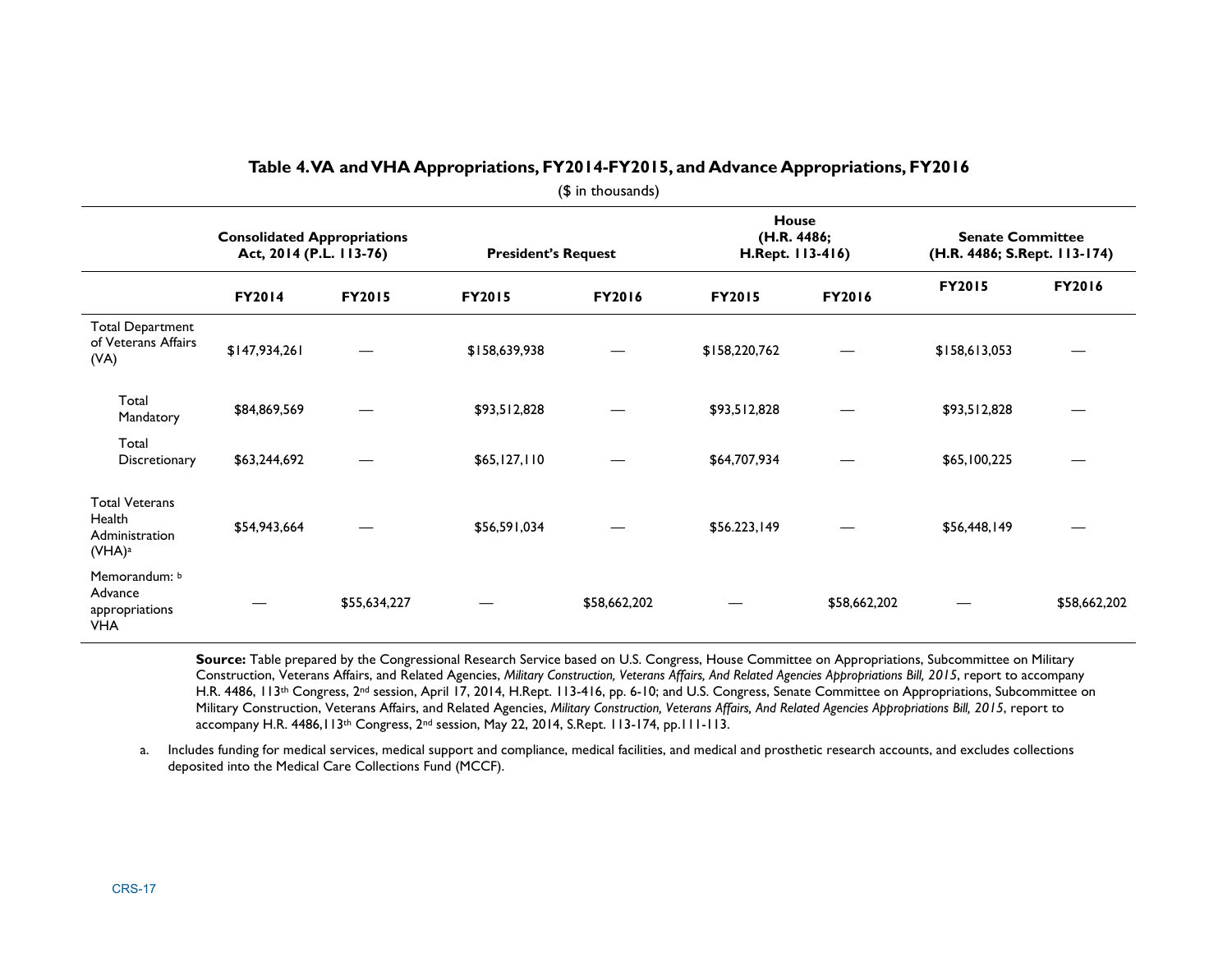b. The Veterans Health Care Budget Reform and Transparency Act 2009 (P.L. 111-81; codified at 38 U.S.C. §117) provided for advance appropriations (appropriations that become available one fiscal year after the fiscal year for which the appropriations act was enacted) for VA's medical services, medical support and compliance, and medical facilities appropriations accounts, and requires the VA to submit a request for advance appropriation with its annual congressional budget submission. Under current budget scoring guidelines new budget authority for an advance appropriation is scored in the fiscal year in which the funds become available for obligation. Therefore, in this table the advance appropriations budget authority for FY2015 is recorded in the FY2015 column. Likewise, the Administration's advance appropriations request for FY2016 and advance appropriations budget authority for FY2016 proposed in the Military Construction and Veterans Affairs, and Related Agencies Appropriations bill, 2015 are recorded in the FY2016 column.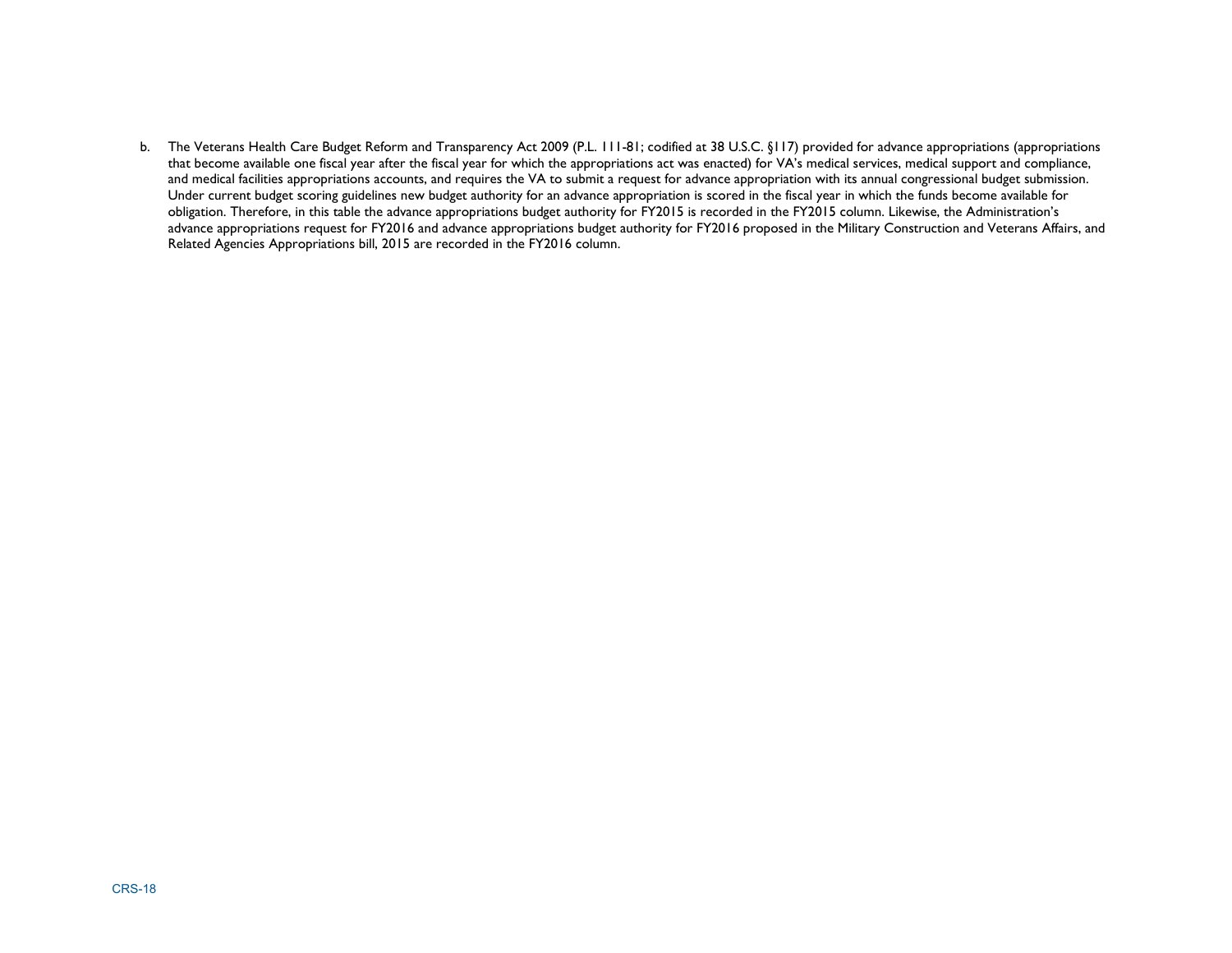|                                                                | Consolidated<br><b>Appropriations Act, 2014</b><br>$(P.L. 113-76)$ |                          | <b>President's Request</b> |        | House (H.R. 4486;<br>H.Rept. 113-416) |        | <b>Senate Committee</b><br>(H.R. 4486; S.Rept. 113-174) |        |
|----------------------------------------------------------------|--------------------------------------------------------------------|--------------------------|----------------------------|--------|---------------------------------------|--------|---------------------------------------------------------|--------|
| <b>Account</b>                                                 | FY2014                                                             | FY2015                   | FY2015                     | FY2016 | <b>FY2015</b>                         | FY2016 | <b>FY2015</b>                                           | FY2016 |
| <b>Medical Services</b>                                        | \$43,557,000                                                       | —                        | \$45,015,527               |        | \$45,015,527                          |        | \$45,015,527                                            |        |
| Additional funding over FY2014<br><b>Advance Appropriation</b> | 40,000                                                             |                          |                            |        |                                       |        |                                                         |        |
| Additional funding over FY2015<br>Advance Appropriation        |                                                                    |                          | 367,885                    |        |                                       |        | 100,000                                                 |        |
| Rescission                                                     | (179,000)                                                          |                          |                            |        |                                       |        |                                                         |        |
| <b>Subtotal Medical Services</b>                               | 43,418,000                                                         |                          | 45,383,412                 |        | 45,015,527                            |        | 45, 115, 527                                            |        |
| Medical Support and Compliance                                 | 6,033,000                                                          |                          | 5,879,700                  |        | 5,879,700                             |        | 5,879,700                                               |        |
| Subtotal Medical Support and<br>Compliance                     | 6,033,000                                                          |                          | 5,879,700                  |        | 5,879,700                             |        | 5,879,700                                               |        |
| <b>Medical Facilities</b>                                      | 4,872,000                                                          |                          | 4,739,000                  |        | 4,739,000                             |        | 4,739,000                                               |        |
| Additional funding over FY2014<br>Advance Appropriation        | 85,000                                                             |                          |                            |        |                                       |        |                                                         |        |
| Additional funding over FY2015<br>Advance Appropriation        |                                                                    |                          |                            |        |                                       |        | 125,000                                                 |        |
| <b>Subtotal Medical Facilities</b>                             | 4,957,000                                                          |                          | 4,739,000                  |        | 4,739,000                             |        | 4,864,000                                               |        |
| Medical and Prosthetic Research                                | 585,664                                                            |                          | 588,922                    |        | 588,922                               |        | 588,922                                                 |        |
| Subtotal Medical and Prosthetic<br>Research                    | 585,664                                                            | $\overline{\phantom{0}}$ | 588,922                    |        | 588,922                               |        | 588,922                                                 |        |
| Across-the-Board Administrative<br>Rescission                  | (50,000)                                                           |                          |                            |        |                                       |        |                                                         |        |
| <b>Total VHA Appropriations</b><br>(without collections)       | 54,943,664                                                         |                          | 56,591,034                 |        | 56,223,149                            |        | 56,448,149                                              |        |

#### **Table 5. VHA Appropriations by Account, FY2014-FY2015, and Advance Appropriations, FY2016**

(\$ in thousands)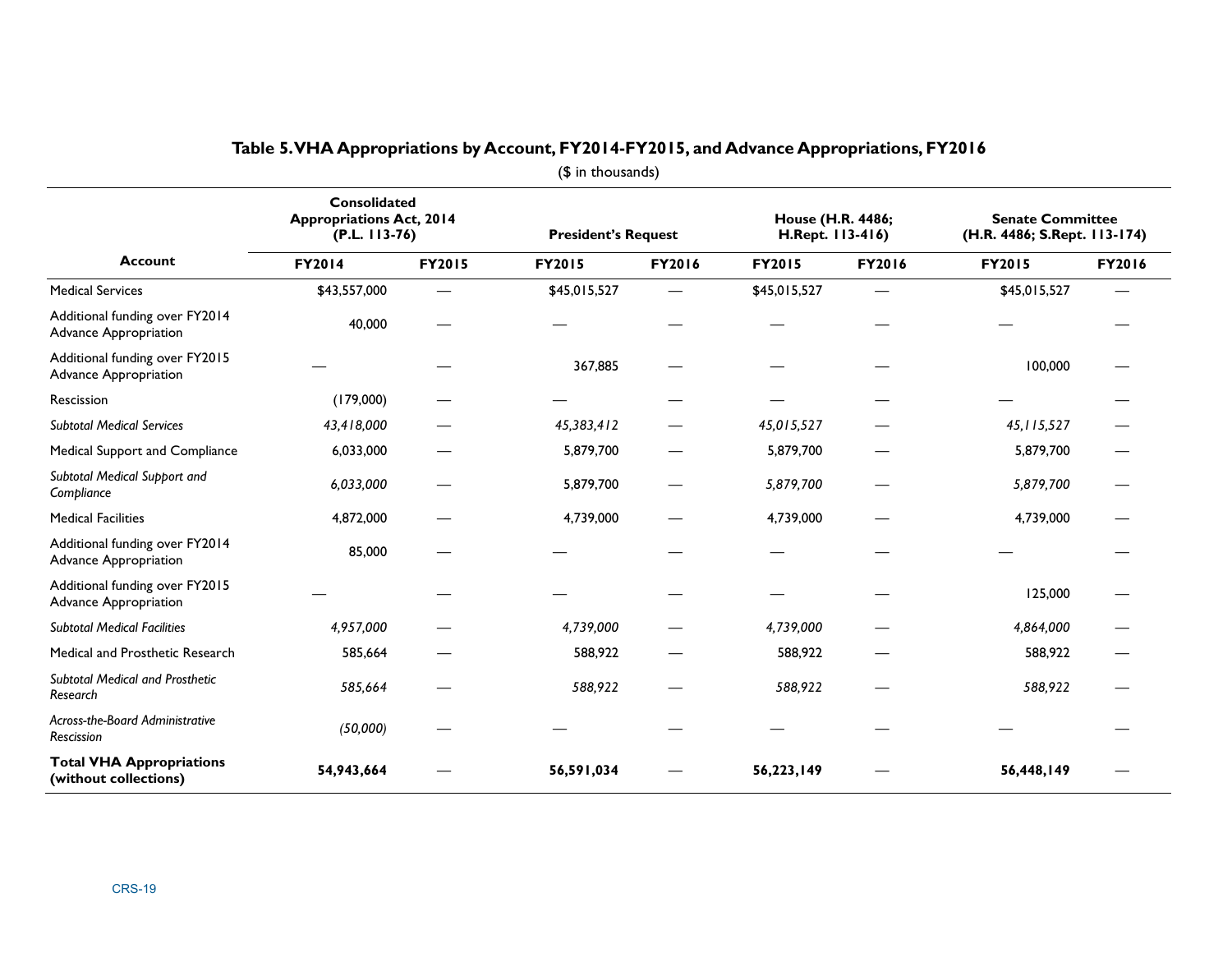| <b>Account</b>                                        | <b>Consolidated</b><br><b>Appropriations Act, 2014</b><br>$(P.L. 113-76)$ |               | <b>President's Request</b> |                   | House (H.R. 4486;<br>H.Rept. 113-416) |               | <b>Senate Committee</b><br>(H.R. 4486; S.Rept. 113-174) |               |
|-------------------------------------------------------|---------------------------------------------------------------------------|---------------|----------------------------|-------------------|---------------------------------------|---------------|---------------------------------------------------------|---------------|
| <b>Medical Care Collection Fund</b><br>(MCCF)         | 2,485,000                                                                 |               | 2,456,000                  |                   | 2.456.000                             |               | 2,456,000                                               |               |
| <b>Total VHA Appropriations</b><br>(with collections) | \$57,428,664                                                              | —             | \$59,047,034               | $\hspace{0.05cm}$ | \$58,679,149                          | —             | \$58,904,149                                            | —             |
| Memorandum: <sup>a</sup>                              | <b>FY2014</b>                                                             | <b>FY2015</b> | <b>FY2015</b>              | <b>FY2016</b>     | <b>FY2015</b>                         | <b>FY2016</b> | <b>FY2015</b>                                           | <b>FY2016</b> |
| <b>Advance Appropriations</b>                         |                                                                           |               |                            |                   |                                       |               |                                                         |               |
| <b>Medical Services</b>                               |                                                                           | \$45,015,527  |                            | \$47,603,202      |                                       | \$47,603,202  |                                                         | \$47,603,202  |
| Medical Support and Compliance                        |                                                                           | 5,879,700     |                            | 6,144,000         |                                       | 6,144,000     |                                                         | 6,144,000     |
| <b>Medical Facilities</b>                             |                                                                           | 4,739,000     |                            | 4,915,000         |                                       | 4,915,000     |                                                         | 4,915,000     |
| <b>Total VHA Advance</b><br><b>Appropriations</b>     |                                                                           | \$55,634,227  |                            | \$58,662,202      | —                                     | \$58,662,202  |                                                         | \$58,662,202  |

**Source:** Table prepared by the Congressional Research Service based on U.S. Congress, House Committee on Appropriations, Subcommittee on Military Construction, Veterans Affairs, and Related Agencies, *Military Construction, Veterans Affairs, And Related Agencies Appropriations Bill, 2015*, report to accompany H.R. 4486, 113th Congress, 2nd session, April 17, 2014, H.Rept. 113-416, pp. 6-10; and U.S. Congress, Senate Committee on Appropriations, Subcommittee on Military Construction, Veterans Affairs, and Related Agencies, *Military Construction, Veterans Affairs, And Related Agencies Appropriations Bill, 2015*, report to accompany H.R. 4486,113<sup>th</sup> Congress, 2<sup>nd</sup> session, May 22, 2014, S.Rept. 113-174, pp. 111-113.

a. The Veterans Health Care Budget Reform and Transparency Act 2009 (P.L. 111-81; codified at 38 U.S.C. §117) provided for advance appropriations (appropriations that become available one fiscal year after the fiscal year for which the appropriations act was enacted) for VA's medical services, medical support and compliance, and medical facilities appropriations accounts, and requires the VA to submit a request for advance appropriation with its annual congressional budget submission. Under current budget scoring guidelines new budget authority for an advance appropriation is scored in the fiscal year in which the funds become available for obligation. Therefore, in this table the advance appropriations budget authority for FY2015 is recorded in the FY2015 column. Likewise, the Administration's advance appropriations request for FY2016 and advance appropriations budget authority for FY2016 proposed in the Military Construction and Veterans Affairs, and Related Agencies Appropriations bill, 2015 are recorded in the FY2016 column.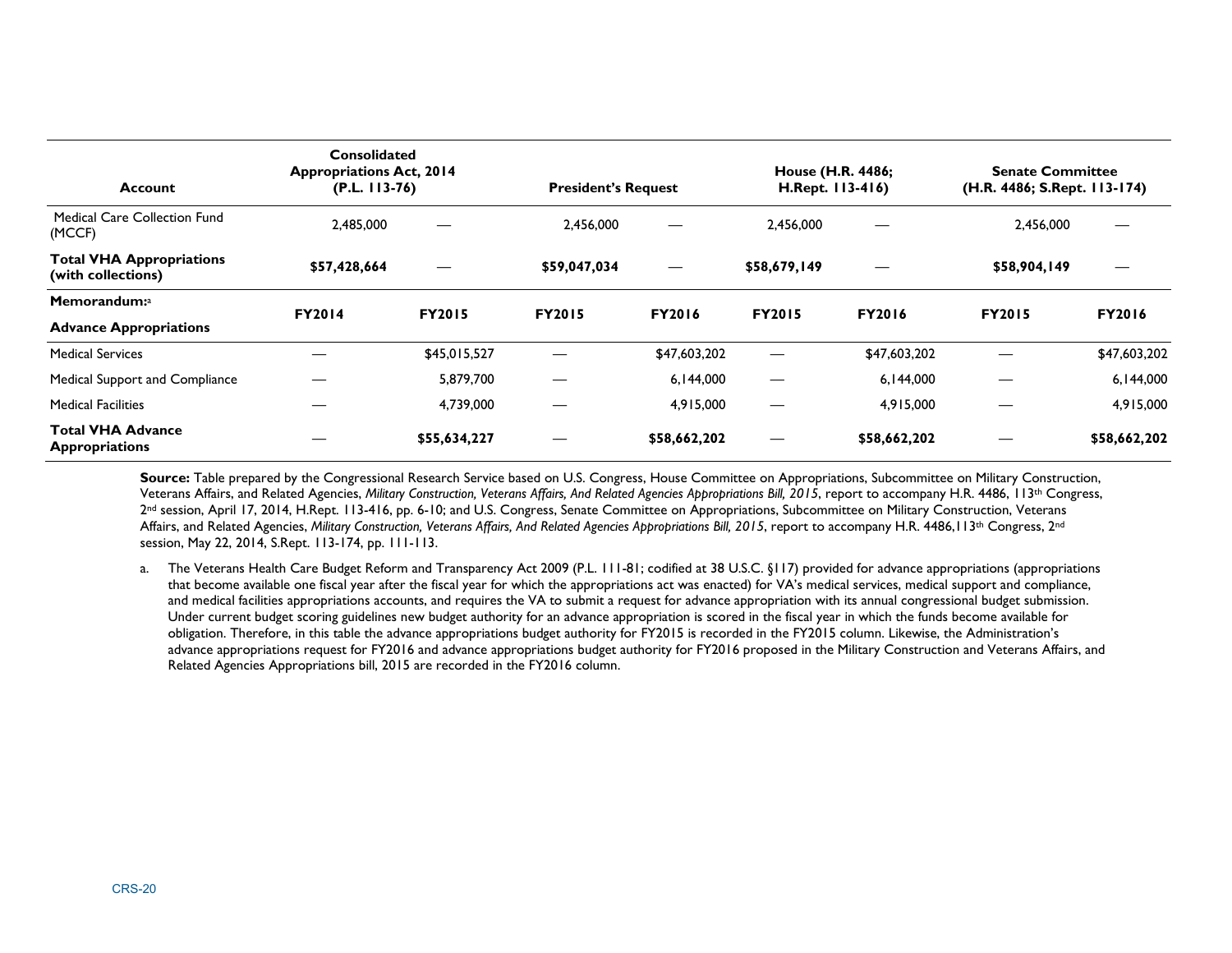## **Appendix A. Priority Groups**

#### **Table A-1. Priority Groups and Their Eligibility Criteria**

#### **Priority Group 1**

Veterans with service-connected disabilities rated 50% or more disabling

Veterans determined by VA to be unemployable due to service-connected conditions

#### **Priority Group 2**

Veterans with service-connected disabilities rated 30% or 40% disabling

#### **Priority Group 3**

Veterans who are former POWs a

Veterans awarded the Purple Heart<sup>b</sup>

Veterans in receipt of the Medal of Honor<sup>c</sup>

Veterans whose discharge was for a disability that was incurred or aggravated in the line of duty

Veterans with service-connected disabilities rated 10% or 20% disabling

Veterans awarded special eligibility classification under Title 38, U.S.C., Section 1151, "benefits for individuals disabled by treatment or vocational rehabilitation"

#### **Priority Group 4**

Veterans who are receiving aid and attendance or housebound benefits

Veterans who have been determined by VA to be catastrophically disabled

#### **Priority Group 5**

Nonservice-connected veterans and noncompensable service-connected veterans rated 0% disabled whose annual income and net worth are below the established VA means test thresholds

Veterans receiving VA pension benefits

Veterans eligible for Medicaid benefits

#### **Priority Group 6**

Compensable 0% service-connected veterans

Mexican Border War veterans

Veterans solely seeking care for disorders associated with:

—exposure to herbicides while serving in Vietnam; or

—ionizing radiation during atmospheric testing or during the occupation of Hiroshima and Nagasaki; or

—for disorders associated with service in the Gulf War; or

—for any illness associated with service in combat in a war after the Gulf War or during a period of hostility after November 11, 1998, as follows:

—Veterans discharged from active duty on or after January 28, 2003, who were enrolled as of January 28, 2008, and veterans who apply for enrollment after January 28, 2008, for five years post discharge

—Veterans discharged from active duty before January 28, 2003, who apply for enrollment after January 28, 2008, until January 27, 2011

Veterans who served on active duty at Camp Lejeune in North Carolina for not less than 30 days during the period beginning on January 1, 1957, and ending on December 31, 1987, for any of the 15 medical conditions specified in 38 U.S.C.  $1710(e)(1)(F)$ . d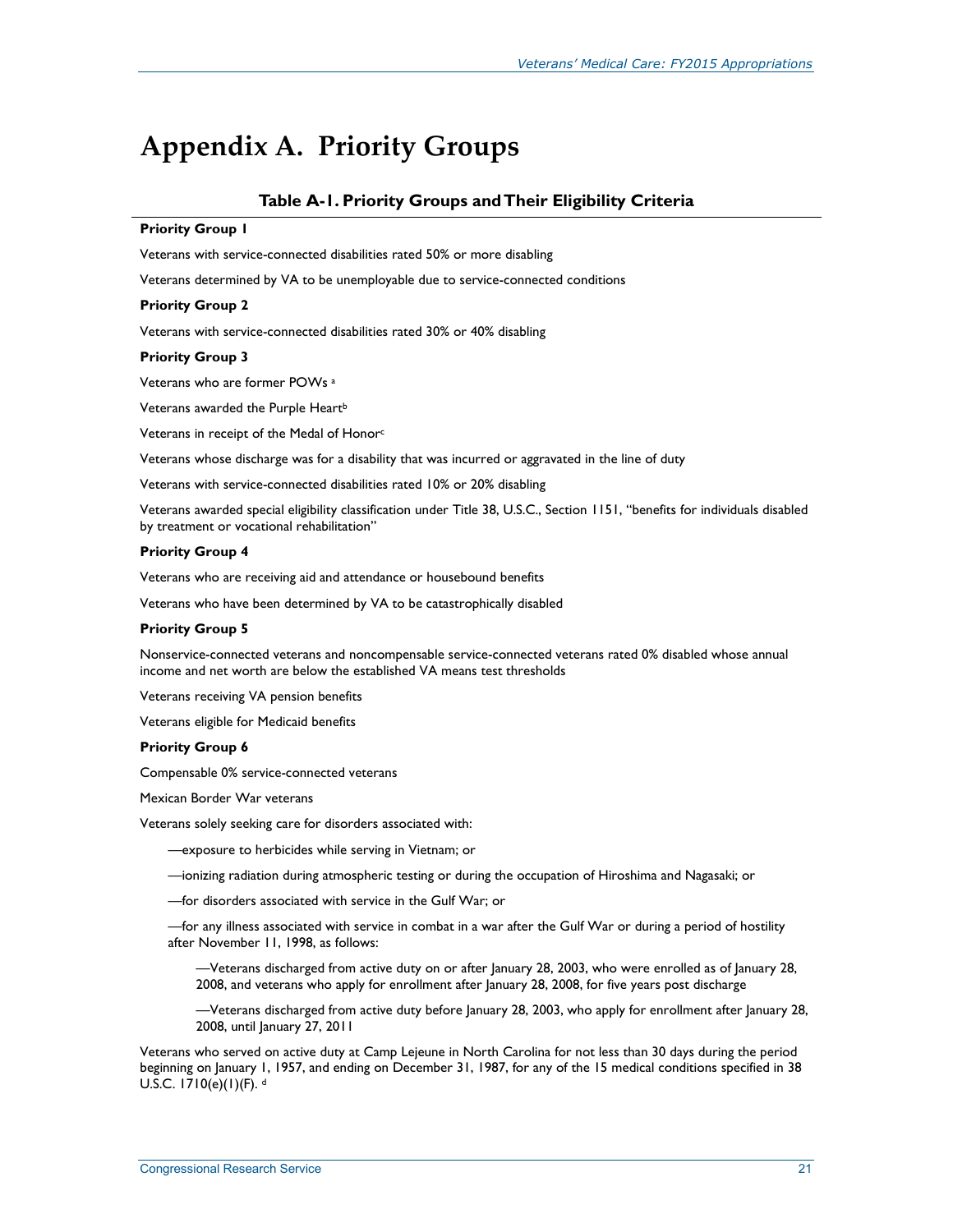#### **Priority Group 7**

Veterans who agree to pay specified copayments with income and/or net worth above the VA means test threshold and income below the VA national geographic income thresholds

#### **Priority Group 8**

Veterans who agree to pay specified copayments with income and/or net worth above the VA means test threshold and the VA national geographic threshold

Subpriority a: Noncompensable 0% service-connected and enrolled as of January 16, 2003, and who have remained enrolled since that date and/or placed in this subpriority due to changed eligibility status

Subpriority b: Noncompensable 0% service-connected and enrolled on or after June 15, 2009, whose income exceeds the current VA means test threshold or VA national geographic income thresholds by 10% or less

Subpriority c: Nonservice-connected veterans enrolled as of January 16, 2003, and who have remained enrolled since that date and/or placed in this subpriority due to changed eligibility status

Subpriority d: Nonservice-connected veterans enrolled on or after June 15, 2009, whose income exceeds the current VA means test threshold or VA national geographic income thresholds by 10% or less

Subpriority e: Noncompensable 0% service-connected veterans not meeting the above criteria (**Currently not eligible for enrollment**)

Subpriority g: Nonservice-connected veterans not meeting the above criteria (**Currently not eligible for enrollment**)

**Source:** Department of Veterans Affairs.

**Notes:** Service-connected disability means, with respect to disability, that such disability was incurred or aggravated in the line of duty in the active military, naval or air service.

- a. Veterans who are former Prisoners of War (POWs) are placed in Priority Group 3. This change occurred with the enactment of the Former Prisoner of War Benefits Act of 1981(P.L. 97-37) on August 14, 1981.
- b. Veterans in receipt of a Purple Heart are in Priority Group 3. This change occurred with the enactment of the Veterans Millennium Health Care and Benefits Act (P.L. 106-117) on November 30, 1999.
- c. Veterans in receipt of the Medal of Honor are in Priority Group 3. This change occurred with the enactment of the Caregiver and Veterans Omnibus Health Services Act of 2010 (P.L. 111-163) on May 5, 2010.
- d. Veterans who served on active duty at Camp Lejeune in North Carolina between January 1, 1957 and December 31, 1987 are placed in Priority Group 6. These veterans are eligible to receive free medical care for the following fifteen illnesses or conditions: esophageal cancer; lung cancer; breast cancer; bladder cancer; kidney cancer; leukemia; multiple myeloma; myleodysplasic syndromes; renal toxicity; hepatic steatosis; female infertility; miscarriage; scleroderma; neurobehavioral effects; and non-Hodgkin's lymphoma. This change occurred with the enactment of the Honoring America's Veterans and Caring for Camp Lejeune Families Act of 2012 (P.L. 112-154) on August 6, 2012.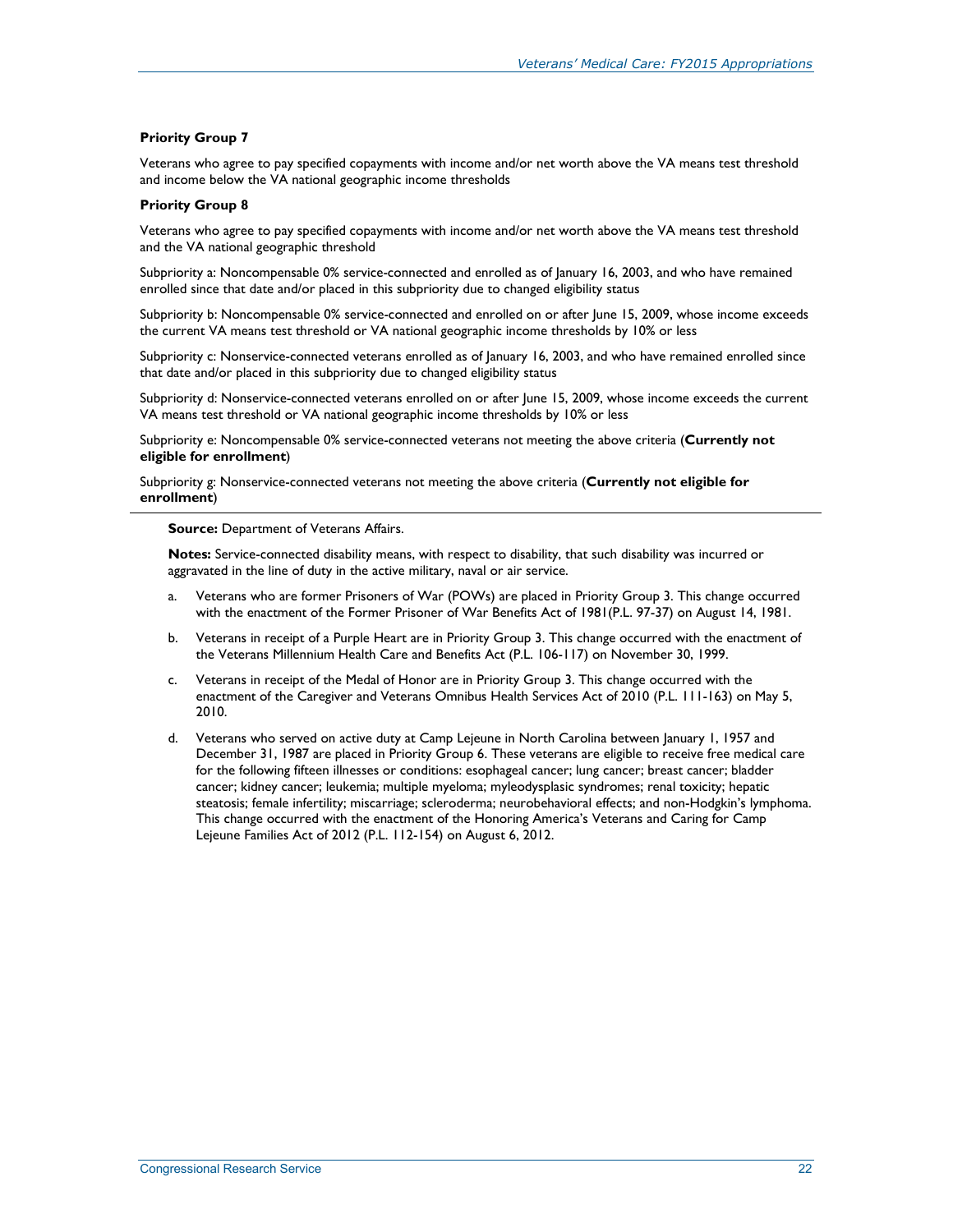## **Appendix B. Department of Veterans Affairs, Enacted Appropriations FY1995-FY2014**

|                                                                       | <b>FY1995</b><br><b>Enacted</b> | <b>FY1996</b><br><b>Enacted</b> | <b>FY1997</b><br><b>Enacted</b> | <b>FY1998</b><br><b>Enacted</b> | <b>FY1999</b><br><b>Enacted</b> |
|-----------------------------------------------------------------------|---------------------------------|---------------------------------|---------------------------------|---------------------------------|---------------------------------|
| <b>Veterans Benefits Administration (VBA)</b>                         |                                 |                                 |                                 |                                 |                                 |
| <b>Compensation and Pensions</b>                                      | \$17,626,892                    | \$18,331,561                    | \$18,671,259                    | \$19,932,997                    | \$21,857,058                    |
| Supplemental                                                          |                                 | \$100,000                       | \$928,000                       | \$550,000                       |                                 |
| Readjustment Benefits                                                 | \$1,286,600                     | \$1,345,300                     | \$1,377,000                     | \$1,366,000                     | \$1,175,000                     |
| Veterans Insurance and Indemnities                                    | \$24,760                        | \$24,890                        | \$38,970                        | \$51,360                        | \$46,450                        |
| <b>Education Loan Program Account</b>                                 | \$196                           | \$196                           | \$196                           | \$201                           | \$207                           |
| Loan Guaranty Program Account                                         | \$78,035                        | \$75,088                        | \$47,901                        |                                 |                                 |
| Guaranty & Indemnity Program Account                                  | \$428,120                       | \$569,348                       | \$263,869                       |                                 |                                 |
| Direct Loan Program                                                   | \$1,042                         | \$487                           | \$110                           |                                 |                                 |
| Veterans Housing Benefit Program Fund                                 |                                 |                                 |                                 | \$192,447                       | \$263,587                       |
| Veterans Housing Benefit Program Fund Administrative Expenses         |                                 |                                 |                                 | \$160,437                       | \$159,121                       |
| Vocational Rehabilitation Loan Program                                | \$54                            | \$54                            | \$49                            | \$44                            | \$55                            |
| Vocational Rehabilitation Loan Program Administrative Expenses        | \$767                           | \$377                           | \$377                           | \$388                           | \$400                           |
| Native American Veterans Housing Loan Program Administrative Expenses | \$218                           | \$205                           | \$205                           | \$515                           | \$515                           |
| <b>Subtotal VBA</b>                                                   | \$19,446,684                    | \$20,447,506                    | \$21,327,936                    | \$22,254,389                    | \$23,502,393                    |
| <b>Veterans Health Administration (VHA)</b>                           |                                 |                                 |                                 |                                 |                                 |
| <b>Medical Care</b>                                                   | \$16,232,756                    | \$16,564,000                    | \$17,013,447                    | \$17,057,396                    | \$17,306,000                    |
| Rescission                                                            | $-$84,762$                      | $-$21,250$                      |                                 |                                 | $-$35,373$                      |

#### **Table B-1. Department of Veterans Affairs Enacted Appropriations, FY1995-FY1999**

(\$ in Thousands)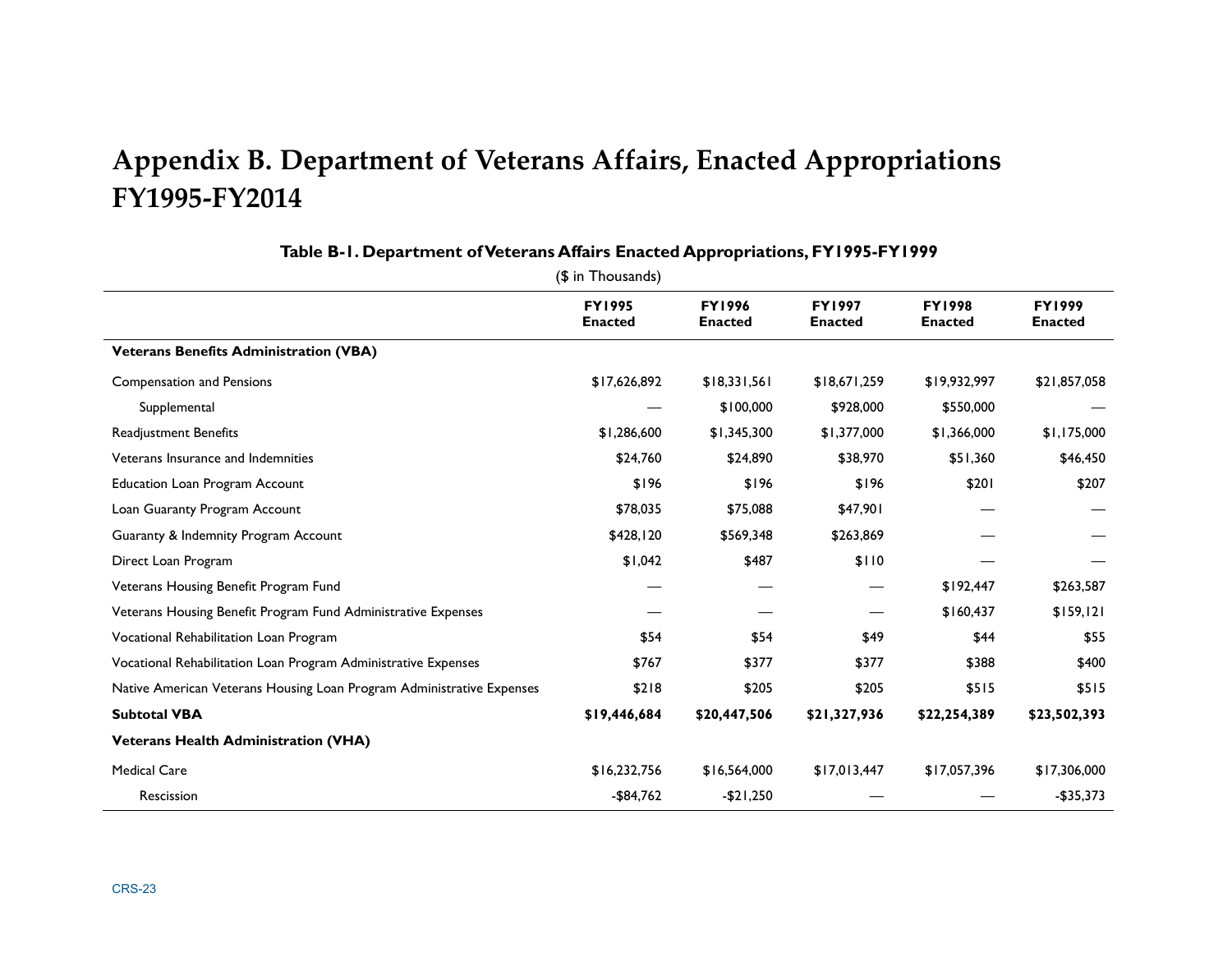|                                                                     | <b>FY1995</b><br><b>Enacted</b> | <b>FY1996</b><br><b>Enacted</b> | <b>FY1997</b><br><b>Enacted</b> | <b>FY1998</b><br><b>Enacted</b> | <b>FY1999</b><br><b>Enacted</b> |
|---------------------------------------------------------------------|---------------------------------|---------------------------------|---------------------------------|---------------------------------|---------------------------------|
| Medical Administration and Miscellaneous Operating Expenses (MAMOE) | \$69,808                        | \$63,602                        | \$61,207                        | \$59,860                        | \$63,000                        |
| Rescission                                                          | $-$ \$44                        | $-$ \$86                        |                                 |                                 | $-$ \$67                        |
| Health Professional Scholarships                                    | \$10,386                        |                                 |                                 |                                 |                                 |
| Medical and Prosthetic Research                                     | \$252,000                       | \$257,000                       | \$262,000                       | \$272,000                       | \$316,000                       |
| Rescission                                                          | $-$574$                         | $-$322$                         |                                 |                                 | $-$348$                         |
| Medical Care Collections Fund (MCCF)                                |                                 |                                 |                                 | \$666,579                       | \$587,000                       |
| <b>Subtotal VHA</b>                                                 | \$16,479,570                    | \$16,862,944                    | \$17,336,654                    | \$18,055,835                    | \$18,236,212                    |
| <b>National Cemetery Administration (NCA)</b>                       | \$72,663                        | \$72,604                        | \$76,864                        | \$84,183                        | \$92,006                        |
| Rescission                                                          | $-$128$                         | $-$ \$97                        |                                 |                                 | $-$122$                         |
| <b>Subtotal NCA</b>                                                 | \$72,535                        | \$72,507                        | \$76,864                        | <b>\$84,183</b>                 | \$91,884                        |
| <b>Departmental Administration</b>                                  |                                 |                                 |                                 |                                 |                                 |
| <b>General Operating Expenses</b>                                   | \$890,600                       | \$848,143                       | \$827,584                       | \$786,135                       | \$855,661                       |
| Rescission                                                          | $-$ \$879                       | $-$1,127$                       |                                 |                                 | $-$1,558$                       |
| Office of Inspector General                                         | \$31,819                        | \$30,900                        | \$30,900                        | \$31,013                        | \$36,000                        |
| Rescission                                                          | $-$ \$32                        | $-$ \$42                        |                                 |                                 | $-$ \$43                        |
| Construction, Major Projects                                        | \$355,612                       | \$136,155                       | \$250,858                       | \$175,000                       | \$142,300                       |
| Rescission                                                          | $-$32,337$                      | $-$186$                         | $- $32,100$                     |                                 | $-$13$                          |
| <b>Construction, Minor Projects</b>                                 | \$153,540                       | \$190,000                       | \$175,000                       | \$177,900                       | \$175,000                       |
| Rescission                                                          | $-$ \$634                       | $-$260$                         |                                 |                                 | $-$16$                          |
| Supplemental                                                        |                                 |                                 |                                 | \$32,100                        |                                 |
| Parking Fund                                                        | \$16,300                        |                                 | \$12,300                        |                                 |                                 |
| Rescission                                                          |                                 |                                 |                                 |                                 | $-$ \$23                        |
| Grants to Republic of the Philippines                               | \$500                           |                                 |                                 |                                 |                                 |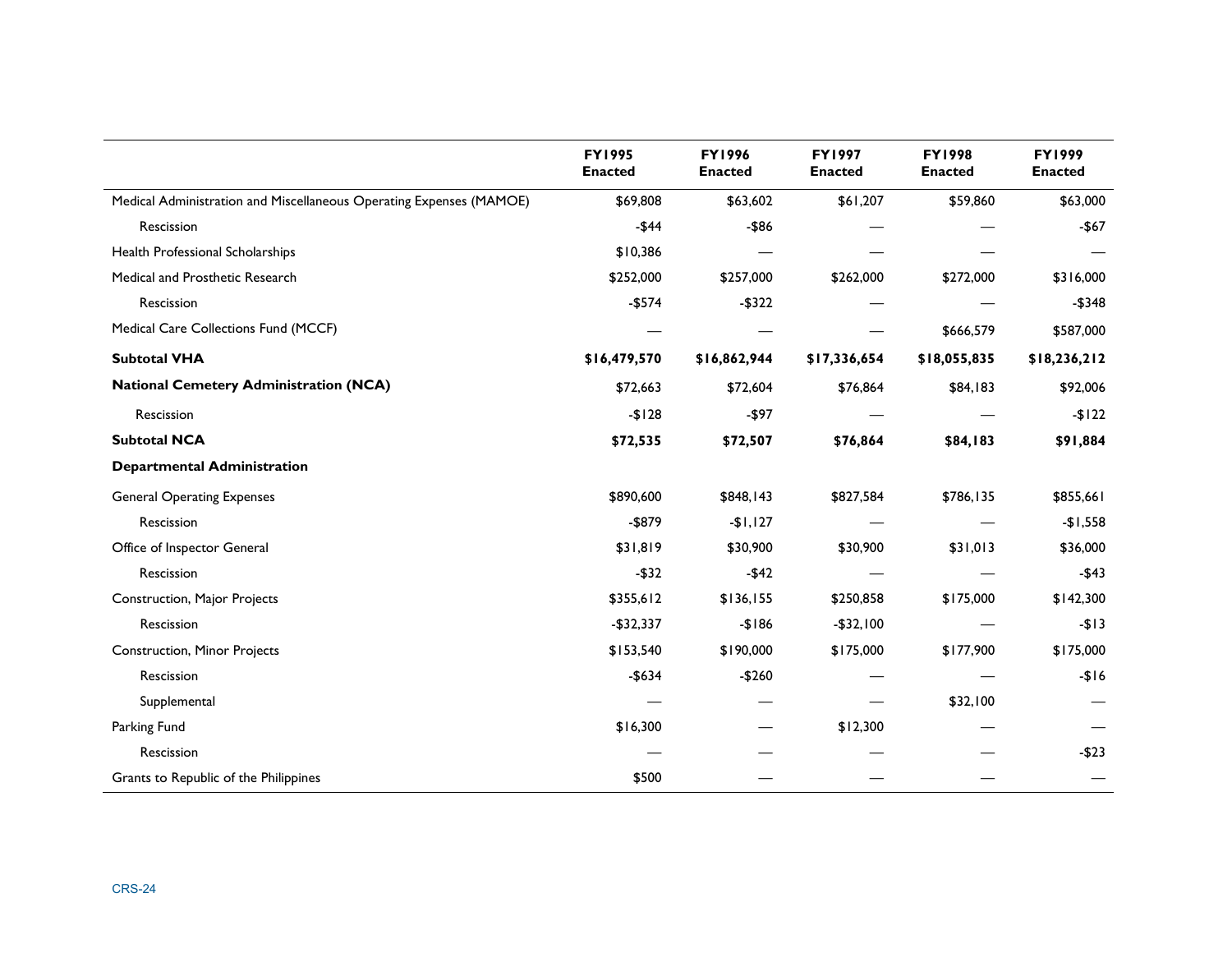|                                                          | <b>FY1995</b><br><b>Enacted</b> | <b>FY1996</b><br><b>Enacted</b> | <b>FY1997</b><br><b>Enacted</b> | <b>FY1998</b><br><b>Enacted</b> | <b>FY1999</b><br><b>Enacted</b> |
|----------------------------------------------------------|---------------------------------|---------------------------------|---------------------------------|---------------------------------|---------------------------------|
| Grants for State Extended Care Facilities                | \$47,397                        | \$47,397                        | \$47,397                        | \$80,000                        | \$90,000                        |
| Grants for State Veterans Cemeteries                     | \$5,378                         | \$1,000                         | \$1,000                         | \$10,000                        | \$10,000                        |
| <b>Subtotal Departmental Administration</b>              | \$1,467,264                     | \$1,251,980                     | \$1,312,939                     | \$1,292,148                     | \$1,307,308                     |
| <b>Total Department of Veterans Affairs with MCCF</b>    | \$37,466,053                    | \$38,634,937                    | \$40,054,393                    | \$41,686,555                    | \$43,137,797                    |
| <b>Total Department of Veterans Affairs without MCCF</b> | \$37,466,053                    | \$38,634,937                    | \$40,054,393                    | \$41,019,976                    | \$42,550,797                    |
| <b>Total Mandatory</b>                                   | \$19,445,449                    | \$20,446,674                    | \$21,327,109                    | \$22,092,804                    | \$23,342,095                    |
| <b>Total Discretionary with MCCF</b>                     | \$18,020,604                    | \$18,188,263                    | \$18,727,284                    | \$19,593,751                    | \$19,795,702                    |
| <b>Total Discretionary without MCCF</b>                  | \$18,020,604                    | \$18,188,263                    | \$18,727,284                    | \$18,927,172                    | \$19,208,702                    |

Source: Table prepared by the Congressional Research Service based on data from the Department of Veterans Affairs, Office of Management, Office of Budget.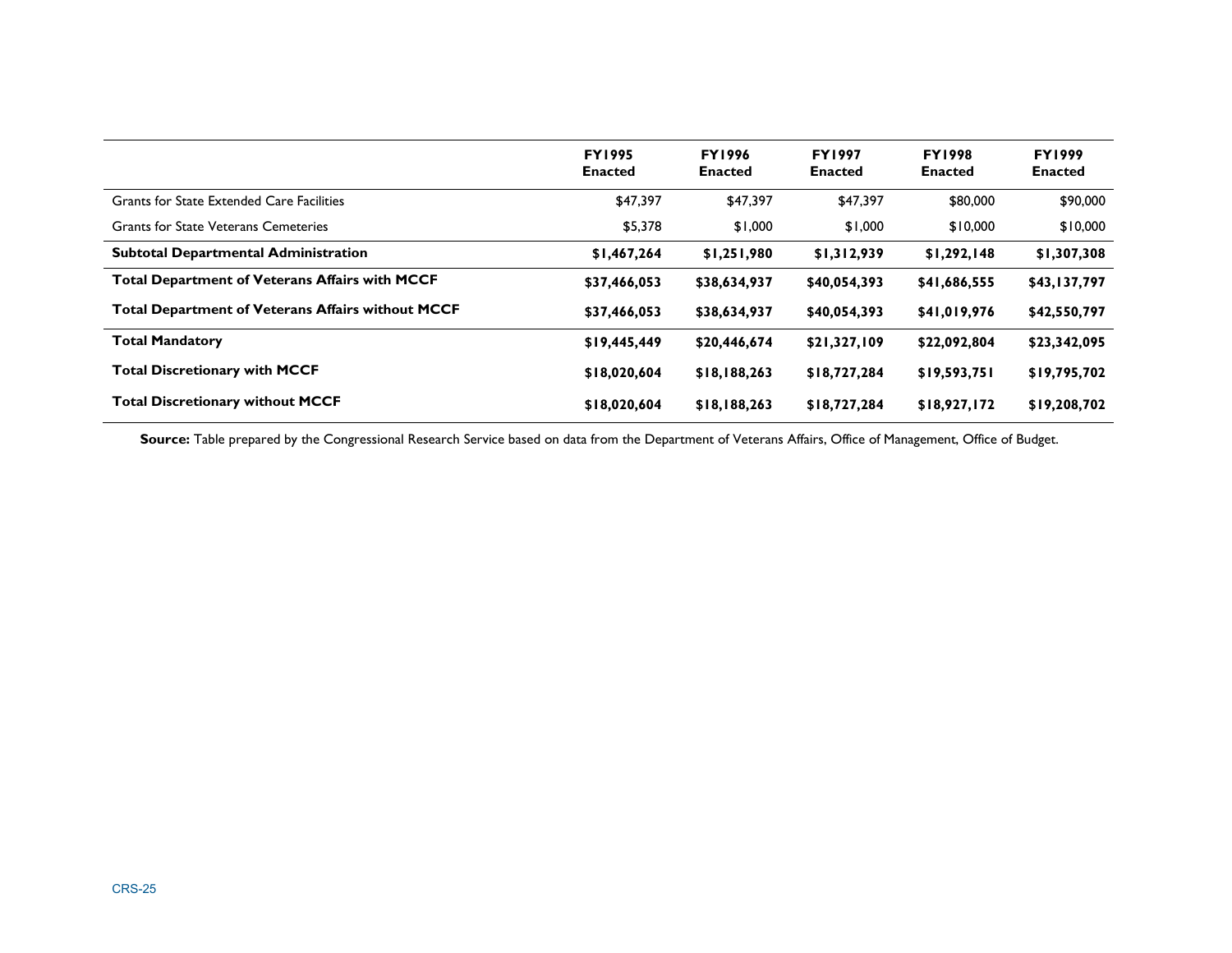| $$$ in Thousands)                                                     |                                 |                                 |                                 |                                 |                                 |  |  |
|-----------------------------------------------------------------------|---------------------------------|---------------------------------|---------------------------------|---------------------------------|---------------------------------|--|--|
|                                                                       | <b>FY2000</b><br><b>Enacted</b> | <b>FY2001</b><br><b>Enacted</b> | <b>FY2002</b><br><b>Enacted</b> | <b>FY2003</b><br><b>Enacted</b> | <b>FY2004</b><br><b>Enacted</b> |  |  |
| <b>Veterans Benefits Administration (VBA)</b>                         |                                 |                                 |                                 |                                 |                                 |  |  |
| <b>Compensation and Pensions</b>                                      | \$21,568,364                    | \$22,766,276                    | \$24,944,288                    | \$28,949,000                    | \$29,845,127                    |  |  |
| Supplemental                                                          |                                 | \$589,413                       | \$1,100,000                     |                                 |                                 |  |  |
| Readjustment Benefits                                                 | \$1,469,000                     | \$1,634,000                     | \$2,135,000                     | \$2,264,808                     | \$2,529,734                     |  |  |
| Supplemental                                                          |                                 | \$347,000                       |                                 |                                 |                                 |  |  |
| Veterans Insurance and Indemnities                                    | \$28,670                        | \$19,850                        | \$26,200                        | \$27,530                        | \$29,017                        |  |  |
| <b>Education Loan Program Account</b>                                 | \$215                           | \$221                           | \$65                            | \$71                            | \$71                            |  |  |
| Guaranteed Transitional Housing for Homeless Veterans                 | \$48,250                        |                                 |                                 |                                 |                                 |  |  |
| Veterans Housing Benefit Program Fund                                 | \$282,342                       | \$165,740                       | \$203,278                       | \$437,522                       | \$305,834                       |  |  |
| Veterans Housing Benefit Program Fund Administrative Expenses         | \$156,958                       | \$162,000                       | \$164,497                       | \$168,207                       | \$154,850                       |  |  |
| Rescission                                                            |                                 | $-$356$                         | $-$123$                         | $-$1,093$                       | $-$ \$914                       |  |  |
| Vocational Rehabilitation Loan Program                                | \$57                            | \$52                            | \$72                            | \$54                            | \$52                            |  |  |
| Vocational Rehabilitation Loan Program Administrative Expenses        | \$415                           | \$432                           | \$274                           | \$289                           | \$300                           |  |  |
| Rescission                                                            |                                 | -\$1                            |                                 | $-52$                           | $-52$                           |  |  |
| Native American Veterans Housing Loan Program Administrative Expenses | \$520                           | \$532                           | \$544                           | \$558                           | \$571                           |  |  |
| Rescission                                                            |                                 | $-51$                           |                                 | -\$4                            | $-53$                           |  |  |
| <b>Subtotal VBA</b>                                                   | \$23,554,791                    | \$25,685,156                    | \$28,574,095                    | \$31,846,939                    | \$32,864,636                    |  |  |
| <b>Veterans Health Administration (VHA)</b>                           |                                 |                                 |                                 |                                 |                                 |  |  |
| <b>Medical Care</b>                                                   | \$19,006,000                    | \$20,281,587                    | \$21,331,164                    | \$23,889,304                    |                                 |  |  |
| Supplemental                                                          |                                 |                                 | \$142,000                       |                                 |                                 |  |  |
| Rescission                                                            | $-$79,519$                      | $-$46,234$                      | $-$16,084$                      |                                 |                                 |  |  |
| Medical Administration and Miscellaneous Operating Expenses (MAMOE)   | \$59,703                        | \$62,000                        | \$66,731                        | \$74,716                        |                                 |  |  |

## **Table B-2. Department of Veterans Affairs Enacted Appropriations, FY2000- FY2004**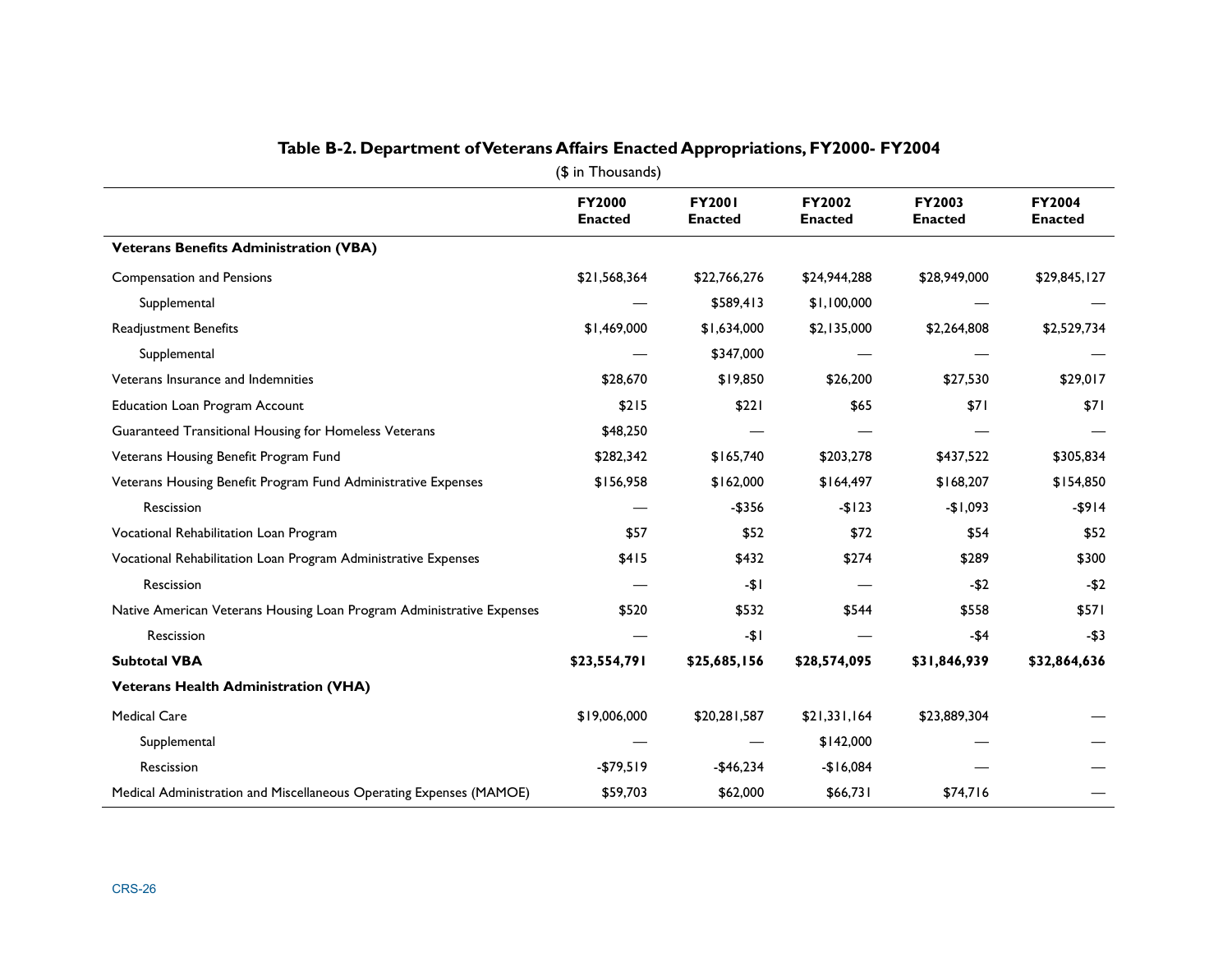|                                               | FY2000<br><b>Enacted</b> | <b>FY2001</b><br><b>Enacted</b> | FY2002<br><b>Enacted</b> | FY2003<br><b>Enacted</b> | FY2004<br><b>Enacted</b> |
|-----------------------------------------------|--------------------------|---------------------------------|--------------------------|--------------------------|--------------------------|
| Rescission                                    |                          | $-$136$                         | $-$50$                   | $-$486$                  |                          |
| <b>Medical Services</b>                       |                          |                                 |                          |                          | \$17,867,220             |
| Rescission                                    |                          |                                 |                          |                          | $-$103,823$              |
| <b>Medical Administration</b>                 |                          |                                 |                          |                          | \$5,000,000              |
| Rescission                                    |                          |                                 |                          |                          | $-$29,500$               |
| <b>Medical Facilities</b>                     |                          |                                 |                          |                          | \$4,000,000              |
| Rescission                                    |                          |                                 |                          |                          | $-$23,600$               |
| Medical and Prosthetic Research               | \$321,000                | \$351,000                       | \$371,000                | \$400,000                | \$408,000                |
| Rescission                                    |                          | $-$772$                         | $-$278$                  | $-$2,600$                | $-$2,407$                |
| Medical Care Collections Fund (MCCF)          | \$563,755                | \$767,687                       | \$1,133,214              | \$1,474,716              | \$1,708,026              |
| <b>Subtotal VHA</b>                           | \$19,870,939             | \$21,415,132                    | \$23,027,697             | \$25,835,650             | \$28,823,916             |
| <b>National Cemetery Administration (NCA)</b> | \$97,256                 | \$109,889                       | \$121,169                | \$133,149                | \$144,203                |
| Rescission                                    |                          | $-$ \$241                       | -\$91                    | -\$865                   |                          |
| Supplemental                                  |                          | \$217                           |                          |                          | $-$ \$851                |
| <b>Subtotal NCA</b>                           | \$97,256                 | \$109,865                       | \$121,078                | \$132,284                | \$143,352                |
| <b>Departmental Administration:</b>           |                          |                                 |                          |                          |                          |
| <b>General Operating Expenses</b>             | \$912,594                | \$1,050,000                     | \$1,195,728              | \$1,254,000              | \$1,283,272              |
| Rescission                                    |                          | $-$2,382$                       | $-$900$                  | $-$ \$8,151              | $-$7,571$                |
| Supplemental                                  |                          |                                 | \$2,000                  | \$100,000                |                          |
| Office of Inspector General                   | \$43,200                 | \$46,464                        | \$52,308                 | \$58,000                 | \$62,000                 |
| Rescission                                    |                          | $-$102$                         | $- $39$                  | $-$377$                  | $-$366$                  |
| Construction, Major Projects                  | \$65,140                 | \$66,040                        | \$183,180                | \$99,777                 | \$273,190                |
| Rescission                                    |                          | $-$145$                         |                          | $-$649$                  | $-$1,612$                |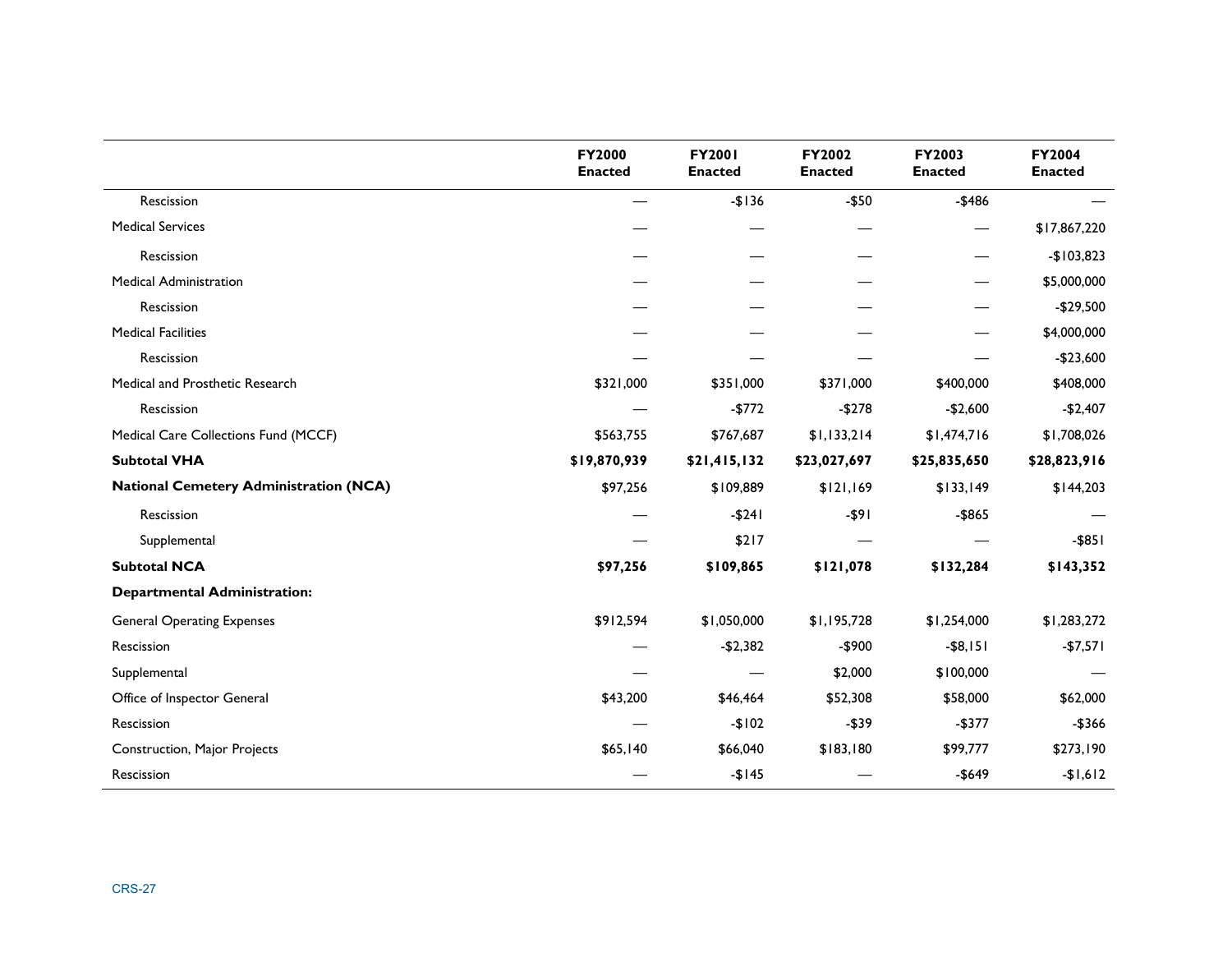|                                                          | <b>FY2000</b><br><b>Enacted</b> | <b>FY2001</b><br><b>Enacted</b> | <b>FY2002</b><br><b>Enacted</b> | <b>FY2003</b><br><b>Enacted</b> | <b>FY2004</b><br><b>Enacted</b> |
|----------------------------------------------------------|---------------------------------|---------------------------------|---------------------------------|---------------------------------|---------------------------------|
| <b>Construction, Minor Projects</b>                      | \$160,000                       | \$162,000                       | \$210,900                       | \$226,000                       | \$252,144                       |
| Rescission                                               |                                 | -\$366                          |                                 | -\$1,469                        | $-$1,488$                       |
| Supplemental                                             |                                 | \$8,840                         |                                 |                                 |                                 |
| Parking Fund                                             |                                 |                                 | \$4,000                         |                                 |                                 |
| Rescission                                               |                                 | $-114$                          |                                 |                                 |                                 |
| Grants for State Extended Care Facilities                | \$90,000                        | \$100,000                       | \$100,000                       | \$100,000                       | \$102,100                       |
| Rescission                                               |                                 | $-$220$                         | \$25,000                        | -\$650                          | -\$602                          |
| <b>Grants for State Veterans Cemeteries</b>              | \$25,000                        | \$25,000                        |                                 | \$32,000                        | \$32,000                        |
| Rescission                                               |                                 | $-$ \$55                        |                                 | $-$208$                         | $-189$                          |
| <b>Subtotal Departmental Administration</b>              | \$1,295,934                     | \$1,455,060                     | \$1,772,177                     | \$1,858,273                     | \$1,992,878                     |
| <b>Total Department of Veterans Affairs with MCCF</b>    | \$44,818,920                    | \$48,665,214                    | \$53,495,047                    | \$59,673,147                    | \$63,824,783                    |
| <b>Total Department of Veterans Affairs without MCCF</b> | \$44,255,165                    | \$47,897,527                    | 52,361,833                      | \$58,198,431                    | \$62,116,757                    |
| <b>Total Mandatory</b>                                   | \$23,348,376                    | \$25,522,279                    | \$28,408,766                    | \$31,678,860                    | \$32,709,712                    |
| <b>Total Discretionary with MCCF</b>                     | \$21,470,544                    | \$23,142,935                    | \$25,086,281                    | \$27,994,287                    | \$31,115,071                    |
| <b>Total Discretionary without MCCF</b>                  | \$20,906,789                    | \$22,375,248                    | \$23,953,067                    | \$26,519,571                    | \$29,407,045                    |

Source: Table prepared by the Congressional Research Service based on data from the Department of Veterans Affairs, Office of Management, Office of Budget.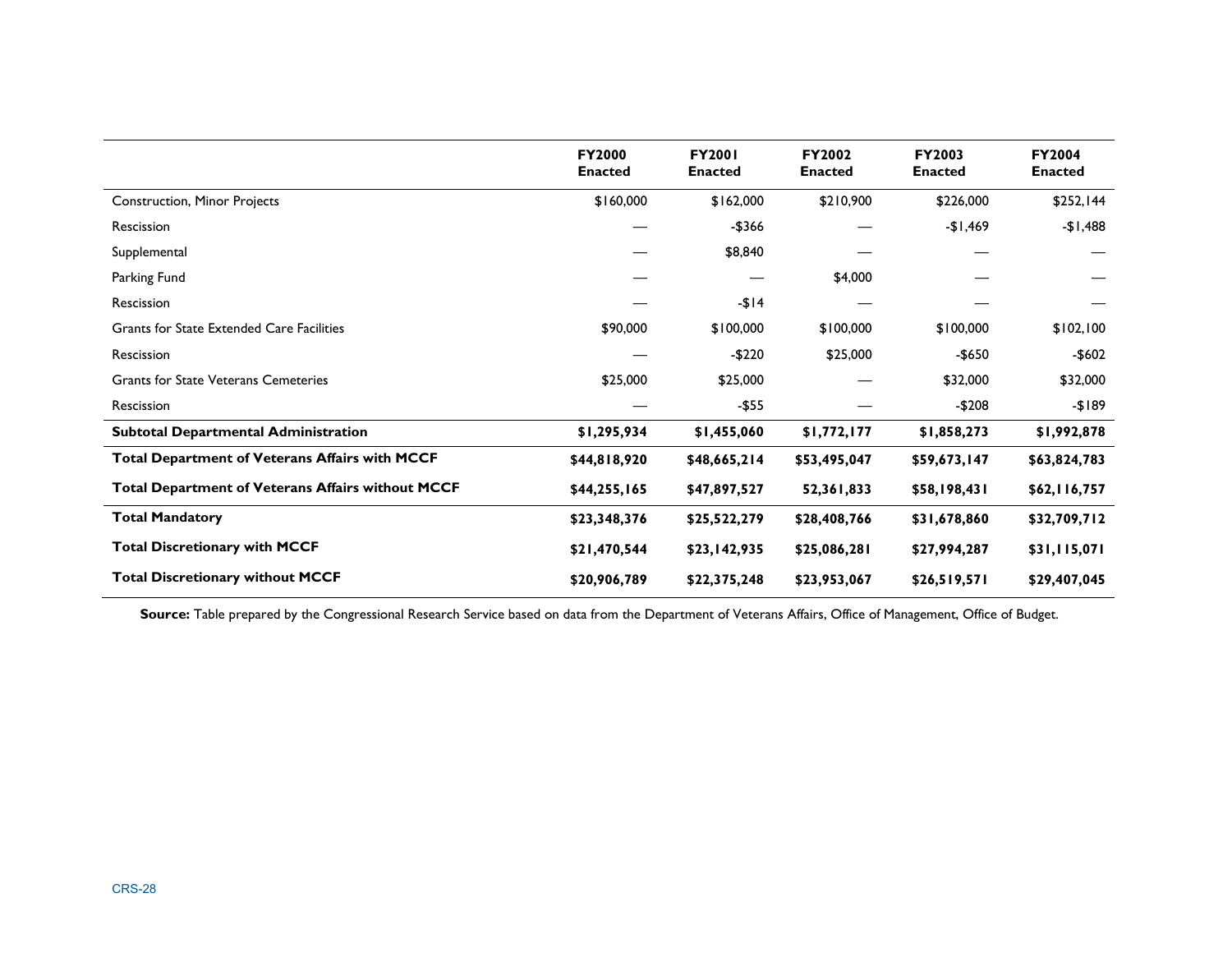| (\$ in Thousands)                                                     |                                 |                          |                                 |                                 |                          |  |
|-----------------------------------------------------------------------|---------------------------------|--------------------------|---------------------------------|---------------------------------|--------------------------|--|
|                                                                       | <b>FY2005</b><br><b>Enacted</b> | FY2006<br><b>Enacted</b> | <b>FY2007</b><br><b>Enacted</b> | <b>FY2008</b><br><b>Enacted</b> | FY2009<br><b>Enacted</b> |  |
| <b>Veterans Benefits Administration (VBA)</b>                         |                                 |                          |                                 |                                 |                          |  |
| <b>Compensation and Pensions</b>                                      | \$32,607,688                    | \$33,897,787             | \$38,172,360                    | \$41,236,322                    | \$43,111,681             |  |
| Supplemental                                                          |                                 |                          |                                 |                                 | \$700,000                |  |
| Readjustment Benefits                                                 | \$2,556,232                     | \$3,309,234              | \$3,262,006                     | \$3,300,289                     | \$3,832,944              |  |
| Veterans Insurance and Indemnities                                    | \$44,380                        | \$45,907                 | \$49,850                        | \$41,250                        | \$42,300                 |  |
| Veterans Housing Benefit Program Fund                                 | \$43,784                        | \$64,586                 | \$66,234                        | \$17,389                        | \$2,000                  |  |
| Credit Subsidy                                                        |                                 |                          |                                 | $-$108,000$                     |                          |  |
| Veterans Housing Benefit Program Fund Administrative Expenses         | \$154,075                       | \$153,575                | \$154,284                       | \$154,562                       | \$157,210                |  |
| Rescission                                                            | $-$1,233$                       |                          |                                 |                                 |                          |  |
| Vocational Rehabilitation Loan Program                                | \$47                            | \$53                     | \$53                            | \$71                            | <b>S61</b>               |  |
| Vocational Rehabilitation Loan Program Administrative Expenses        | \$311                           | \$305                    | \$306                           | \$311                           | \$320                    |  |
| Rescission                                                            | $-$2.865$                       |                          |                                 |                                 |                          |  |
| Native American Veterans Housing Loan Program Administrative Expenses | \$571                           | \$580                    | \$584                           | \$628                           | \$646                    |  |
| Rescission                                                            | $-$4.569$                       |                          |                                 |                                 |                          |  |
| <b>Subtotal VBA</b>                                                   | \$35,405,848                    | \$37,472,027             | \$41,705,677                    | \$44,642,822                    | \$47,847,162             |  |
| <b>Veterans Health Administration (VHA)</b>                           |                                 |                          |                                 |                                 |                          |  |
| <b>Medical Services</b>                                               | \$19,472,777                    | \$21,322,141             | \$25,518,254                    | \$29,104,220                    | \$30,969,903             |  |
| <b>Budget Supplemental</b>                                            | \$1,500,000                     | \$1,225,000              | \$466,800                       |                                 |                          |  |
| Hurricane Supplemental                                                | \$38,783                        | \$198,265                |                                 |                                 |                          |  |
| Pandemic Influenza Supplemental                                       |                                 | \$27,000                 |                                 |                                 |                          |  |
| Rescission                                                            | $-$155,782$                     |                          |                                 |                                 |                          |  |

#### **Table B-3. Department of Veterans Affairs Enacted Appropriations, FY2005-FY2009**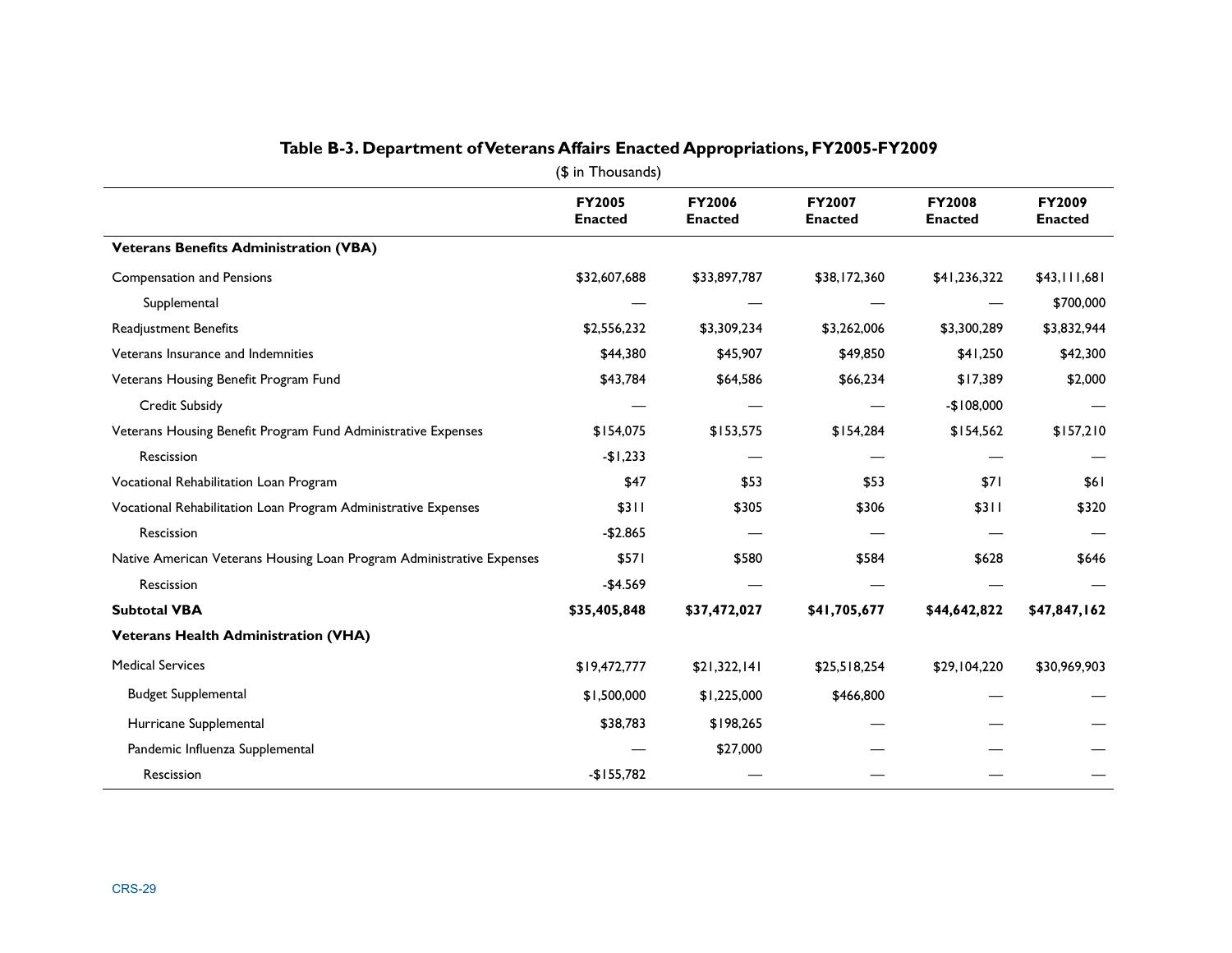|                                               | FY2005<br><b>Enacted</b> | FY2006<br><b>Enacted</b> | <b>FY2007</b><br><b>Enacted</b> | <b>FY2008</b><br><b>Enacted</b> | FY2009<br><b>Enacted</b> |
|-----------------------------------------------|--------------------------|--------------------------|---------------------------------|---------------------------------|--------------------------|
| <b>Total Medical Services</b>                 | \$20,855,778             | \$22,772,406             | \$25,985,054                    | \$29,104,220                    | \$30,969,903             |
| <b>Medical Administration</b>                 | \$4,705,000              | \$2,858,442              | \$3,177,968                     | \$3,517,000                     | \$4,450,000              |
| Supplemental                                  | \$1,940                  |                          | \$250,000                       |                                 |                          |
| Rescission                                    | $-$37,640$               |                          |                                 |                                 |                          |
| <b>Medical Facilities</b>                     | \$3,745,000              | \$3,297,669              | \$3,569,533                     | \$4,100,000                     | \$5,029,000              |
| Supplemental                                  | \$46,909                 |                          | \$595,000                       |                                 | \$1,000,000              |
| Rescission                                    | $-$29,960$               |                          |                                 |                                 |                          |
| Medical and Prosthetic Research               | \$405,593                | \$412,000                | \$413,980                       | \$480,000                       | \$510,000                |
| Supplemental                                  |                          |                          | \$32,500                        |                                 |                          |
| Rescission                                    | $-$3,245$                |                          |                                 |                                 |                          |
| Medical Care Collections Fund (MCCF)          | \$1,953,020              | \$2,170,000              | \$2,198,154                     | \$2,414,000                     | \$2,544,000              |
| <b>Subtotal VHA</b>                           | \$31,642,395             | \$31,510,517             | \$36,222,190                    | \$39,615,220                    | \$44,502,903             |
| <b>National Cemetery Administration (NCA)</b> | \$148,925                | \$156,447                | \$160,747                       | \$195,000                       | \$230,000                |
| Rescission                                    | $-1,191$                 |                          |                                 |                                 | \$50,000                 |
| Supplemental                                  | \$50                     | \$200                    |                                 |                                 |                          |
| <b>Subtotal NCA</b>                           | \$147,784                | \$156,647                | \$160,747                       | \$195,000                       | \$280,000                |
| <b>Departmental Administration:</b>           |                          |                          |                                 |                                 |                          |
| <b>General Operating Expenses</b>             | \$1,324,753              | \$1,410,520              | \$1,481,472                     | \$1,605,000                     | \$1,801,867              |
| Rescission                                    | $-$10,598$               |                          |                                 |                                 |                          |
| Supplemental                                  | \$545                    | \$24,871                 | \$83,200                        | \$100,000                       | \$157,100                |
| Filipino Veterans Equity Compensation Fund    |                          |                          |                                 |                                 | \$198,000                |
| Office of Inspector General                   | \$69,711                 | \$70,174                 | \$70,641                        | \$80,500                        | \$87,818                 |
| Rescission                                    | $-$ \$558                |                          |                                 |                                 | \$1,000                  |
| Information Technology                        |                          | \$1,213,820              | \$1,213,820                     | \$1,966,465                     | \$2,489,391              |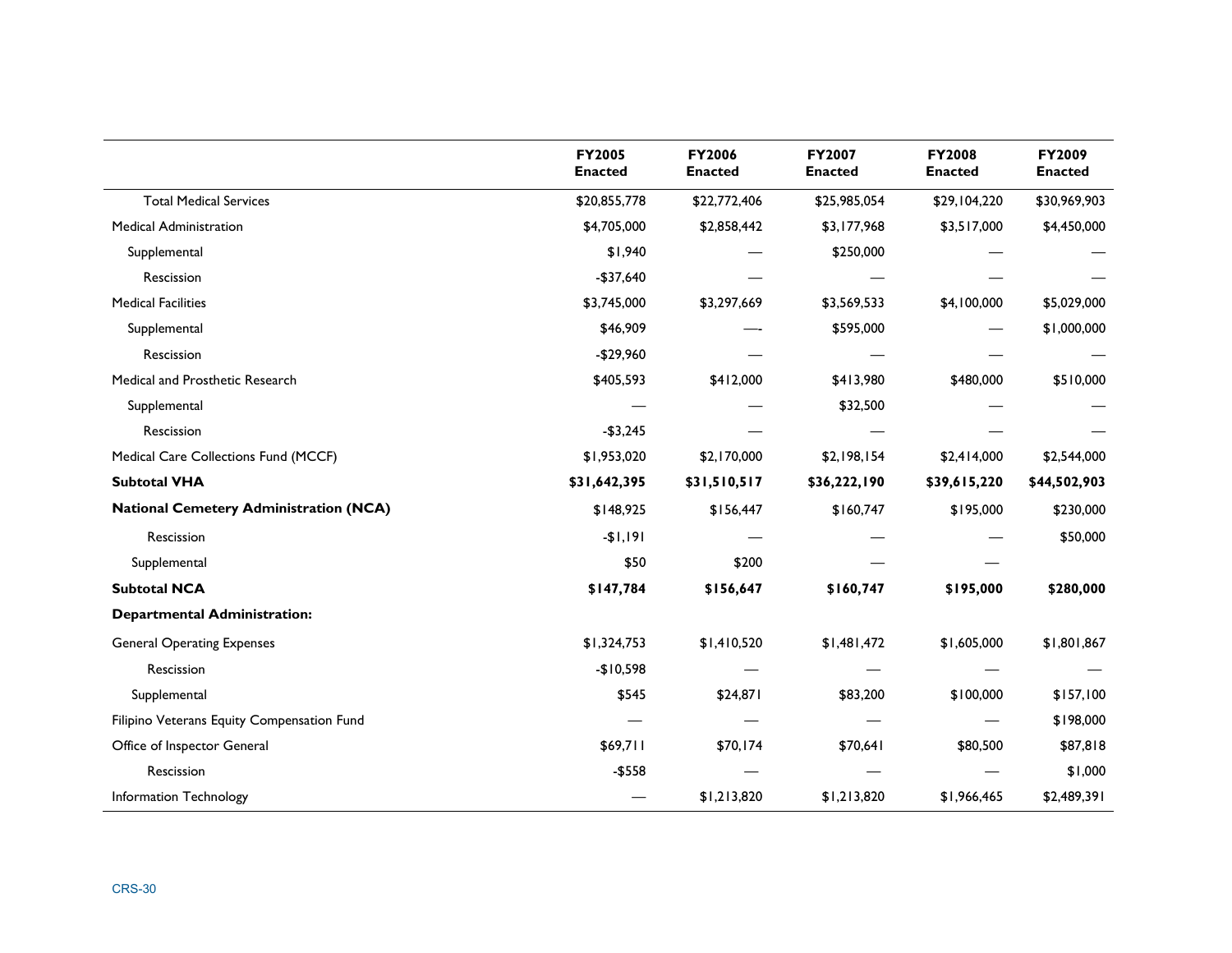|                                                          | <b>FY2005</b><br><b>Enacted</b> | <b>FY2006</b><br><b>Enacted</b> | <b>FY2007</b><br><b>Enacted</b> | <b>FY2008</b><br><b>Enacted</b> | <b>FY2009</b><br><b>Enacted</b> |
|----------------------------------------------------------|---------------------------------|---------------------------------|---------------------------------|---------------------------------|---------------------------------|
| Supplemental                                             |                                 |                                 | \$35,100                        | \$20,000                        | \$50,100                        |
| <b>Construction, Major Projects</b>                      | \$458,800                       | \$607,100                       | \$399,000                       | \$1,069,100                     | \$923,382                       |
| Rescission                                               | $-$3,670$                       |                                 |                                 |                                 |                                 |
| Supplemental                                             |                                 | \$953,419                       |                                 | \$396,377                       |                                 |
| Construction, Minor Projects                             | \$230,779                       | \$198,937                       | \$198,937                       | \$630,535                       | \$741,534                       |
| Rescission                                               | $-$1,846$                       |                                 |                                 |                                 |                                 |
| Supplemental                                             | \$36,343                        | \$1,800                         | \$326,000                       |                                 |                                 |
| Grants for State Extended Care Facilities                | \$105,163                       | \$85,000                        | \$85,000                        | \$165,000                       | \$175,000                       |
| Rescission                                               | $-$ \$84 $1$                    |                                 |                                 |                                 | \$150,000                       |
| <b>Grants for State Veterans Cemeteries</b>              | \$32,000                        | \$32,000                        | \$32,000                        | \$39,500                        | \$42,000                        |
| Rescission                                               | $-$256$                         |                                 |                                 |                                 |                                 |
| <b>Subtotal Departmental Administration</b>              | \$2,240,324                     | \$4,597,641                     | \$3,925,171                     | \$6,072,477                     | \$6,817,192                     |
| <b>Total Department of Veterans Affairs with MCCF</b>    | \$69,436,351                    | \$73,736,832                    | \$82,013,784                    | \$90,525,519                    | \$99,447,257                    |
| <b>Total Department of Veterans Affairs without MCCF</b> | \$67,483,331                    | \$71,566,832                    | \$79,815,630                    | \$88, 111, 519                  | \$96,903,257                    |
| <b>Total Mandatory</b>                                   | \$35,252,084                    | \$37,317,514                    | \$41,550,450                    | \$44,487,250                    | \$47,688,925                    |
| <b>Total Discretionary with MCCF</b>                     | \$34,184,267                    | \$36,419,318                    | \$40,463,334                    | \$46,038,269                    | \$51,758,332                    |
| <b>Total Discretionary without MCCF</b>                  | \$32,231,247                    | \$34,249,318                    | \$38,265,180                    | \$43,624,269                    | \$49,214,332                    |

Source: Table prepared by the Congressional Research Service based on data from the Department of Veterans Affairs, Office of Management, Office of Budget.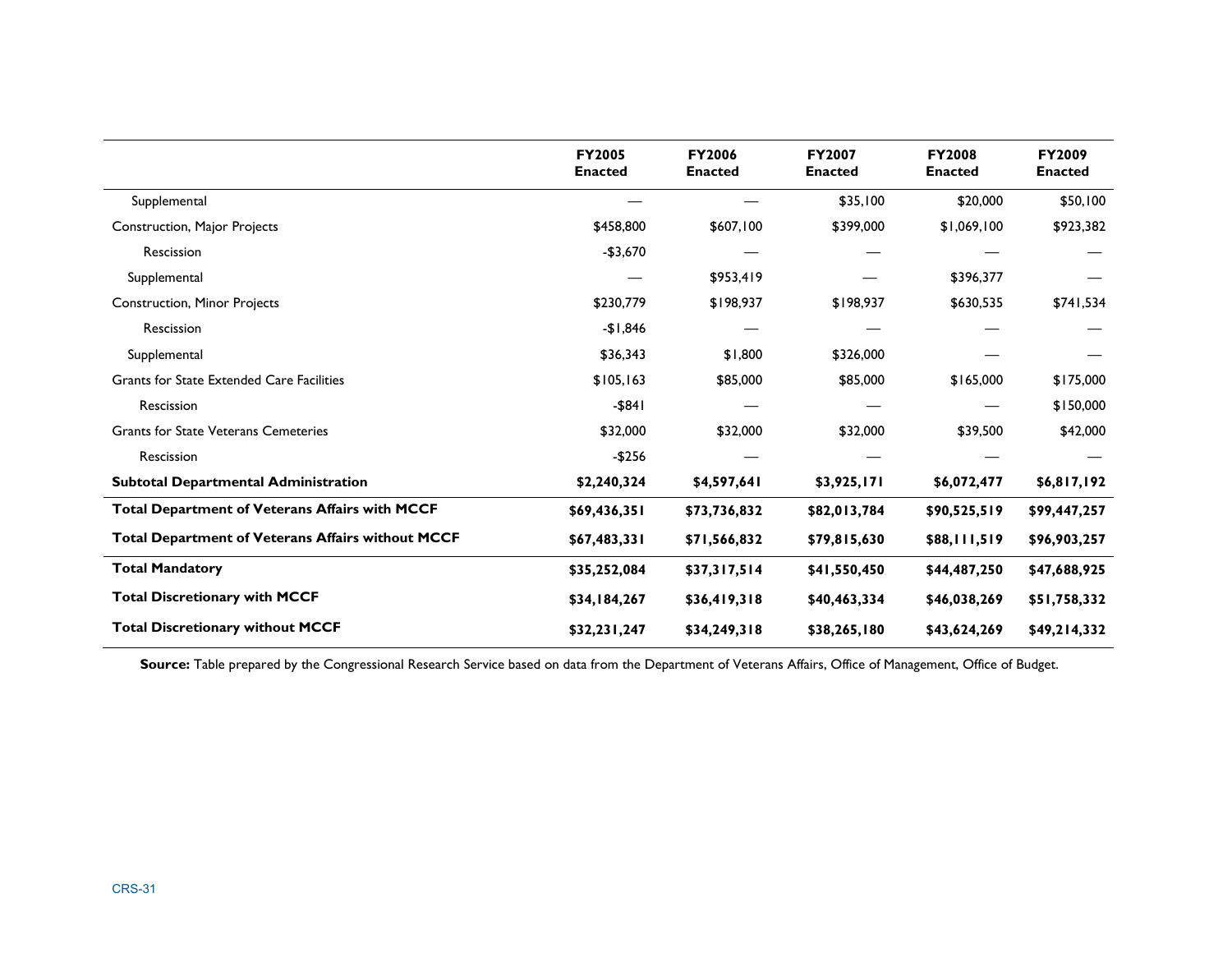| (\$ in Thousands)                                                |                          |                                 |                                 |                          |                                 |  |  |  |  |
|------------------------------------------------------------------|--------------------------|---------------------------------|---------------------------------|--------------------------|---------------------------------|--|--|--|--|
|                                                                  | FY2010<br><b>Enacted</b> | <b>FY2011</b><br><b>Enacted</b> | <b>FY2012</b><br><b>Enacted</b> | FY2013<br><b>Enacted</b> | <b>FY2014</b><br><b>Enacted</b> |  |  |  |  |
| <b>Veterans Benefits Administration (VBA)</b>                    |                          |                                 |                                 |                          |                                 |  |  |  |  |
| <b>Compensation and Pensions</b>                                 | \$47,396,106             | \$53,978,000                    | \$51,237,567                    | \$60,599,855             | \$71,476,104                    |  |  |  |  |
| Readjustment Benefits                                            | \$9,232,369              | \$10,396,245                    | \$12,108,488                    | \$12,023,458             | \$13,135,898                    |  |  |  |  |
| Veterans Insurance and Indemnities                               | \$49,288                 | \$77,589                        | \$100,252                       | \$104,600                | \$77,567                        |  |  |  |  |
| Veterans Housing Benefit Program Fund                            | \$23,553                 | \$19,078                        | \$318,612                       | \$184,859                |                                 |  |  |  |  |
| Veterans Housing Benefit Program Fund Administrative Expenses    | \$165,082                | \$165,082                       | \$154,698                       | \$157,605                | \$158,430                       |  |  |  |  |
| Rescission                                                       |                          | $-$330$                         |                                 |                          |                                 |  |  |  |  |
| Vocational Rehabilitation Loan Program                           | \$29                     | \$29                            | \$19                            | \$19                     | \$5                             |  |  |  |  |
| Rescission                                                       |                          | $-11$                           |                                 |                          |                                 |  |  |  |  |
| Vocational Rehabilitation Loan Program Administrative Expenses   | \$328                    | \$337                           | \$343                           | \$346                    | \$354                           |  |  |  |  |
| Rescission                                                       |                          | $-$10$                          |                                 |                          |                                 |  |  |  |  |
| Native American Veterans Housing Program Administrative Expenses | \$664                    | \$707                           | \$1,116                         | \$1,087                  | \$1,109                         |  |  |  |  |
| Rescission                                                       |                          | $-$44$                          |                                 |                          |                                 |  |  |  |  |
| <b>Subtotal VBA</b>                                              | \$56,867,419             | \$64,636,683                    | \$63,921,095                    | \$73,071,830             | \$84,849,467                    |  |  |  |  |
| <b>Veterans Health Administration (VHA)</b>                      |                          |                                 |                                 |                          |                                 |  |  |  |  |
| <b>Medical Services</b>                                          | \$34,707,500             | \$37,136,000                    | \$39,649,985                    | \$41,509,000             | \$43,557,000                    |  |  |  |  |
| <b>Budget Supplemental</b>                                       |                          |                                 |                                 |                          | \$40,000                        |  |  |  |  |
| Hurricane Supplemental                                           |                          |                                 |                                 | \$21,000                 |                                 |  |  |  |  |
| Rescission                                                       |                          | $-$74,272$                      |                                 | $-$14,937$               | $-$179,000$                     |  |  |  |  |
| <b>Total Medical Services</b>                                    | \$34,707,500             | \$37,061,728                    | \$39,649,985                    | \$41,515,063             | \$43,418,000                    |  |  |  |  |
| <b>Medical Administration</b>                                    | \$4,930,000              | \$5,307,000                     | \$5,535,000                     | \$5,746,000              | \$6,033,000                     |  |  |  |  |

#### **Table B-4. Department of Veterans Affairs Enacted Appropriations, FY2010-FY2014**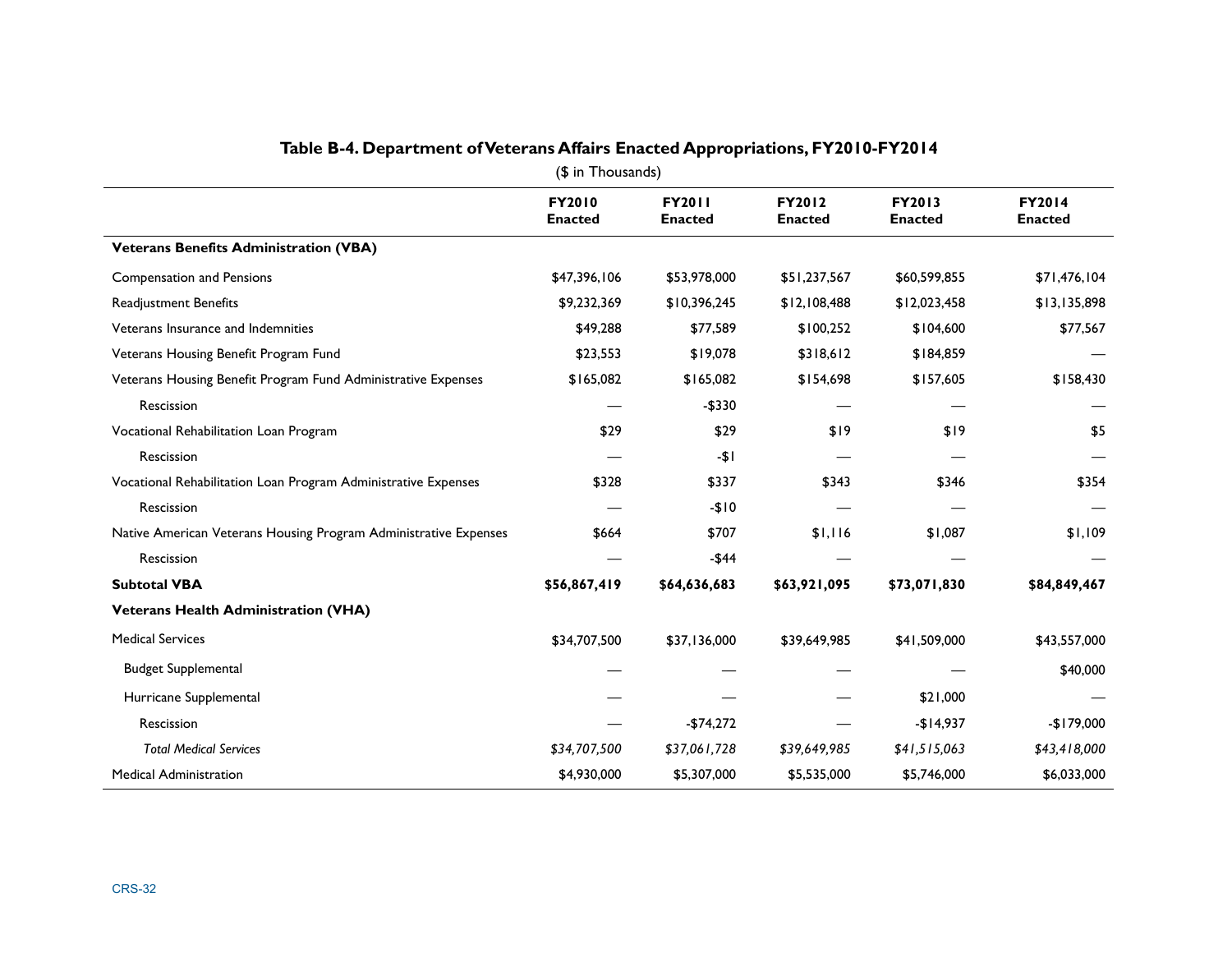|                                               | FY2010<br><b>Enacted</b> | <b>FY2011</b><br><b>Enacted</b> | FY2012<br><b>Enacted</b> | FY2013<br><b>Enacted</b> | FY2014<br><b>Enacted</b> |
|-----------------------------------------------|--------------------------|---------------------------------|--------------------------|--------------------------|--------------------------|
| Rescission                                    |                          | $-$44,546$                      |                          | $-$2,039$                | $-$50,000$               |
| <b>Medical Facilities</b>                     | \$4,859,000              | \$5,740,000                     | \$5,426,000              | \$5,441,000              | \$4,872,000              |
| Supplemental                                  |                          |                                 |                          | \$6,000                  | \$85,000                 |
| Rescission                                    |                          | $-$26,450$                      |                          | $-$1,991$                |                          |
| Medical and Prosthetic Research               | \$581,000                | \$590,000                       | \$581,000                | \$581,905                | \$585,664                |
| Rescission                                    |                          | $-$10,162$                      |                          |                          |                          |
| Medical Care Collections Fund (MCCF)          | \$2,847,565              | \$2,775,214                     | \$2,830,302              | \$2,903,092              | \$2,935,000              |
| <b>Subtotal VHA</b>                           | \$47,925,065             | \$51,392,784                    | \$54,022,287             | \$56,189,031             | \$57,878,664             |
| <b>National Cemetery Administration (NCA)</b> | \$250,000                | \$250,000                       | \$250,934                | \$258,284                | \$250,000                |
| Rescission                                    |                          | $-$500$                         |                          | $-$ \$341                | $-$1,000$                |
| Supplemental                                  |                          |                                 |                          | \$2,100                  |                          |
| <b>Subtotal NCA</b>                           | \$250,000                | \$249,500                       | \$250,934                | \$260,043                | \$249,000                |
| <b>Departmental Administration:</b>           |                          |                                 |                          |                          |                          |
| VBA - General Operating Expenses              | \$2,086,707              | \$2,622,110                     | \$2,018,764              | \$2,164,074              | \$2,465,490              |
| Rescission                                    | $-$6,100$                | $-$ \$87,834                    |                          | $-$2,856$                |                          |
| <b>General Administration</b>                 |                          |                                 | \$416,737                | \$424,737                | \$415,885                |
| Rescission                                    |                          |                                 |                          | $-$ \$561                | $-$2,000$                |
| Office of Inspector General                   | \$109,000                | \$109,367                       | \$112,391                | \$114,848                | 121,411                  |
| Rescission                                    |                          | $- $585$                        |                          |                          |                          |
| Information Technology                        | \$3,307,000              | \$3,307,000                     | \$3,111,376              | \$3,323,053              | \$3,703,344              |
| Supplemental                                  |                          | $-$166,396$                     |                          |                          |                          |
| Construction, Major Projects                  | \$1,194,000              | \$1,151,036                     | \$589,604                | \$531,767                | \$342,130                |
| Rescission                                    |                          | $-$2,302$                       |                          |                          |                          |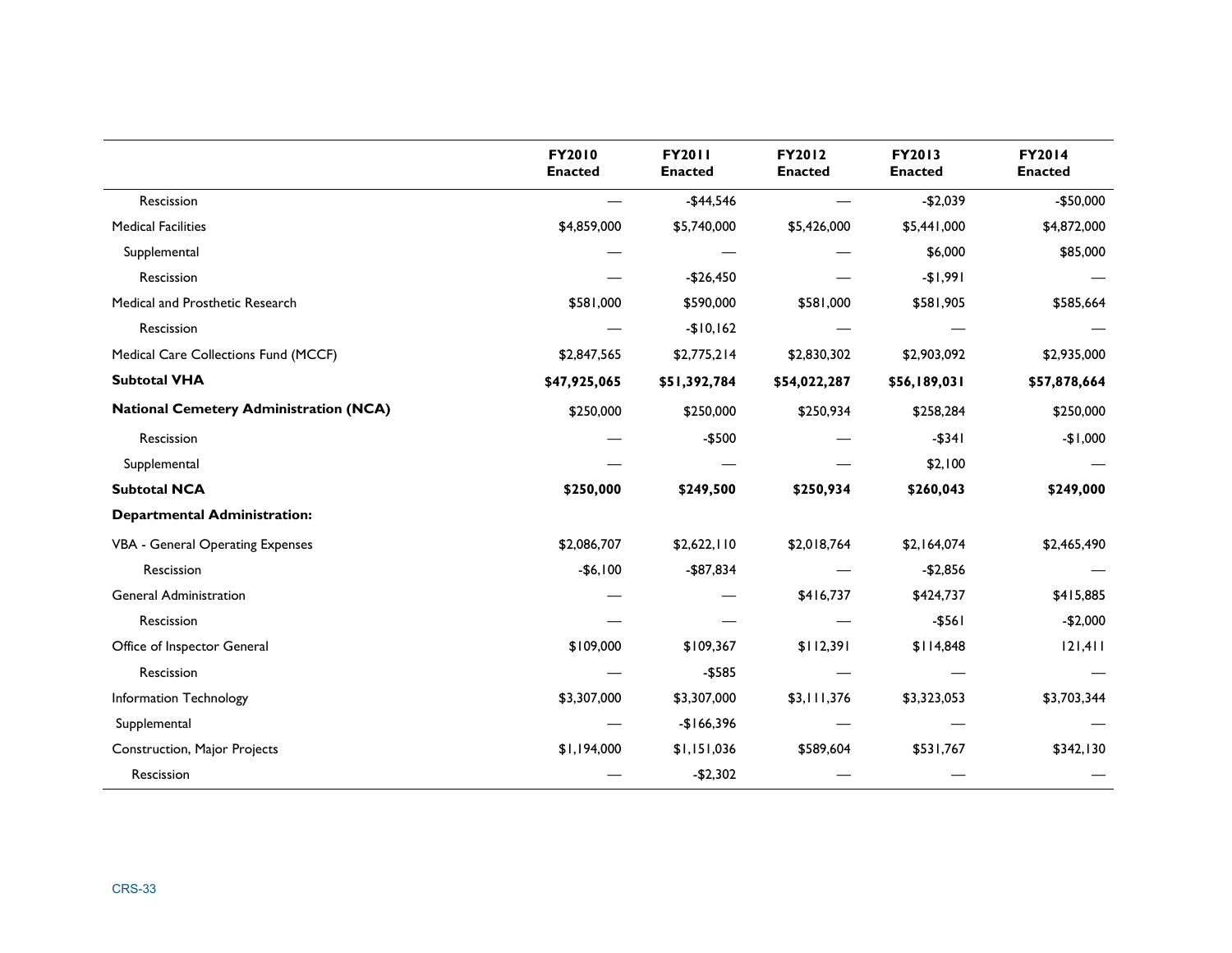|                                                          | <b>FY2010</b><br><b>Enacted</b> | <b>FY2011</b><br><b>Enacted</b> | <b>FY2012</b><br><b>Enacted</b> | <b>FY2013</b><br><b>Enacted</b> | <b>FY2014</b><br><b>Enacted</b> |
|----------------------------------------------------------|---------------------------------|---------------------------------|---------------------------------|---------------------------------|---------------------------------|
| <b>Construction, Minor Projects</b>                      | \$703,000                       | \$467,700                       | \$482,386                       | \$606,728                       | \$714,870                       |
| Rescission                                               |                                 | -\$935                          |                                 |                                 |                                 |
| <b>Grants for State Extended Care Facilities</b>         | \$100,000                       | \$85,000                        | \$85,000                        | \$84,888                        | \$85,000                        |
| <b>Rescission</b>                                        |                                 | $-$170$                         |                                 |                                 |                                 |
| <b>Grants for State Veterans Cemeteries</b>              | \$46,000                        | \$46,000                        | \$46,000                        | \$45,939                        | \$46,000                        |
| Rescission                                               |                                 | $-$ \$92                        |                                 |                                 |                                 |
| <b>Subtotal Departmental Administration</b>              | \$7,539,607                     | \$7,529,899                     | \$6,862,258                     | \$6,871,298                     | \$7,892,130                     |
| <b>Total Department of Veterans Affairs with MCCF</b>    | \$112,582,091                   | \$123,808,866                   | \$125,056,574                   | \$136,392,201                   | \$150,869,261                   |
| <b>Total Department of Veterans Affairs without MCCF</b> | \$109,734,526                   | \$121,033,652                   | \$122,226,272                   | \$133,489,109                   | \$147,934,261                   |
| <b>Total Mandatory</b>                                   | \$56,701,316                    | \$64,470,912                    | \$63,764,919                    | \$72,912,772                    | \$84,689,569                    |
| <b>Total Discretionary with MCCF</b>                     | \$55,880,775                    | \$59,338,338                    | \$61,291,655                    | \$63,479,429                    | \$66,179,692                    |
| <b>Total Discretionary without MCCF</b>                  | \$53,033,210                    | \$56,563,124                    | \$58,461,353                    | \$60,576,337                    | \$63,244,692                    |

Source: Table prepared by the Congressional Research Service based on data from the Department of Veterans Affairs, Office of Management, Office of Budget.